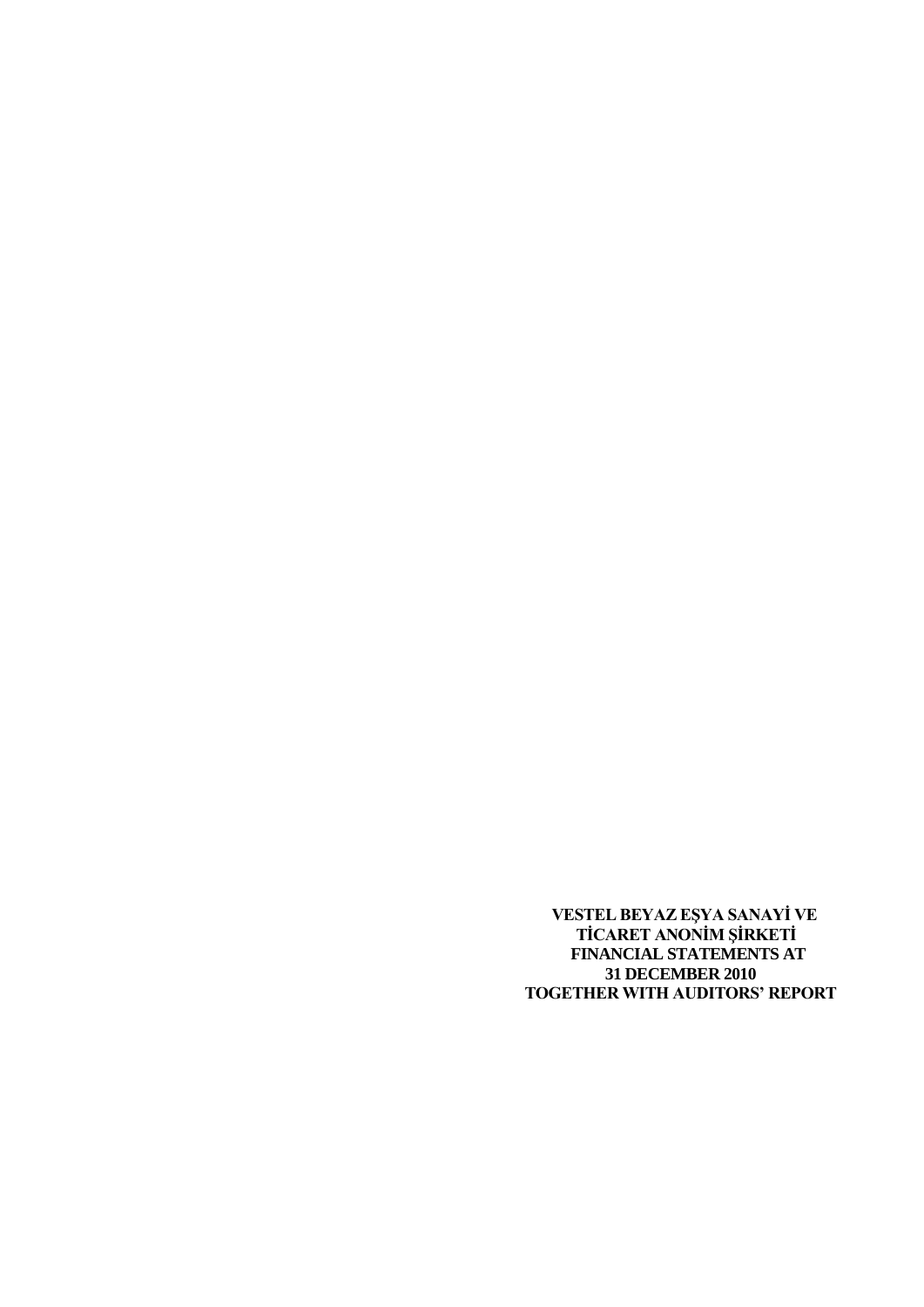## **INDEPENDENT AUDITOR'S REPORT**

# **To the Shareholders and Board of Directors of Vestel Beyaz Eşya Sanayi ve Ticaret A.Ş.**

We have audited the accompanying statement of financial position of Vestel Beyaz Esya Sanayi ve Ticaret A.Ş. (the Company") as at 31 December 2010 and the statements of comprehensive income, changes in equity and cash flows for the year then ended and a summary of significant accounting policies and other explanatory notes.

### *Management's responsibility for the financial statements*

Management is responsible for the preparation and fair presentation of these financial statements in accordance with International Financial Reporting Standards. This responsibility includes: designing, implementing and maintaining internal control relevant to the preparation and fair presentation of financial statements that are free from material misstatement, whether due to fraud or error; selecting and applying appropriate accounting policies; and making accounting estimates that are reasonable in the circumstances.

### *Auditor's responsibility*

Our responsibility is to express an opinion on these financial statements based on our audit. We conducted our audit in accordance with International Standards on Auditing. Those standards require that we comply with ethical requirements and plan and perform the audit to obtain reasonable assurance whether the financial statements are free from material misstatement.

An audit involves performing procedures to obtain audit evidence about the amounts and disclosures in the financial statements. The procedures selected depend on the auditor's judgment, including the assessment of the risks of material misstatement of the financial statements, whether due to fraud or error. In making those risk assessments, the auditor considers internal control relevant to the entity's preparation and fair presentation of the financial statements in order to design audit procedures that are appropriate in the circumstances, but not for the purpose of expressing an opinion on the effectiveness of the entity's internal control. An audit also includes evaluating the appropriateness of accounting policies used and the reasonableness of accounting estimates made by management, as well as evaluating the overall presentation of the financial statements.

We believe that the audit evidence we have obtained is sufficient and appropriate to provide a basis for our audit opinion.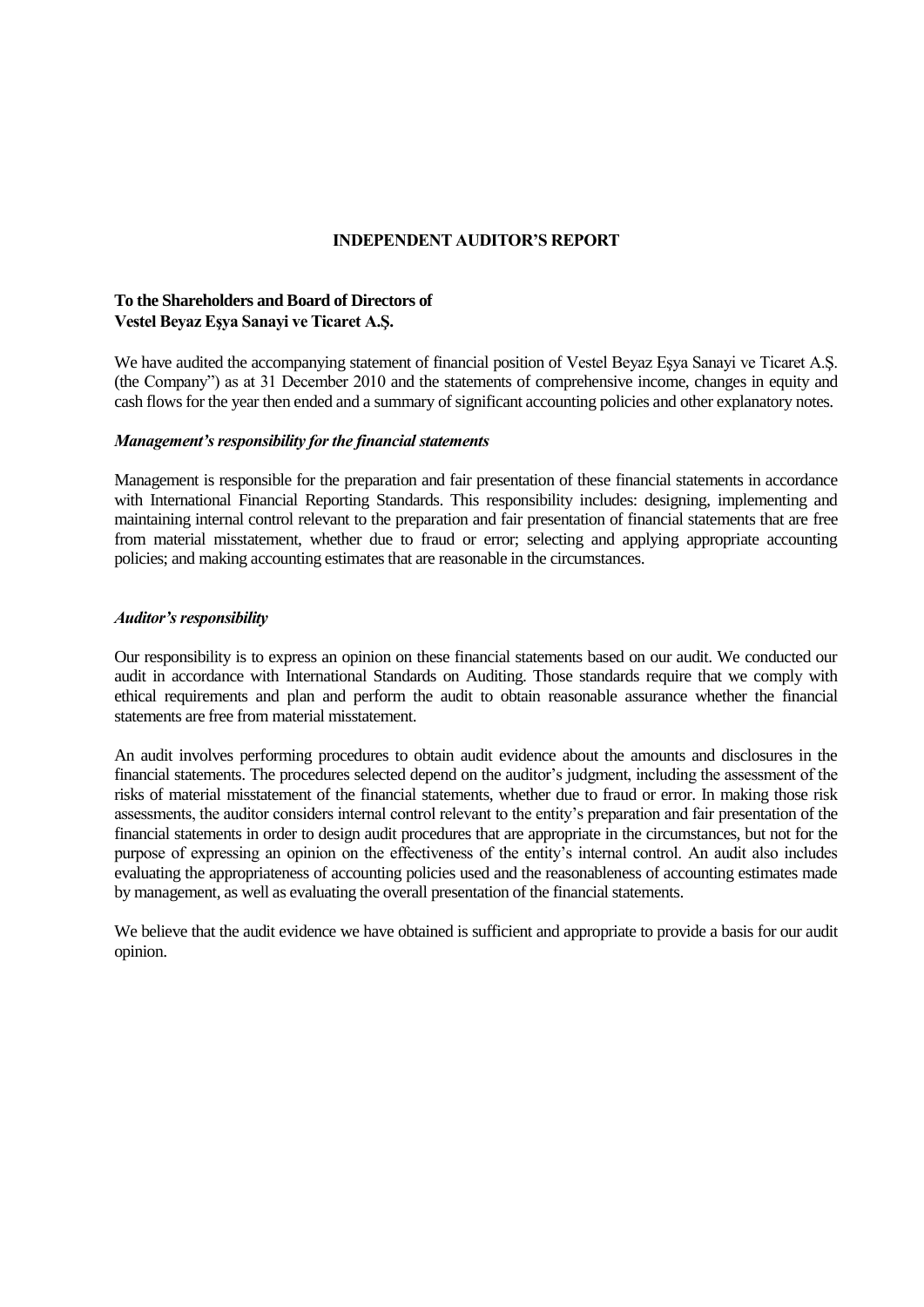# *Opinion*

In our opinion, the financial statements present fairly, in all material respects, the financial position of Vestel Beyaz Eşya Sanayi ve Ticaret A.Ş., as of 31 December 2010, and of its financial performance and its cash flows for the year then ended in accordance with International Financial Reporting Standards.

> EREN Bağımsız Denetim ve Yeminli Mali Müşavirlik A.Ş. Member Firm of Grant Thornton International

> > Aykut Halit Partner

Istanbul, 09.03.2011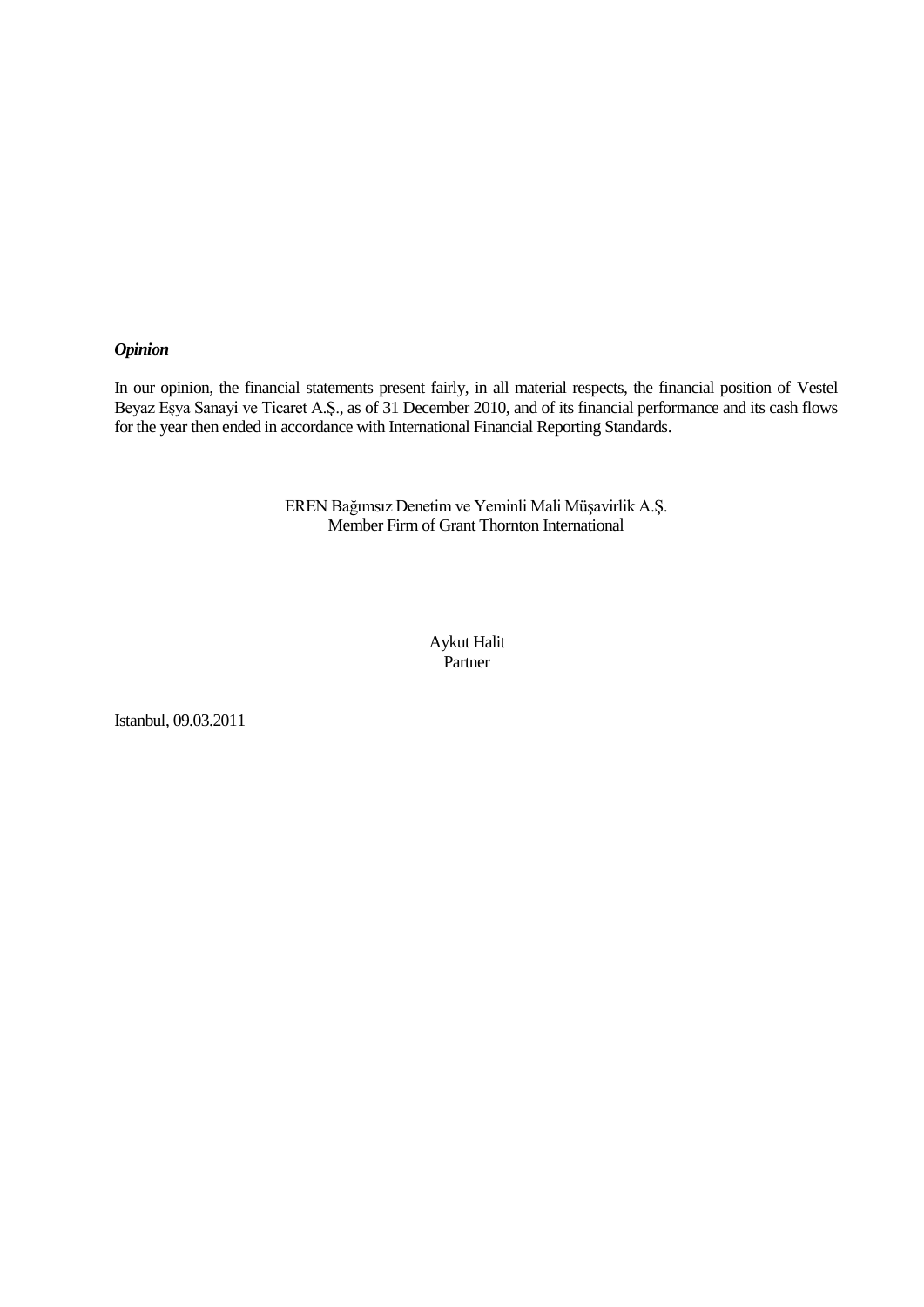# **VESTEL BEYAZ EŞYA SANAYİ VE TİCARET A.Ş. STATEMENTS OF FINANCIAL POSITION AT 31 DECEMBER 2010 AND 2009**

(All amounts in thousands Turkish Lira ("TL") unless indicated otherwise.)

| <b>Assets</b>                     | <b>Note</b> | 2010    | 2009    |
|-----------------------------------|-------------|---------|---------|
|                                   |             |         |         |
| <b>Current assets</b>             |             |         |         |
| Cash and cash equivalents         | 5           | 19.552  | 112.041 |
| Financial assets held for trading | 6           | 14.947  | 14.040  |
| Trade receivables                 | 7           | 444.066 | 347.320 |
| Inventories                       | 8           | 162.082 | 131.131 |
| Other assets                      | 9           | 28.114  | 16.526  |
| <b>Total current assets</b>       |             | 668.761 | 621.058 |
| <b>Non-current assets</b>         |             |         |         |
| Trade receivables                 |             |         | 120     |
| Property, plant and equipment     | 10          | 277.767 | 292.925 |
| Intangible assets                 | 11          | 22.098  | 14.388  |
| Deferred tax asset                | 16          | 5.295   | 3.059   |
| <b>Total non-current assets</b>   |             | 305.160 | 310.492 |
| <b>Total assets</b>               |             | 973.921 | 931.550 |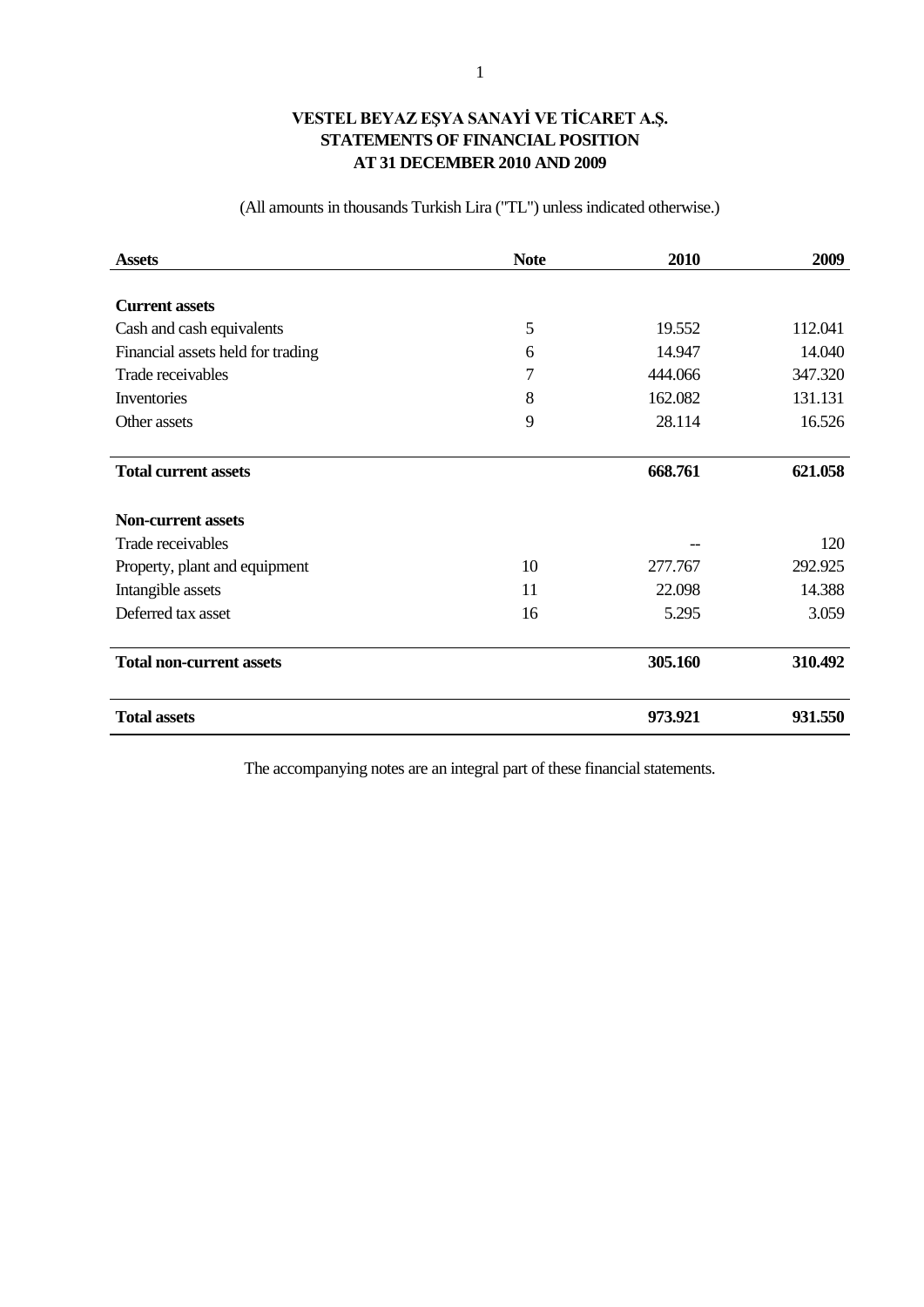# **VESTEL BEYAZ EŞYA SANAYİ VE TİCARET A.Ş. STATEMENTS OF FINANCIAL POSITION AT 31 DECEMBER 2010 AND 2009**

(All amounts in thousands Turkish Lira ("TL") unless indicated otherwise.)

| <b>Liabilities and equity</b>        | <b>Note</b> | 2010    | 2009    |
|--------------------------------------|-------------|---------|---------|
|                                      |             |         |         |
| <b>Current liabilities</b>           |             |         |         |
| <b>Borrowings</b>                    | 12          | 79.985  | 67.400  |
| Trade payables                       | 13          | 270.984 | 195.797 |
| Taxation on income                   | 16          |         | 4.621   |
| Provision for expenses               | 14          | 14.223  | 5.595   |
| Other liabilities                    | 15          | 7.401   | 5.410   |
| <b>Total current liabilities</b>     |             | 372.593 | 278.823 |
| <b>Non-current liabilities</b>       |             |         |         |
| <b>Borrowings</b>                    | 12          | 66.996  | 42.932  |
| Employee termination benefits        | 17          | 7.231   | 4.150   |
| Deferred tax liability               | 16          | 11.070  | 11.771  |
| <b>Total non-current liabilities</b> |             | 85.297  | 58.853  |
| <b>Equity</b>                        |             |         |         |
| Share capital                        | 18          | 205.720 | 205.720 |
| Share premium                        |             | 109.031 | 109.031 |
| General reserves                     |             | 201.280 | 279.123 |
| <b>Total equity</b>                  |             | 516.031 | 593.874 |
| <b>Commitments and contingencies</b> | 19          |         |         |
| <b>Total liabilities and equity</b>  |             | 973.921 | 931.550 |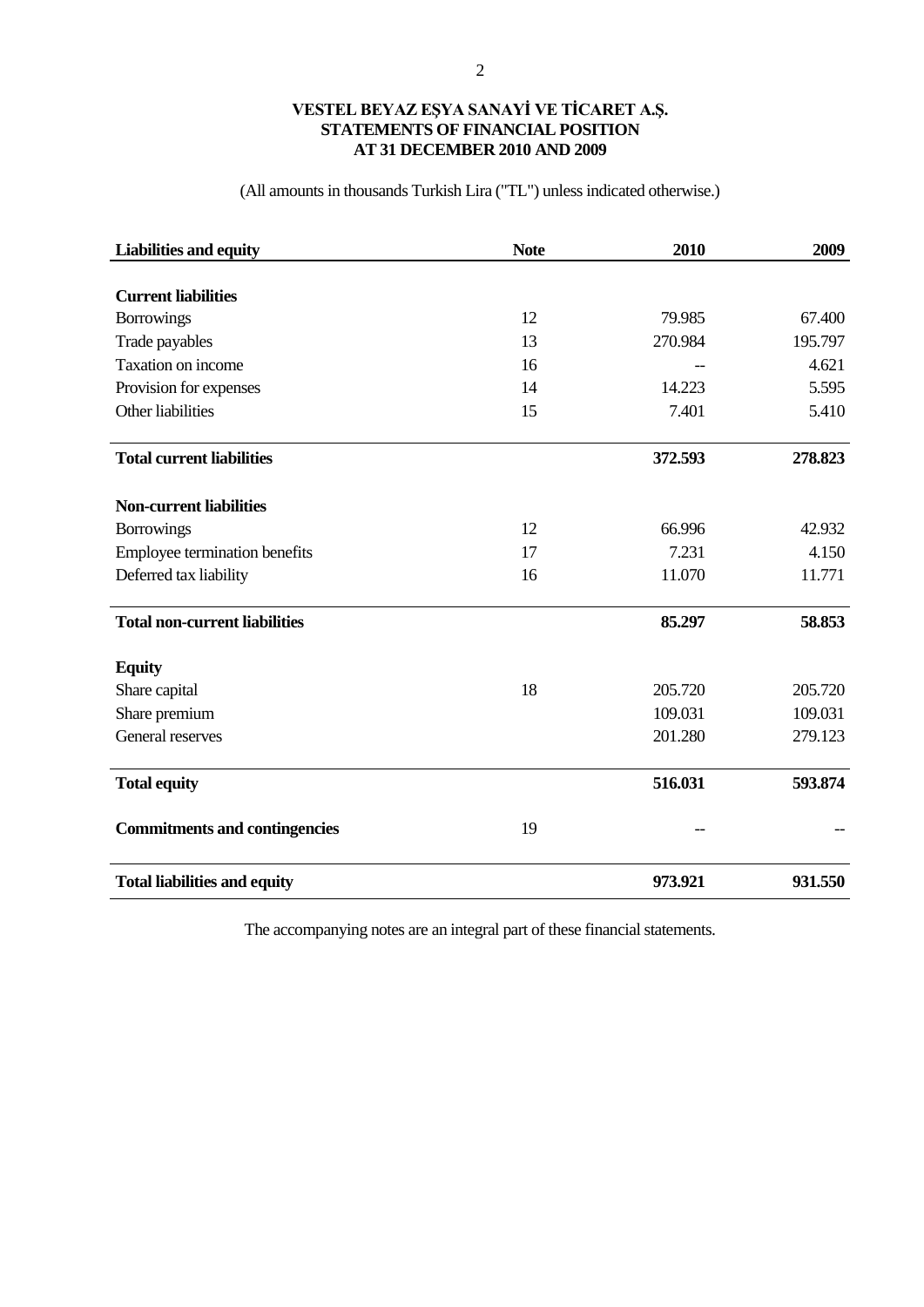# **VESTEL BEYAZ EŞYA SANAYİ VE TİCARET A.Ş. STATEMENTS OF COMPREHENSIVE INCOME FOR THE YEARS ENDED 31 DECEMBER 2010 AND 2009**

# (All amounts in thousands Turkish Lira ("TL") unless indicated otherwise.)

|                                                       | <b>Note</b>    | 2010        | 2009        |
|-------------------------------------------------------|----------------|-------------|-------------|
| Revenue                                               | 20             | 1.424.256   | 1.297.296   |
| Cost of sales                                         | 21             | (1.318.387) | (1.075.335) |
| <b>Gross profit</b>                                   |                | 105.869     | 221.961     |
| Research and development expenses                     |                | (13.865)    | (10.039)    |
| Selling expenses                                      |                | (40.399)    | (28.989)    |
| General and administrative expenses                   |                | (21.985)    | (15.612)    |
| Other income                                          | 23             | 3.847       | 8.190       |
| Other expense                                         | 23             | (2.959)     | (7.446)     |
| <b>Operating profit</b>                               |                | 30.508      | 168.065     |
| Financing income                                      | 24             | 97.719      | 117.012     |
| Financing expense                                     | 24             | (99.999)    | (143.161)   |
| <b>Profit before taxation</b>                         |                | 28.228      | 141.916     |
| Taxation on income                                    | 16             | (3.667)     | (25.199)    |
| Net profit for the year                               |                | 24.561      | 116.717     |
| Comprehensive income (expense)                        |                |             |             |
| Total comprehensive income for the year               | $\overline{4}$ | 24.561      | 116.717     |
| Basic and fully diluted earnings per share (TL, full) |                | 0,13        | 0,61        |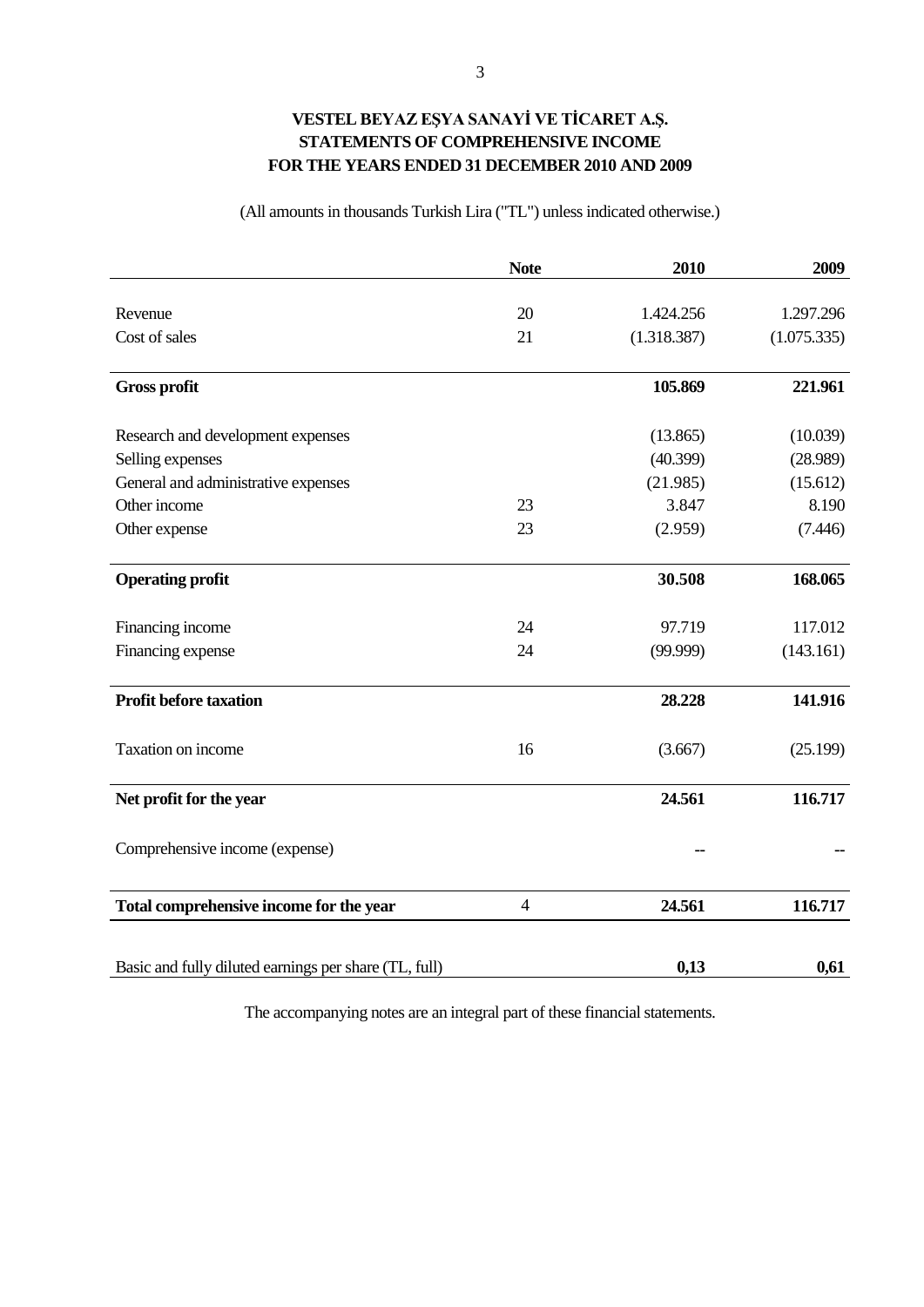### **VESTEL BEYAZ EŞYA SANAYİ VE TİCARET A.Ş. STATEMENTS OF CHANGES IN EQUITY FOR THE YEARS ENDED 31 DECEMBER 2010 AND 2009**

(All amounts in thousands Turkish Lira ("TL") unless indicated otherwise.)

|                                    | <b>Share</b><br>capital | <b>Share</b><br>premium | <b>General</b><br>reserves | <b>Total</b><br>equity |
|------------------------------------|-------------------------|-------------------------|----------------------------|------------------------|
| <b>Balance at 01 January 2009</b>  | 205.720                 | 109.031                 | 168.204                    | 482.955                |
| Dividends paid                     |                         |                         | (5.798)                    | (5.798)                |
| Transactions with owners           | 205.720                 | 109.031                 | 162.406                    | 477.157                |
| Net profit for the year            |                         |                         | 116.717                    | 116.717                |
| Other comprehensive income         |                         |                         |                            |                        |
| <b>Balance at 01 January 2010</b>  | 205.720                 | 109.031                 | 279.123                    | 593.874                |
| Dividends paid                     |                         |                         | (102.404)                  | (102.404)              |
| Transactions with owners           | 205.720                 | 109.031                 | 176.719                    | 491.470                |
| Net profit for the year            |                         |                         | 24.561                     | 24.561                 |
| Other comprehensive income         |                         |                         |                            |                        |
| <b>Balance at 31 December 2010</b> | 205.720                 | 109.031                 | 201.280                    | 516.031                |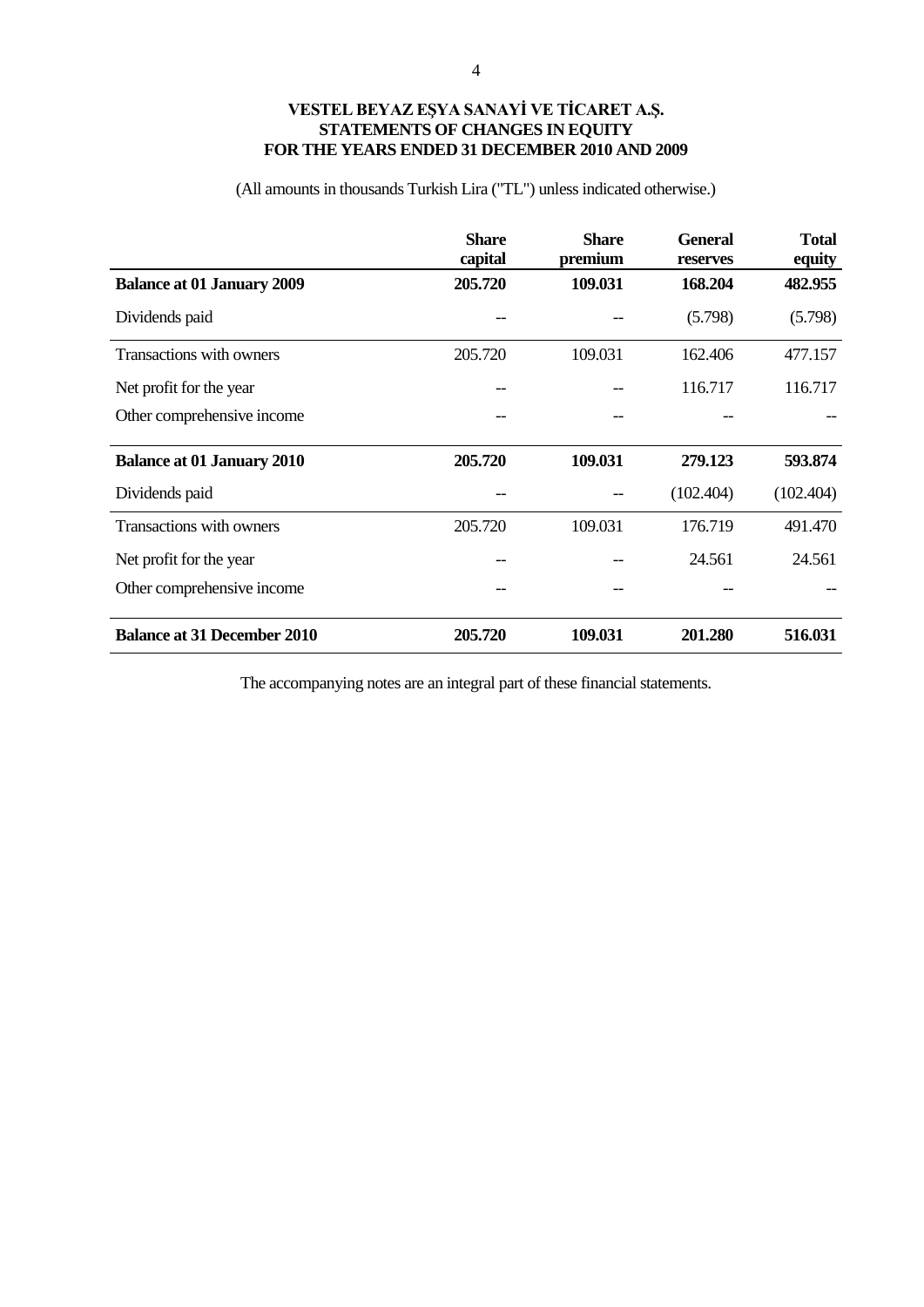# **VESTEL BEYAZ EŞYA SANAYİ VE TİCARET A.Ş. STATEMENTS OF CASH FLOWS FOR THE YEARS ENDED 31 DECEMBER 2010 AND 2009**

(All amounts in thousands Turkish Lira ("TL") unless indicated otherwise.)

|                                                       | <b>Note</b> | 2010      | 2009      |
|-------------------------------------------------------|-------------|-----------|-----------|
| <b>Profit before taxation</b>                         |             | 28.227    | 141.916   |
| Adjustment to reconcile profit before taxation to net |             |           |           |
| cash provided from operating activities:              |             |           |           |
| Depreciation expense                                  | 10          | 49.123    | 48.601    |
| Amortization charge                                   | 11          | 3.752     | 5.742     |
| Provision for employee termination benefits           | 17          | 4.063     | 3.309     |
| Provision for diminution in value of inventories      | 8           | (1.808)   | (2.636)   |
| Unearned interest on receivables                      | 24          | 3.076     | 3.234     |
| Unearned interest on payables                         | 24          | (3.188)   | (5.142)   |
| Interest income                                       | 24          | (1.274)   | (5.348)   |
| Interest expense                                      | 24          | 3.245     | 15.931    |
| Provision for financial assets available for sale     |             | (506)     | (1.043)   |
| Forward expense accruals                              | 14          | 5.909     |           |
| Provision for expense accruals                        | 14          | 8.628     | 423       |
| Profit on sale of property, plant and equipment       |             | (238)     | (125)     |
| Loss on sale of property, plant and equipment         |             | 77        |           |
| Operating profit before changes in working capital    |             | 99.086    | 204.862   |
| Trade receivables                                     |             | (99.702)  | (116.602) |
| Inventories                                           |             | (29.143)  | 12.604    |
| Other assets                                          |             | (11.588)  | 4.772     |
| Trade payables                                        |             | 78.375    | (64.469)  |
| Other liabilities                                     |             | (4.900)   | (1.645)   |
| Taxes paid                                            |             | (11.225)  | (23.054)  |
| Net cash provided by operating activities             |             | 20.903    | 16.468    |
| <b>Cash flows from investing activities</b>           |             |           |           |
| Purchases of property, plant and equipment            | 10          | (34.325)  | (14.873)  |
| Purchases of intangible assets                        | 11          | (12.705)  | (10.009)  |
| Changes in financial assets held for trading          |             | (401)     | (12.997)  |
| Proceeds from sale of property, plant and equipment   |             | 1.764     | 1.341     |
| Net cash used in investing activities                 |             | (45.667)  | (36.538)  |
| <b>Cash flows from financing activities</b>           |             |           |           |
| Proceeds from borrowings                              |             | 136.191   | 293.750   |
| Repayment of borrowings                               |             | (100.054) | (266.822) |
| Dividend paid                                         |             | (102.404) | (5.798)   |
| Interest received                                     |             | 1.274     | 5.348     |
| Interest paid                                         |             | (2.732)   | (13.995)  |
| Net cash provided by (used in) financing activities   |             | (67.725)  | 12.483    |
| Net decrease in cash and cash equivalents             |             | (92.489)  | (7.587)   |
| Cash and cash equivalents at beginning of year        |             | 112.041   | 119.628   |
| Cash and cash equivalents at end of year              | 5           | 19.552    | 112.041   |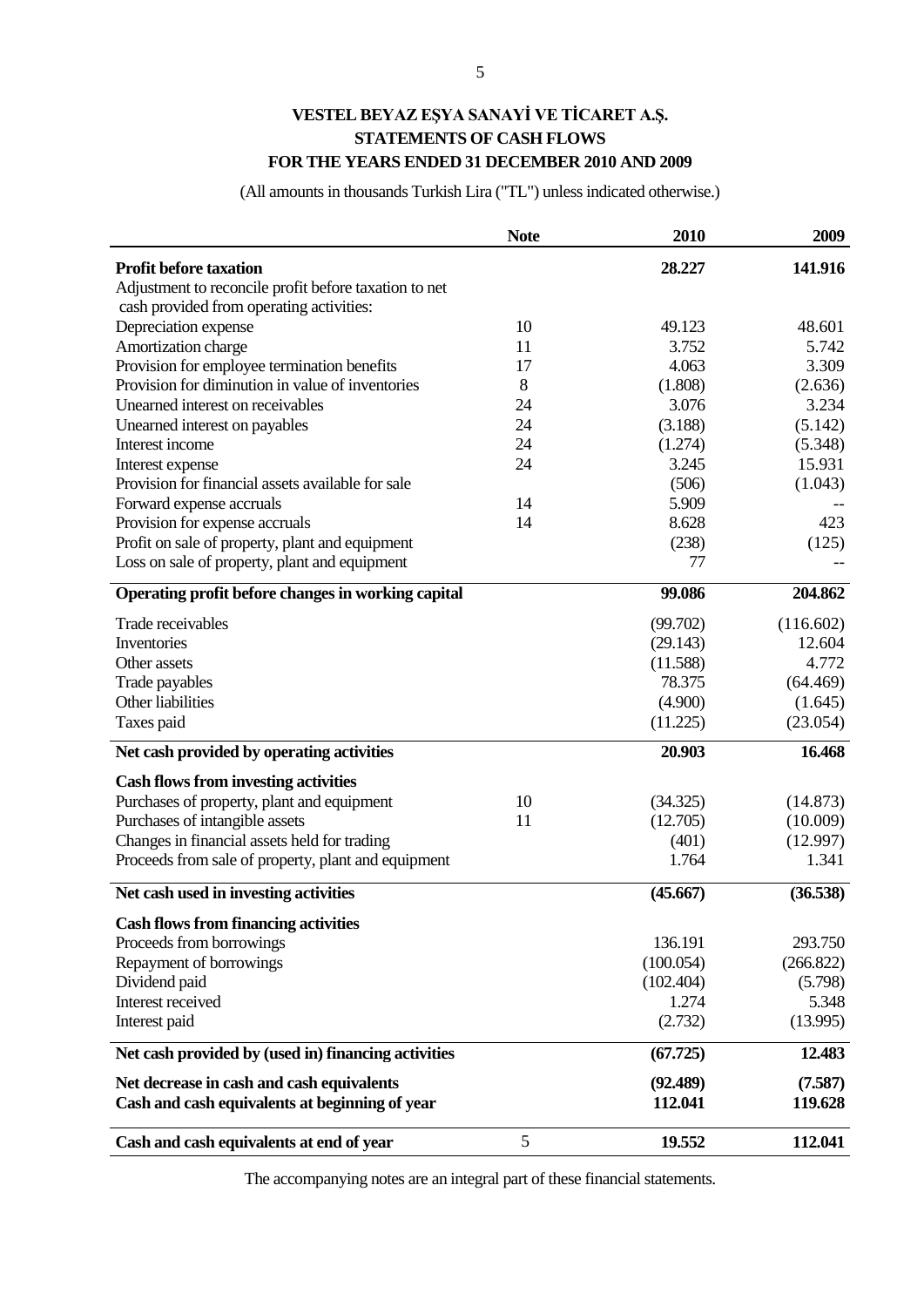(All amounts in thousands Turkish Lira ("TL") unless indicated otherwise.)

## **1. ORGANIZATION AND NATURE OF ACTIVITIES**

Vestel Beyaz Eşya Sanayi ve Ticaret A.Ş. (the "Company" or "Vestel Beyaz Eşya") was incorporated in 1997 under the Turkish Commercial Code and was registered in Istanbul, Turkey. The registered office address of the Company is located at Ambarlı, Petrol Ofisi Dolum Tesisleri Yolu, Zorlu Plaza, Avcılar / Istanbul- Turkey.

The Company is a member of the Vestel Group of Companies which are under the control of the Ahmet Nazif Zorlu family. The Company sells all of its products to Vestel Dış Ticaret A.Ş. ("Vestel Foreign Trade"), which sells them outside of Turkey and Vestel Dayanıklı Tüketim Malları Pazarlama A.Ş. ("Vestel Domestic Marketing"), which sells them to customers in Turkey both of which is members of the Vestel Group of Companies and are not owned or controlled by the Company.

The Company started working actively in 1999 and is engaged in the manufacture of refrigerators, room air conditioning units, washing machines, cookers, dishwashers and water heaters. The Company's production facilities are located in Manisa industrial site with total area of 395.000 square meters.

The Company is registered to Capital Market Board and its shares have been quoted to Istanbul Stock Exchange since 21 April 2006.

# **2. BASIS OF PRESENTATION OF THE FINANCIAL STATEMENTS**

### **2.1. Basis of preparation**

The financial statements of the Company have been prepared in accordance with International Financial Reporting Standards ("IFRS") as developed and published by the International Accounting Standards Board ("IASB").

The financial statements have been prepared under the historical cost convention, other than financial assets which are stated at fair value.

### **2.2 Measurement currency, reporting currency**

Together with the ending of the hyperinflationary period the balances adjusted for inflation as of the last preceding balance sheet date from the opening balances of the assets, liabilities and equity accounts as of 1 January 2006.

The Company maintains its books of account and prepares their statutory financial statements in Turkish Lira ("TL") in accordance with the Turkish Commercial Code, tax legislation and the Uniform Chart of Accounts issued by the Ministry of Finance. The accompanying financial statements have been prepared on the basis of the Company's statutory records with adjustments and reclassifications for the purpose of fair presentation in accordance with IFRS.

### **2.3 Comparable financial information and reclassification of prior period financial statements**

The balance sheets with the accompanying notes as of 31.12.2010 and 2009 and statement of income, cash flow and changes in equity with the accompanying notes for the twelve months period ended 31.12.2010 and 2009 are presented as comparatively.

For the compatibility of the current financial statements these financial statements are reclassified if necessary.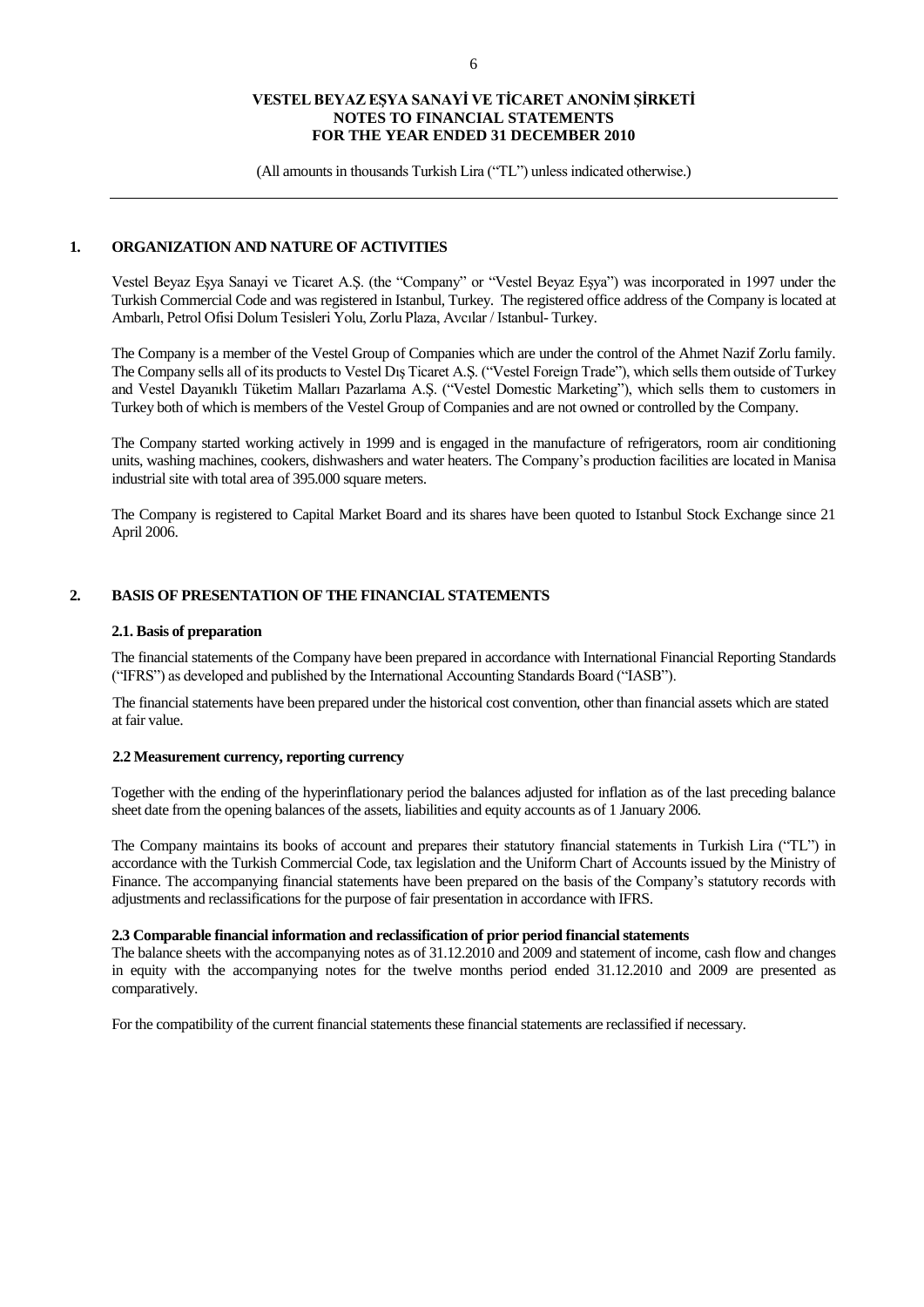(All amounts in thousands Turkish Lira ("TL") unless indicated otherwise.)

#### **2.4 Standards, amendments and interpretations to existing standards that are not yet effective and have not been adopted early by the Company**

**a )** Standards, amendments and interpretations effective in 2010:

- Annual Amendments to IFRS in 2009
- IFRS 2 "Share Based Payment"
- IAS 39 "Financial Instruments: Recognition and Measurement"
- IFRS 3 "Business Combinations" and IAS 27 "Consolidated and Separate Financial Statements"
- IFRIC 17, "Distributions of Non-cash Assets to Owners"
- IFRIC 18, "Transfers of Assets from Customers"

**b)** Standards, amendments and interpretations effective in 2011 but not early adopted by the Company:

- IAS 24, "Related party disclosure"
- IFRIC Interpretation 19 "Extinguishing Financial Liabilities with Equity Instruments"
- IFRIC Interpretation 14 "IAS 19 The Limit on a Defined Benefit Asset, Minimum Funding Requirements and their Interaction"
- IAS 32 "Financial Instruments: Presentation"
- IFRS 9, "Financial Instruments: Measurement and reclassification"
- IFRS 1 "First Time Adoption of International Financial Reporting Standards"
- IFRIC 9 "Reassessments of Embedded Derivatives"
- IAS 12 "Income Taxes"
- Annual Amendments to IFRS in May 2010

Management of the Company anticipates that all of the pronouncements detailed in (a) and (b) above will be adopted in the Company's accounting policy for the first period beginning after the effective date of the pronouncement. Management of the Company has decided that these new standards and interpretations have been issued but are not expected to have a material impact on the Company's financial statements.

#### **2.5 Critical accounting estimates, assumptions and judgments**

The preparation of financial statements in conformity with IFRS requires management to make estimates and assumptions that affect reported amounts of assets and liabilities and disclosure of contingent assets and liabilities at the date of the financial statements, and the reported amounts of revenues and expenses during the reporting period. Actual results could differ from these estimates. These estimates are reviewed periodically and as adjustments become necessary they are reported in earnings in the periods in which they become known.

The key assumption concerning the future and other key sources of estimation uncertainty at the balance sheet date and the significant judgments are set out below:

- When setting aside the provision for legal claims the probability of losing the related case and the results to expect to be suffered in the event that the legal counsel of the Company and management of the Company make their best estimates to calculate the provision required under note 14.

- As for the diminution in value of stocks, all stocks are subjected to review and their usage possibility ascertained on basis of the opinion of the technical personnel; provisions are set aside for items expected not to have usage possibility. Calculation of net realizable values of stocks is based on selling prices as disclosed by selling price lists after deduction for average discounts given during the year and selling expenses to be incurred for the realization of stocks. If the net realizable value of any stock falls under its cost price appropriate provisions are therefore set aside.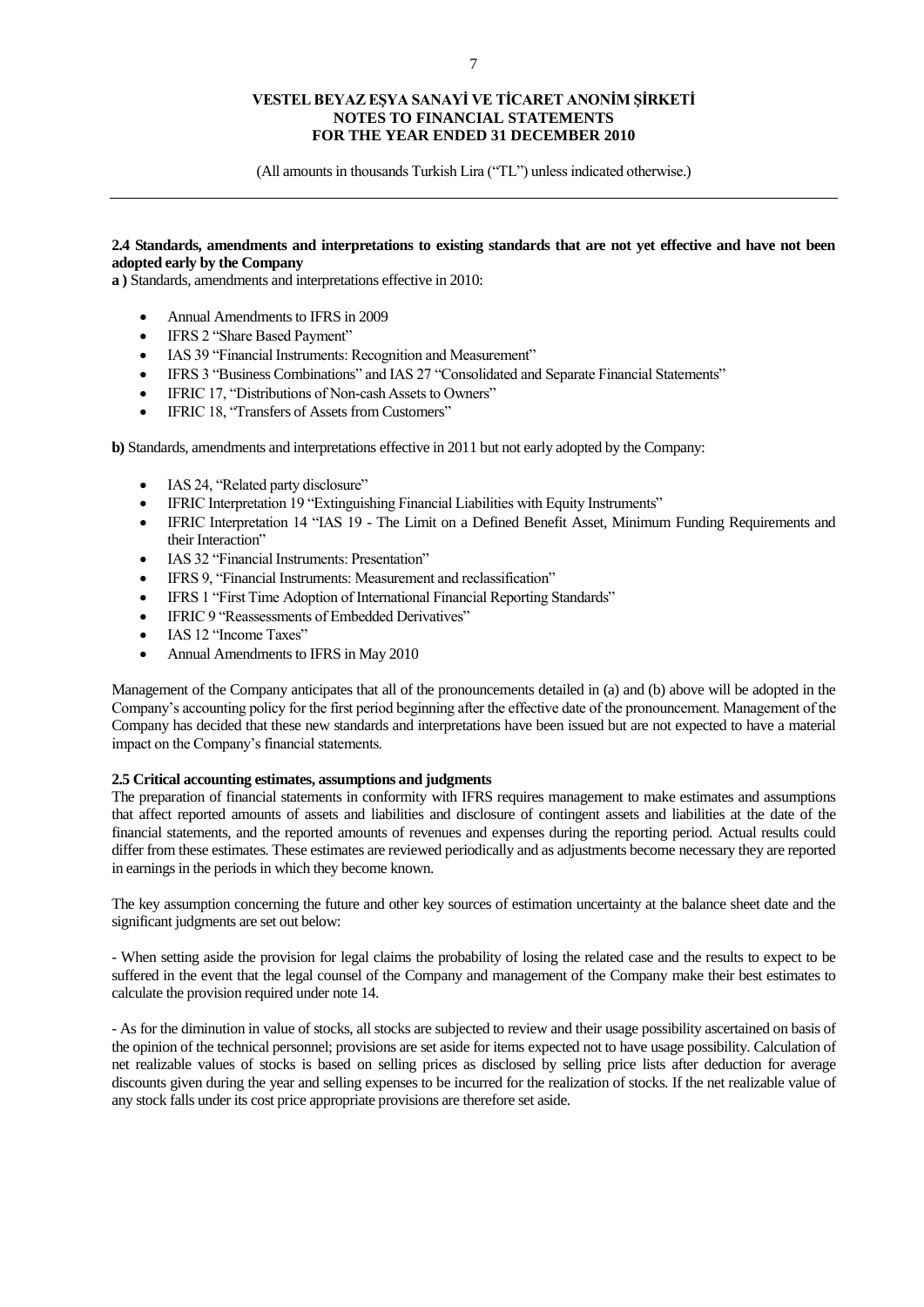(All amounts in thousands Turkish Lira ("TL") unless indicated otherwise.)

- Property, plant and equipment and intangible assets held for use in the production or supply of goods or services, or for administrative purposes, are stated in the balance sheet at cost, less any subsequent accumulated depreciation and subsequent accumulated impairment losses. The Company estimates that the useful lives of tangible and intangible assets. Depreciation is charged using the straight line basis over the useful lives which depend on the best estimation of the management. Useful lives of property, plant and equipment and intangible assets are reviewed at each balance sheet dates and make changes if necessary.

#### **2.6 Offsetting**

Financial assets and liabilities are offset and the net amount reported in the balance sheet when there is a legally enforceable right to set off the recognized amounts and there is an intention to settle on a net basis or realize the asset and settle the liability simultaneously.

#### **3. SUMMARY OF SIGNIFICANT ACCOUNTING POLICIES**

The significant accounting policies followed in the preparation of the accompanying financial statements are summarized below:

#### **Foreign currency translations and transactions**

Transactions are recorded in Turkish Lira, which is the Company's functional currency. Transactions in foreign currencies during the periods have been translated at the exchange rates prevailing at the dates of these transactions. Balance sheet items denominated in foreign currencies have been translated at the exchange rates prevailing at the balance sheet dates. Exchange gains or losses arising from settlement and translation of foreign currency items have been included in the financing income or expense accounts as appropriate.

As of 31 December 2010 and 2009, the foreign exchange rates used by the Company are as follows:

|                  | 2010   | 2009   |
|------------------|--------|--------|
|                  |        |        |
| <b>US Dollar</b> | 1,5460 | 1,5057 |
| <b>EUR</b>       | 2,0491 | 2,1603 |

#### **Property, plant and equipment depreciation**

Property, plant and equipment held for use in the production or supply of goods or services, or for administrative purposes, are stated in the balance sheet at cost, restated in equivalent purchasing power at 31 December 2005 less any subsequent accumulated depreciation and subsequent accumulated impairment losses.

The carrying values of property, plant and equipment are reviewed for impairment when events or changes in circumstances indicate the carrying value may not be recoverable. If any such indication exists and where the carrying values exceed the estimated recoverable amount, the assets or cash-generating units are written down to their recoverable amount. The recoverable amount of property, plant and equipment is the greater of net selling price and value in use. In assessing value in use, the estimated future cash flows are discounted to their present value using a pre-tax discount rate that reflects current market assessments of the time value of money and the risks specific to the asset. For an asset that does not generate largely independent cash inflows, the recoverable amount is determined for the cash-generating unit to which the asset belongs.

Property, plant and equipment in the course of construction for production, rental or administrative purposes, or for purposes not yet determined, are carried at cost, less any identified impairment loss. Cost includes professional fees and, for qualifying assets, borrowing costs capitalized in accordance with the Company's accounting policy. Depreciation of these assets, on the same basis as other property assets, commences when the assets are ready for their intended use.

Depreciation is charged so as to write off the cost or valuation of assets, other than land and properties under construction, over their estimated useful lives, using the straight line basis over the following years stated below: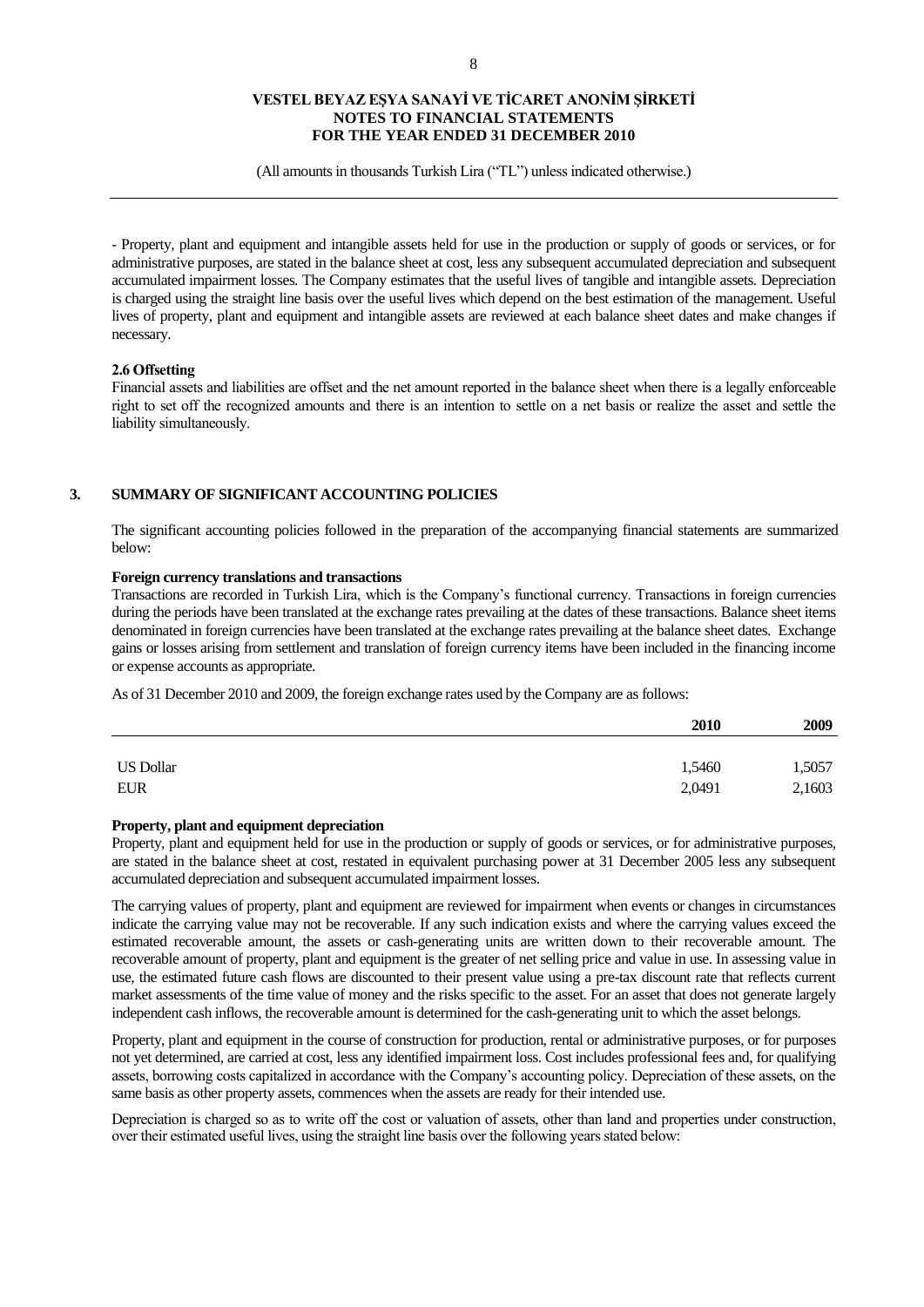(All amounts in thousands Turkish Lira ("TL") unless indicated otherwise.)

|                        | Year      |
|------------------------|-----------|
| Land                   | Nil       |
| Land improvements      | $8 - 25$  |
| <b>Buildings</b>       | $25 - 50$ |
| Leasehold improvements | 5         |
| Plant and machinery    | $5 - 20$  |
| Motor vehicles         | 5         |
| Furniture and fittings | $5 - 10$  |
|                        |           |

The carrying values of property, plant and equipment are reviewed for impairment periodically and when events or changes in circumstances indicate the carrying value may not be recoverable. If any such indication exists and where the carrying values exceed the estimated recoverable amount, the assets or cash-generating units are written down to their recoverable amount.

The gain or loss arising on the disposal or retirement of an asset is determined as the difference between the sales proceeds and the carrying amount of the asset and is recognized in income.

#### **Intangible assets**

Expenditure on intangible assets is amortized using the pro-rata basis over their useful lives, not exceeding 5 years.

#### *Research and development costs*

Research expenditure is recognized as an expense as incurred.

Costs incurred on development projects (relating to the design and testing of new or improved products) are recognized as intangible assets to the extent that the expenditure is expected to generate future economic benefits. Development costs that have been capitalized are amortized on a pro-rata basis over a period of 5 years which in the estimated period over which the technology is expected to lead the market and have commercial value.

The carrying values of capitalized research and development expenditure are reviewed for impairment periodically and when events or changes in circumstances indicate that the carrying value may not be recoverable.

#### *Other intangible assets*

Expenditures on acquired patents and licenses are capitalized and amortized using the straight-line basis over their estimated useful life, not exceeding a period of 5 years.

#### **Impairment of assets**

At each balance sheet date, the Company reviews the carrying amounts of its tangible and intangible assets to determine whether there is any indication that those assets have suffered an impairment loss. If any such indication exists, the recoverable amount of the asset is estimated in order to determine the extent of the impairment loss (if any).

Where it is not possible to estimate the recoverable amount of an individual asset, the Company estimates the recoverable amount of the cash generating unit to which the asset belongs. If the recoverable amount of an asset is estimated to be less than its carrying amount, the carrying amount of the asset is reduced to its recoverable amount. Impairment losses are recognized as an expense immediately.

#### **Borrowing costs**

Borrowing costs directly attributable to the acquisition, construction or production of qualifying assets, which are assets that necessarily take a substantial period of time to get ready for their intended use or sale, are added to the cost of those assets, until such time as the assets are substantially ready for their intended use or sale. Borrowing costs of qualifying assets are not added to the cost of those assets for the period during which construction to get them ready for their intended use or sale is suspended. Investment income earned on the temporary investment of specific borrowings pending their expenditure on qualifying assets is deducted from the cost of those assets. All other borrowing costs are recognized in net profit or loss in the period in which they are incurred.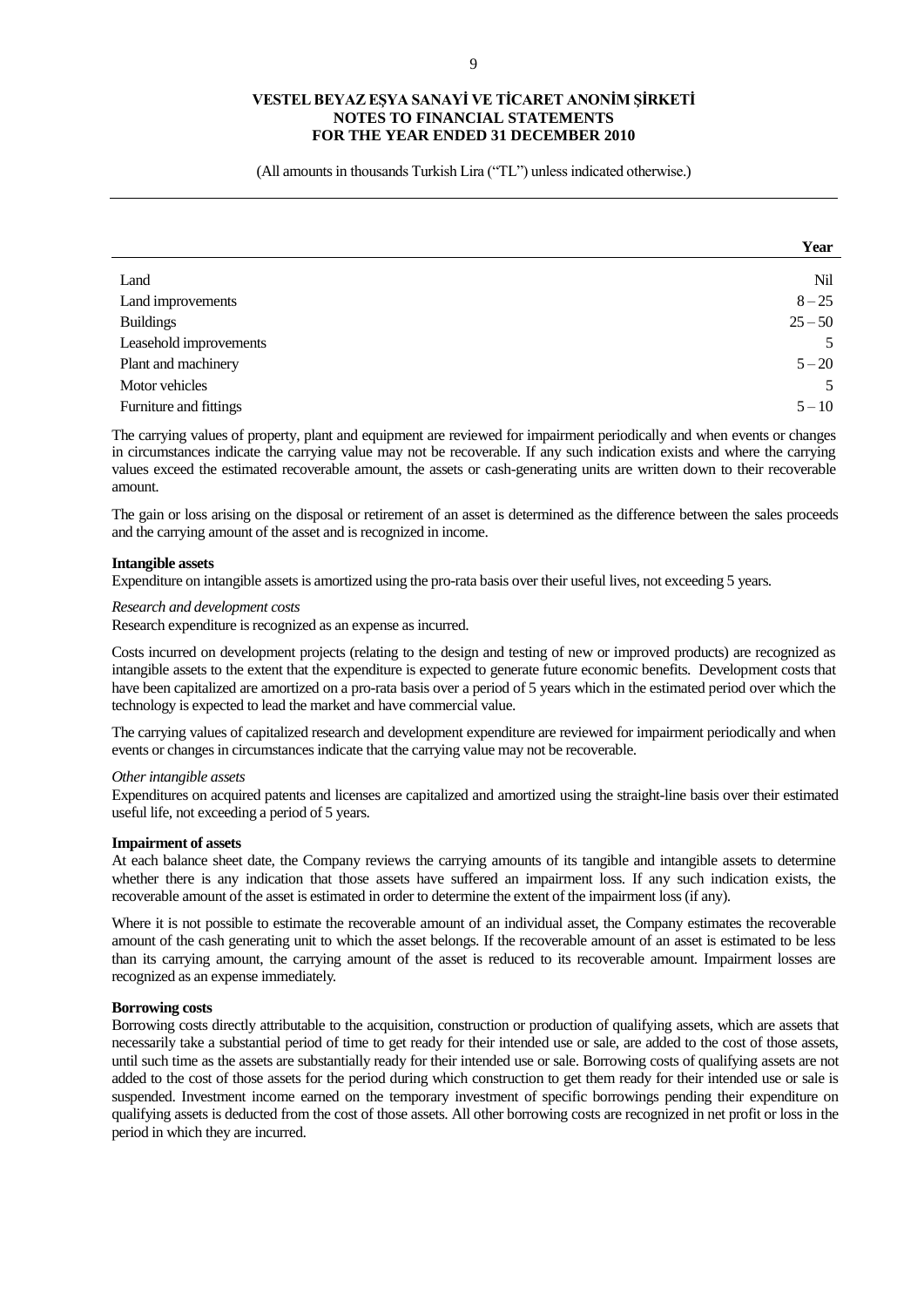(All amounts in thousands Turkish Lira ("TL") unless indicated otherwise.)

#### **Bank borrowings**

Interest-bearing bank loans and overdrafts are recorded in the amount of the proceeds received, net of direct issue costs. Finance charges, including premiums payable on settlement or redemption, are accounted for on an accrual basis and are added to the carrying amount of the instrument to the extent that they are not settled in the period in which they arise.

#### **Provisions**

Provisions are recognized when the Company has a present obligation (legal or constructive) as a result of a past event, it is probable that an outflow of resources embodying economic benefits will be required to settle the obligation and a reliable estimate can be made of the amount of the obligation. Where the Company expects a provision to be reimbursed, for example under an insurance contract, the reimbursement is recognized as a separate asset but only when the reimbursement is virtually certain.

#### **Warranty provision**

This provision reflects the costs and expenses for which the Company responsible for servicing its products sold which malfunction due to production defects. Technical service costs which may be incurred in the future with respect to the sales in the current year are estimated by the Company's management on the basis of past experience.

#### **Contingent assets and contingent liabilities**

Transactions that may give rise to contingencies and commitments are those for which the outcome and the performance will be ultimately confirmed only on the occurrence or non-occurrence of certain future events, unless the expected performance is not very likely. Accordingly, contingent losses are recognized in the financial statements if a reasonable estimate of the amount of the resulting loss can be made. Contingent gains are reflected only if it is probable that the gain will be realized.

#### **Leases**

*Finance Lease –* Leases in terms of which the Company assumes substantially all of the risks and rewards of ownership are classified as finance leases. Assets held under finance leases are recognized as assets of the Company at their fair value at the date of acquisition. The corresponding liability to the Company is included in the balance sheet as a finance lease obligation. Finance costs, which represent the difference between the total leasing commitments and the fair value of the assets acquired, are charged to the income statement over the term of the relevant lease so as to produce a constant periodic rate of interest on the remaining balance of the liability for each accounting period. Capitalized leased assets are depreciated in accordance with the depreciation policy noted above.

#### *Operating lease*

Leases of assets under which all the risks and rewards of ownership are effectively retained by the lesser are classified as operating leases. Lease payments on operating lease are recognized as an expense on a straight-line basis over the lease term.

#### **Related parties**

Parties are considered to be related if one party has the ability to control the other party or exercise significant influence over the other party in making the financial and operating decisions. For the purpose of these financial statements shareholders are referred to as related parties. Related parties also include individuals that are principal owners, management and members of the Company's Board of Directors and their families.

#### **Government incentives and subsidies**

These are reflected in the financial statements when the Company has complied with all of the requirements and reasonable assurance is formed that incentive or assistance will be obtained.

Liabilities to Governmental departments which may be forgone by the Authorities are accepted as Government incentives when reasonable assurance is formed that such liabilities will not be paid because the Company has complied with all the requirements related to the liability.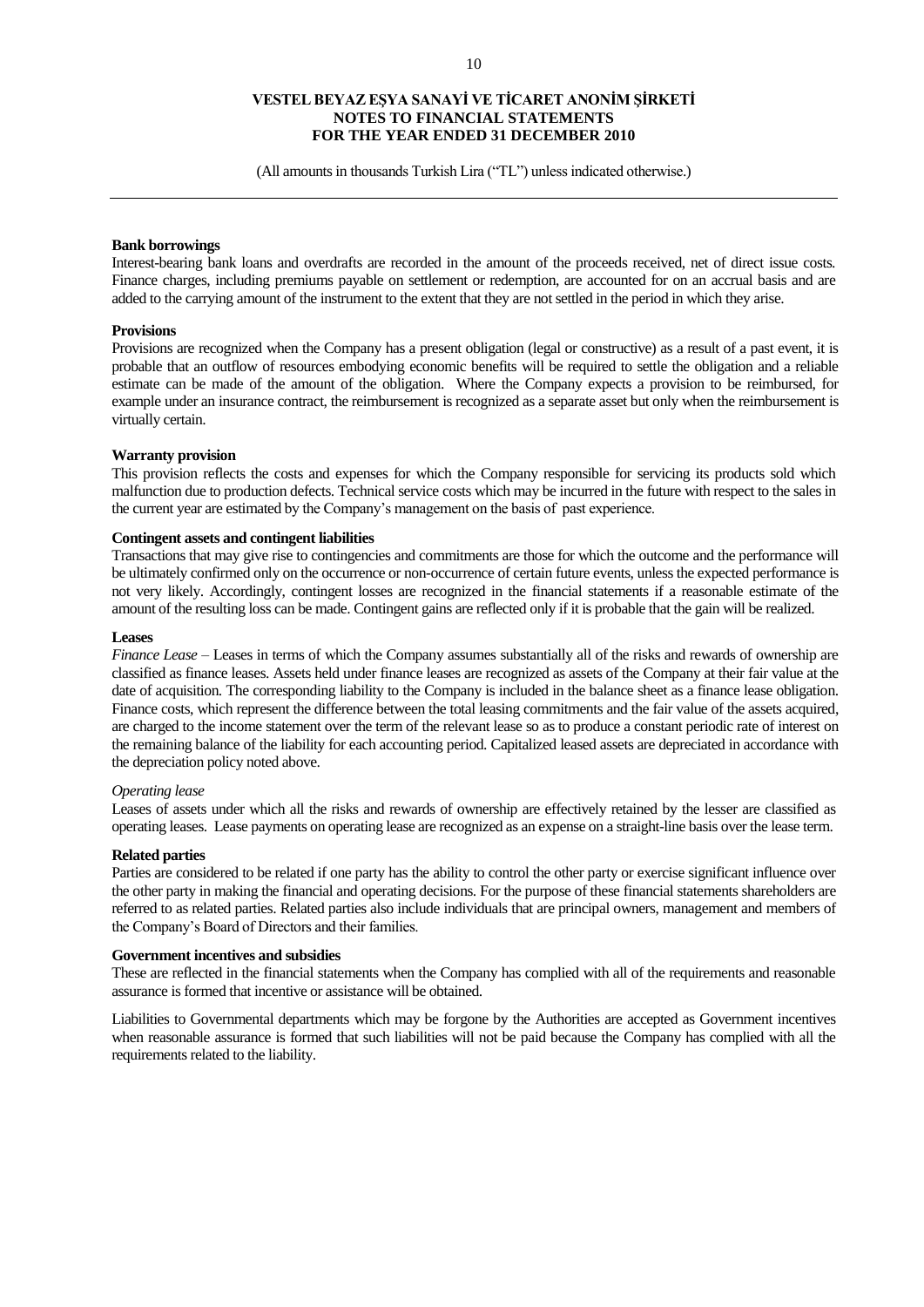(All amounts in thousands Turkish Lira ("TL") unless indicated otherwise.)

#### **Recognition and derecognition of financial instruments**

The Company recognizes a financial asset or financial liability in its balance sheet when and only when it becomes a party to the contractual provisions of the instrument. The Company derecognizes a financial asset or a portion of a financial asset when and only when it loses control of the contractual rights that comprise the financial asset or a portion of a financial asset or when a financial asset or a portion of a financial asset expires. The Company derecognizes a financial liability when and only when a liability is extinguished and that is when the obligation specified in the contract is discharged, cancelled and expires.

#### **Employee benefits**

Under Turkish Labour Law, the Company is required to pay termination benefits to each employee who has completed one year of service and whose employment is terminated without due cause, or who retires in accordance with social insurance regulations, is called up for military service or dies.

#### **Revenue recognition**

Revenue is recognized at the moment goods are invoiced on the basis of physical delivery by the Company. Revenue is shown net of value added and sales taxes, discounts and returns.

#### **Financial assets held for trading**

Financial assets held for trading are either acquired for generating a profit from short-term fluctuations in price or dealers' margin, or included in a portfolio in which a pattern of short-term profit making exists.

Financial assets at fair value through profit or loss are initially recognised at cost and are subsequently re-measured at fair value based on quoted bid prices. All related realised and unrealised gains and losses are included in the consolidated income statement.

#### **Trade receivables**

Trade receivables are measured at initial recognition at fair value, and are subsequently measured at amortized cost using the effective interest rate method to set an allowance for unearned interest. Appropriate allowances for estimated irrecoverable amounts are recognized in profit or loss when there is objective evidence that the asset is impaired. The allowance recognized is measured as the difference between the asset's carrying amount and the present value of estimated future cash flows discounted at the effective interest rate computed at initial recognition.

#### **Trade payables**

Trade payables are initially measured at fair value, and are subsequently measured at amortized cost, using the effective interest rate method to set an allowance for unearned interest.

#### **Inventories**

Inventories are stated at the lower of cost and net realizable value. Costs comprise direct materials and, where applicable, direct labour costs and those overheads (based on normal operating capacity) that have been incurred in bringing the inventories to their present location and condition but excludes borrowing cost. Cost is calculated by using the weighted average method. Net realizable value represents the estimated selling price less all estimated costs to completion and costs to be incurred in marketing, selling and distribution.

#### **Derivative financial instruments**

The Company holds derivative financial instruments to hedge its foreign currency risk exposures. The Company engages in cross currency forward contracts.

Derivatives are recognized initially at fair value; attributable transaction costs are recognised in statement of income when incurred. Subsequent to initial recognition, derivatives are measured at fair value, and changes in the fair value of such derivatives are recognised in the statement of income as part of finance income and costs.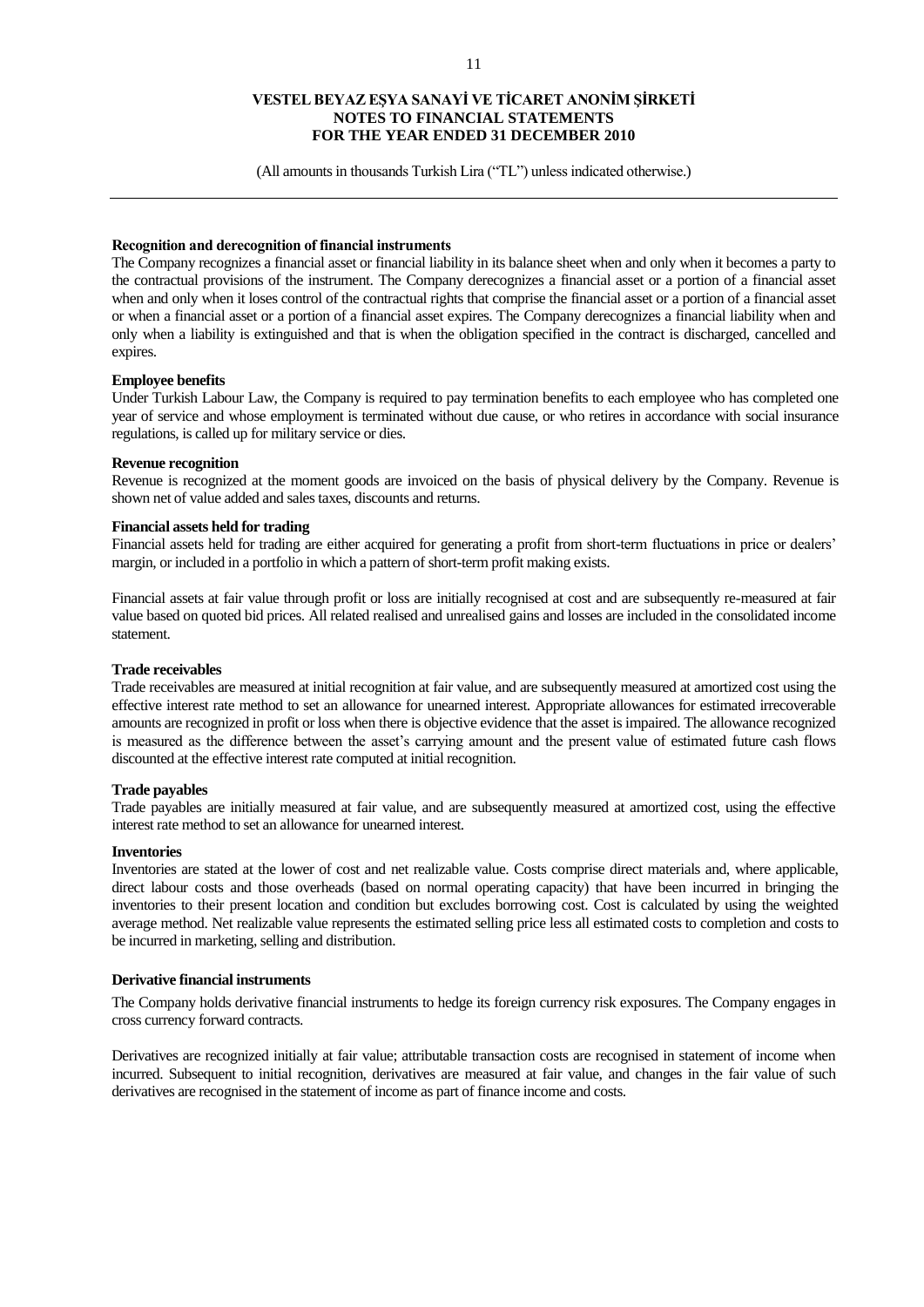(All amounts in thousands Turkish Lira ("TL") unless indicated otherwise.)

#### **Income taxes**

Tax expense (income) is the aggregate amount included in the determination of net profit or loss for the period in respect of current and deferred tax.

Deferred income tax is provided, using the liability method, on all temporary differences at the balance sheet date between the tax bases of assets and liabilities and their carrying amounts for financial reporting purposes. Deferred income tax liabilities are recognized for all taxable temporary differences.

The carrying amount of deferred income tax assets is reviewed at each balance sheet date and reduced to the extent that it is no longer probable that sufficient taxable profit will be available to allow all or part of the deferred income tax asset to be utilized.

Deferred income tax assets and liabilities are measured at the tax rates that are expected to apply to the period when the asset is realized or the liability is settled, based on tax rates (and tax laws) that have been enacted or substantively enacted at the balance sheet date.

#### **Earnings per share**

The calculation of the basic and diluted earnings per share is based on net profit for the related year ended divided by the weighted average number of ordinary shares outstanding during the year.

Turkish companies may increase their share capital by the issue of bonus shares from distributions made from accumulated prior period earnings and revaluation fund reserves. In the calculation of basic earnings per share these bonus shares are considered as shares issued and the weighted average number of ordinary shares outstanding during the year or the period is adjusted retrospectively to take into account the bonus share issues.

#### **Cash and cash equivalents**

Cash and cash equivalents presented in the cash flow statements include cash and bank deposits which have a maturity of 3 months or shorter.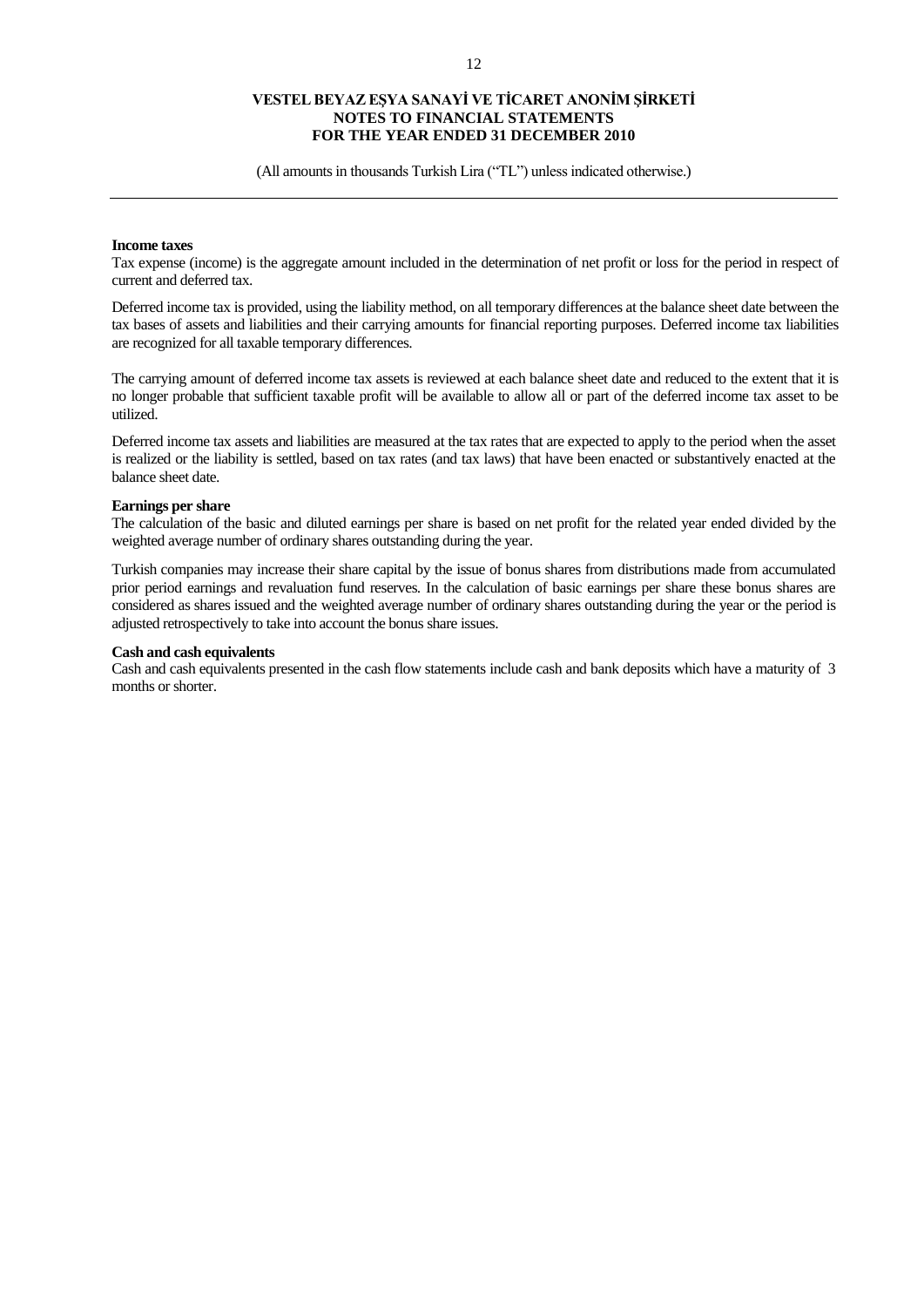(All amounts in thousands Turkish Lira ("TL") unless indicated otherwise.)

# **4. EARNING PER SHARE**

|                                                                                                                                                       | 2010        | 2009                        |
|-------------------------------------------------------------------------------------------------------------------------------------------------------|-------------|-----------------------------|
| Shares outstanding at beginning of year<br>New shares issued                                                                                          | 190.000.000 | 190.000.000                 |
| Shares outstanding at end of year                                                                                                                     | 190.000.000 | 190.000.000                 |
| Net profit attributable to shareholders                                                                                                               | 24.561      | 116.717                     |
| Weighted average number of ordinary shares in issue                                                                                                   | 190.000.000 | 190.000.000                 |
| Basic and diluted earnings per share (TL, full)                                                                                                       | 0,13        | 0,61                        |
| <b>CASH AND CASH EQUIVALENTS</b><br>Cash in hand                                                                                                      | 57          |                             |
|                                                                                                                                                       |             | 40                          |
|                                                                                                                                                       |             |                             |
|                                                                                                                                                       |             |                             |
|                                                                                                                                                       | 14.076      |                             |
| - Demand deposit<br>- Time deposit                                                                                                                    | 5.419       |                             |
| Cash at banks                                                                                                                                         | 19.552      |                             |
| As of balance sheet dates, the maturity date of time deposit account was 03.01.2011 (31.12.2009: 05.01.2010) and the<br>interest rate is given below: |             | 27.475<br>84.526<br>112.041 |
| $-TL$                                                                                                                                                 |             |                             |
| $\mbox{-}$ USD                                                                                                                                        | 8,7%        | 6,8%<br>1,5%                |

### **6. FINANCIAL ASSETS HELD FOR TRADING**

| $\sim$<br>neia<br>n<br>. .<br>влаг<br>⊾שרי<br>. | MС<br>πυ<br>--<br>. |
|-------------------------------------------------|---------------------|
|                                                 |                     |

Financial assets held for trading was purchased on 16.04.2009.

As of 31.12.2010, valuation of bonds resulted a fair value loss which was accounted under financing expenses amounting to TL 537 (31.12.2009: TL 1.043).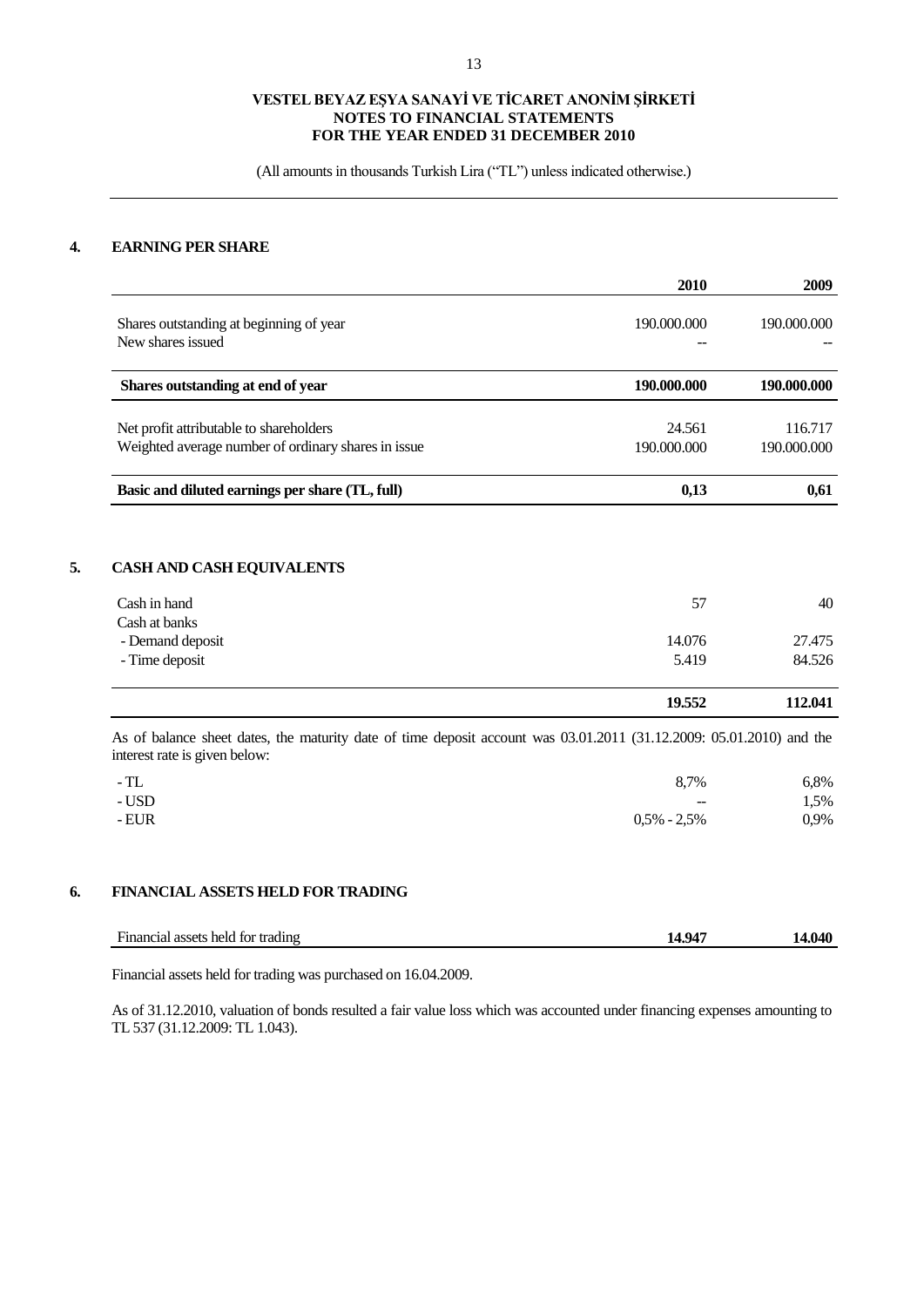(All amounts in thousands Turkish Lira ("TL") unless indicated otherwise.)

# **7. TRADE RECEIVABLES**

|                                                                                                                | 2010                       | 2009                      |
|----------------------------------------------------------------------------------------------------------------|----------------------------|---------------------------|
| <b>Current</b>                                                                                                 |                            |                           |
| - Third parties                                                                                                | 1.641                      | 1.338                     |
| - Related parties, note 25                                                                                     | 299.781                    | 266.814                   |
| Notes receivable                                                                                               |                            |                           |
| - Related parties, note 25                                                                                     | 141.423                    | 81.306                    |
| Others                                                                                                         | 3.874                      |                           |
|                                                                                                                | 446.719                    | 349.458                   |
| Unearned interest on receivables (-)                                                                           | (2.615)                    | (2.100)                   |
| Allowance for doubtful receivables (-)                                                                         | (38)                       | (38)                      |
|                                                                                                                | 444.066                    | 347.320                   |
|                                                                                                                |                            |                           |
|                                                                                                                | 110.798<br>5.043<br>46.106 | 87.052<br>4.559<br>41.551 |
|                                                                                                                | 611<br>122                 | 256<br>119                |
| <b>INVENTORIES</b><br>Raw materials<br>Work in process<br>Finished goods<br>Merchandise<br>Spares and supplies | 162.680                    | 133.537                   |
|                                                                                                                |                            |                           |
| Provision for diminution in value (-)<br>Raw materials                                                         | (440)                      | (1.656)                   |
| Finished goods                                                                                                 | (158)                      | (750)                     |

| <b>Opening balance, 01 January</b>          | (2.406) | (5.042) |
|---------------------------------------------|---------|---------|
| Charge for the year                         | $\sim$  | 2.636   |
| Disposal of impaired stocks during the year | 1.808   | $- -$   |
| <b>Ending balance, 31 December</b>          | (598)   | (2.406) |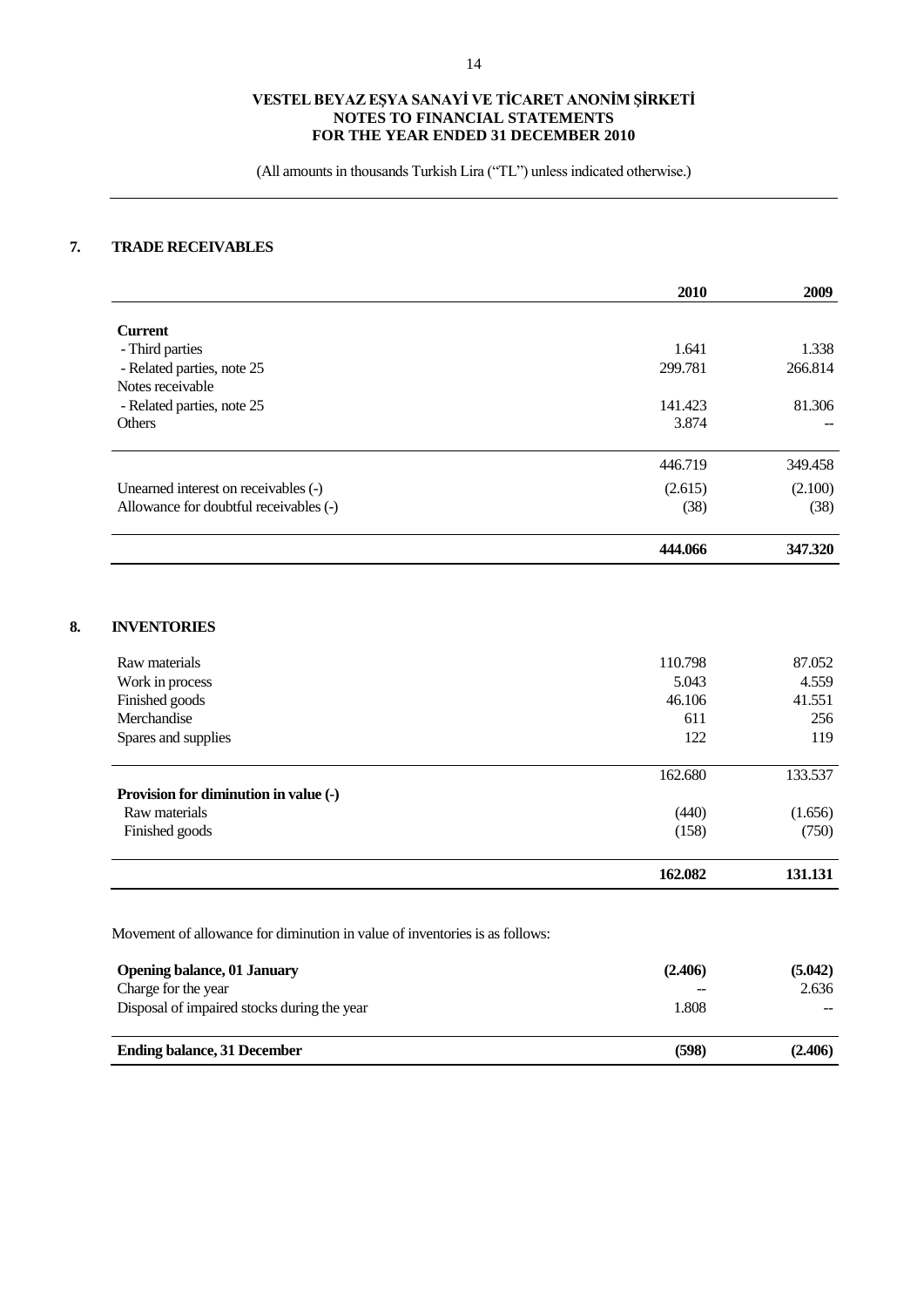(All amounts in thousands Turkish Lira ("TL") unless indicated otherwise.)

# **9. OTHER ASSETS**

|                    | 2010   | 2009              |
|--------------------|--------|-------------------|
|                    |        |                   |
| Prepaid expenses   | 1.664  | 1.627             |
| VAT receivable     | 24.401 | 13.893            |
| Due from personnel | 86     | 66                |
| Prepaid taxes      | 1.188  | $\hspace{0.05cm}$ |
| Other              | 775    | 940               |
|                    | 28.114 | 16.526            |

# **10. PROPERTY, PLANT AND EQUIPMENT**

|                                 | 01.01.2010 | <b>Additions</b> | <b>Disposals</b> | <b>Transfers</b> | 31.12.2010 |
|---------------------------------|------------|------------------|------------------|------------------|------------|
|                                 |            |                  |                  |                  |            |
| Cost                            |            |                  |                  |                  |            |
| Land                            | 6.844      |                  |                  |                  | 6.844      |
| Land improvements               | 2.722      | 21               |                  |                  | 2.743      |
| <b>Buildings</b>                | 63.552     | 213              |                  | 5                | 63.770     |
| Leasehold improvements          | 1.581      | 168              |                  | 42               | 1.791      |
| Plant and machinery             | 467.210    | 1.777            | (13.354)         | 17.256           | 472.889    |
| Motor vehicles                  | 290        | 43               |                  |                  | 333        |
| Furniture and fixtures          | 17.715     | 1.825            | (323)            | 869              | 20.086     |
| Construction in progress        | 3.587      | 30.278           |                  | (18.172)         | 15.693     |
|                                 | 563.501    | 34.325           | (13.677)         |                  | 584.149    |
| <b>Accumulated depreciation</b> |            |                  |                  |                  |            |
| Land improvements               | 1.460      | 159              |                  |                  | 1.619      |
| <b>Buildings</b>                | 18.537     | 2.416            |                  |                  | 20.953     |
| Leasehold improvements          | 1.236      | 295              |                  |                  | 1.531      |
| Plant and machinery             | 237.669    | 43.825           | (13.025)         |                  | 268.469    |
| Motor vehicles                  | 180        | 39               |                  |                  | 219        |
| Furniture and fixtures          | 11.494     | 2.389            | (292)            |                  | 13.591     |
|                                 | 270.576    | 49.123           | (13.317)         |                  | 306.382    |
| Net book value                  | 292.925    |                  |                  |                  | 277.767    |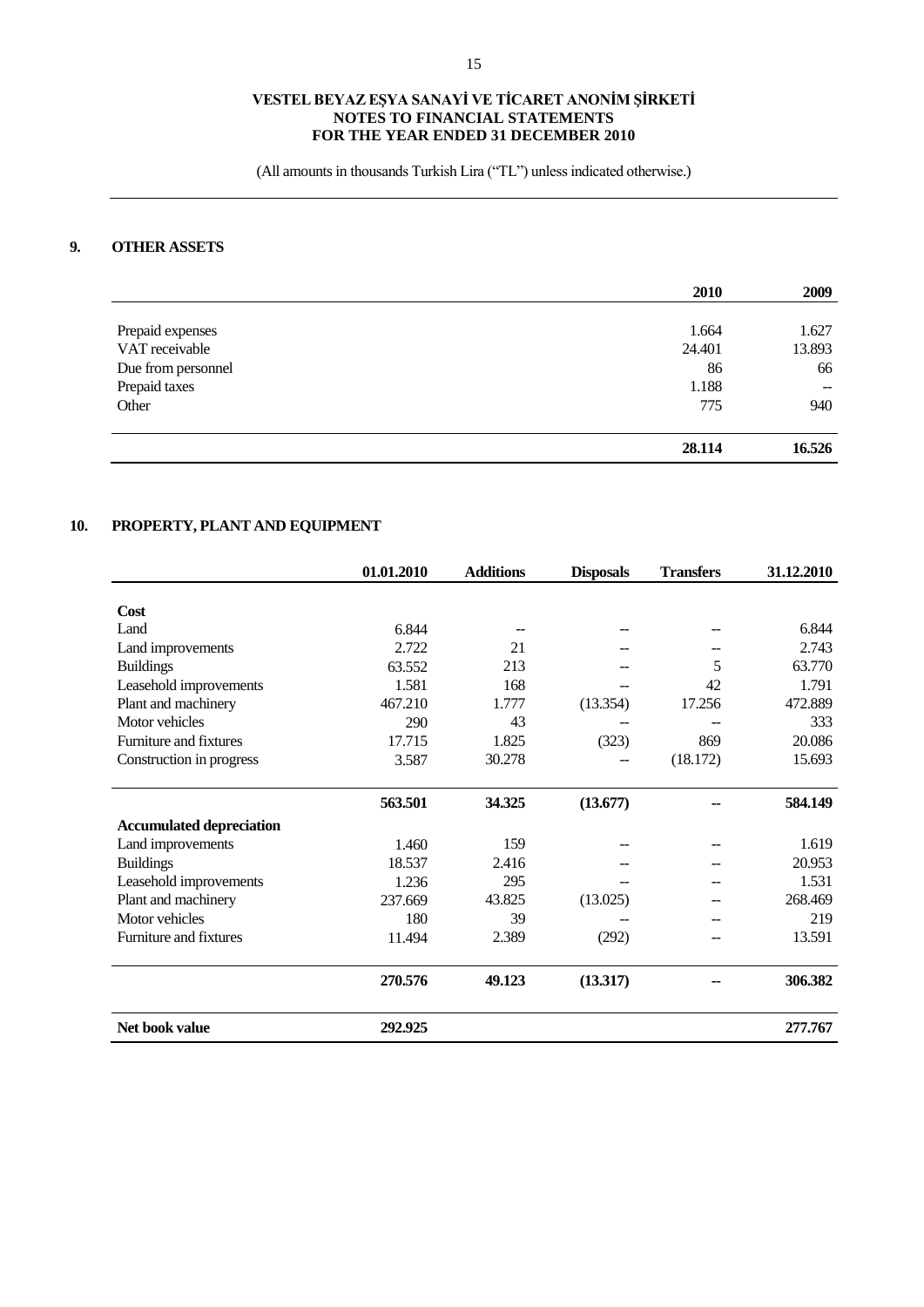(All amounts in thousands Turkish Lira ("TL") unless indicated otherwise.)

|                                 | 01.01.2009 | <b>Additions</b> | <b>Disposals</b> | <b>Transfers</b> | 31.12.2009 |
|---------------------------------|------------|------------------|------------------|------------------|------------|
|                                 |            |                  |                  |                  |            |
| Cost                            |            |                  |                  |                  |            |
| Land                            | 6.844      |                  |                  |                  | 6.844      |
| Land improvements               | 2.711      | 4                |                  | 7                | 2.722      |
| <b>Buildings</b>                | 63.508     | 44               |                  |                  | 63.552     |
| Leasehold improvements          | 1.507      | 3                |                  | 71               | 1.581      |
| Machinery and equipment         | 445.706    | 1.805            | (57)             | 19.756           | 467.210    |
| Motor vehicles                  | 578        | 79               | (367)            |                  | 290        |
| Furniture and fixtures          | 16.581     | 822              | (3)              | 315              | 17.715     |
| Construction in progress        | 11.620     | 12.116           | --               | (20.149)         | 3.587      |
|                                 | 549.055    | 14.873           | (427)            |                  | 563.501    |
| <b>Accumulated depreciation</b> |            |                  |                  |                  |            |
| Land improvements               | 1.302      | 158              |                  |                  | 1.460      |
| <b>Buildings</b>                | 16.136     | 2.401            |                  |                  | 18.537     |
| Leasehold improvements          | 755        | 481              |                  |                  | 1.236      |
| Machinery and equipment         | 194.532    | 43.144           | (7)              |                  | 237.669    |
| Motor vehicles                  | 381        | 53               | (254)            |                  | 180        |
| Furniture and fixtures          | 9.131      | 2.364            | (1)              |                  | 11.494     |
|                                 | 222,237    | 48.601           | (262)            |                  | 270.576    |
| Net book value                  | 326.818    |                  |                  |                  | 292.925    |

The Company's policy is to trace all material and significant fixed asset additions under construction in progress and transfer to the related fixed asset accounts when the construction process is completed. Construction-in-progress balance represented investment made to increase its first and second refrigerator, washing machine, cooker and dishwasher factories.

Leased assets included in the table above comprise plant and machinery amounting to TL 9.290 net of accumulated depreciation. (2009: TL 13.772).

As of 31.12.2010, property, plant and equipment were insured for TL 705.580 (2009: TL 666.368).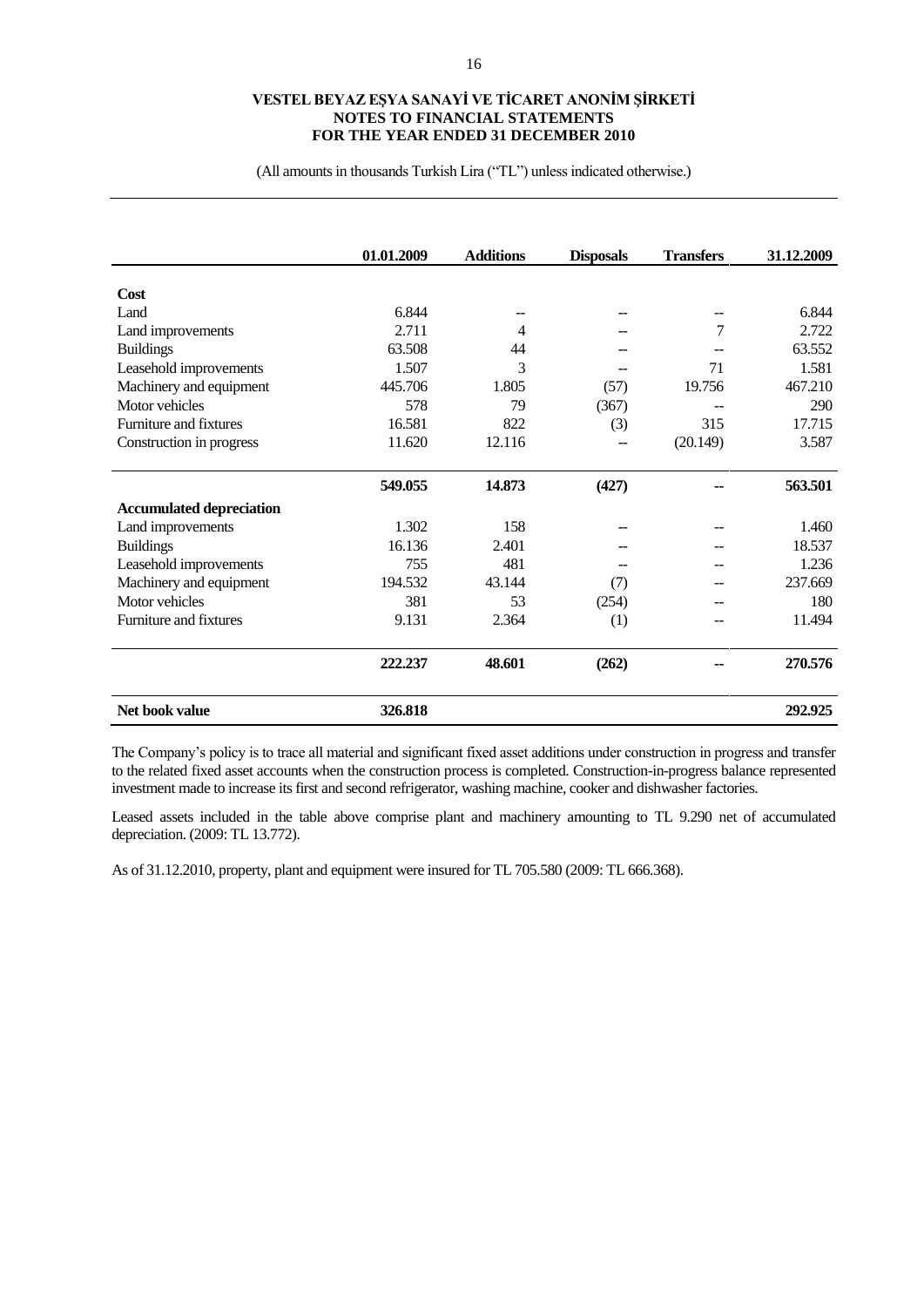(All amounts in thousands Turkish Lira ("TL") unless indicated otherwise.)

#### **11. INTANGIBLE ASSETS**

|                                 | 01.01.2010 | <b>Additions</b> | <b>Disposals</b> | 31.12.2010      |
|---------------------------------|------------|------------------|------------------|-----------------|
|                                 |            |                  |                  |                 |
| Cost                            |            |                  |                  |                 |
| <b>Rights</b>                   | 6.637      | 2<br>12.035      |                  | 6.639<br>38.977 |
| Development cost                | 28.364     |                  | (1.422)          |                 |
| Other intangible assets         | 1.635      | 668              |                  | 2.303           |
|                                 | 36.636     | 12.705           | (1.422)          | 47.919          |
| <b>Accumulated amortization</b> |            |                  |                  |                 |
| <b>Rights</b>                   | 6.624      | $\mathfrak{2}$   | $-$              | 6.626           |
| Development cost                | 14.486     | 3.452            | (179)            | 17.759          |
| Other intangible assets         | 1.138      | 298              |                  | 1.436           |
|                                 | 22.248     | 3.752            | (179)            | 25.821          |
| Net book value                  | 14.388     |                  |                  | 22.098          |
|                                 | 01.01.2009 | <b>Additions</b> | <b>Disposals</b> | 31.12.2009      |
|                                 |            |                  |                  |                 |
| <b>Cost</b>                     |            |                  |                  |                 |
| <b>Rights</b>                   | 6.625      | 12               |                  | 6.637           |
| Development cost                | 19.759     | 9.656            | (1.051)          | 28.364          |
| Other intangible assets         | 1.294      | 341              |                  | 1.635           |
|                                 | 27.678     | 10.009           | (1.051)          | 36.636          |
| <b>Accumulated amortization</b> |            |                  |                  |                 |
| <b>Rights</b>                   | 6.622      | 2                | --               | 6.624           |
| Development cost                | 9.025      | 5.461            | $-$              | 14.486          |
| Other intangible assets         | 859        | 279              | $-$              | 1.138           |
|                                 | 16.506     | 5.742            | --               | 22.248          |
| Net book value                  | 11.172     |                  |                  | 14.388          |

Rights mainly comprise computer software development costs and software licenses. Development cost principally comprise internally generated expenditure on development costs on refrigerator, room air conditioning unit projects, washing machine, cookers and dishwasher factories where it is reasonably anticipated that the costs will be recovered through future commercial activity.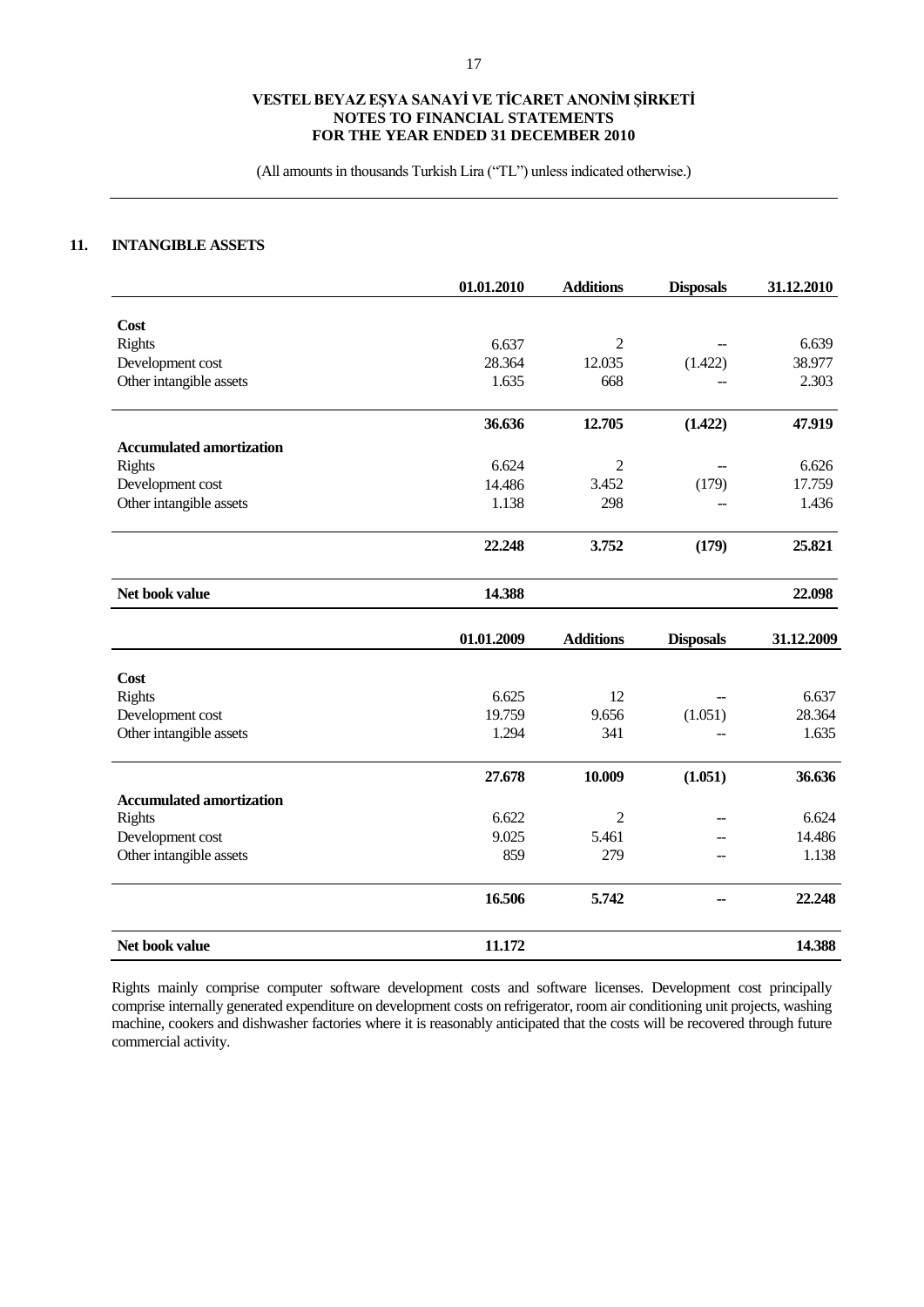(All amounts in thousands Turkish Lira ("TL") unless indicated otherwise.)

### **12. BORROWINGS**

|                             | <b>2010</b> | 2009   |
|-----------------------------|-------------|--------|
|                             |             |        |
| <b>Current</b>              |             |        |
| Turkish Lira bank loans     | 30.228      |        |
| Foreign currency bank loans | 49.757      | 67.400 |
|                             |             |        |
|                             | 79.985      | 67.400 |
|                             |             |        |
| Non-current                 |             |        |
| Foreign currency bank loans | 66.996      | 42.932 |

The Company obtained various loans from non-Turkish financial institutions with a maturity of 5 years in years between 2003-2007 for financing investments in production machinery and equipment. As of 31.12.2010, the Company's borrowings under these facilities included a short term payable of TL 14.665 (2009: TL 20.346) and long term payable of TL 20.472 (2009: TL 42.932). The principal amounts of these loans are repayable at six months intervals and the last repayment date is December 2015. The annual interest rate is between Euribor  $+0.3\%$  and 0.75%.

As of 31.12.2010, The Company also obtained various Turkish Lira and foreign currency bank loans for operational purposes which included a short term payable of TL 65.320 (TL 30.228, EUR 17.126 thousand), (2009: TL 47.054 (USD 19.715 thousand, EUR 8.040 thousand)) and long term payable of TL 46.524 (EUR 22.705 thousand). The annual interest rate is 9,2 % for TL and 1,58 % - 2,72 % for EUR.

As of the balance sheet dates, the maturity breakdown of bank borrowings are summarized below:

|                     | 146.981 | 110.332 |
|---------------------|---------|---------|
| Over five years     | 155     | 3.346   |
| Four to five years  | 3.040   | 4.790   |
| Three to four years | 4.592   | 4.941   |
| Two to three years  | 4.757   | 8.203   |
| One to two years    | 54.452  | 21.652  |
| Due in one year     | 79.985  | 67.400  |
|                     |         |         |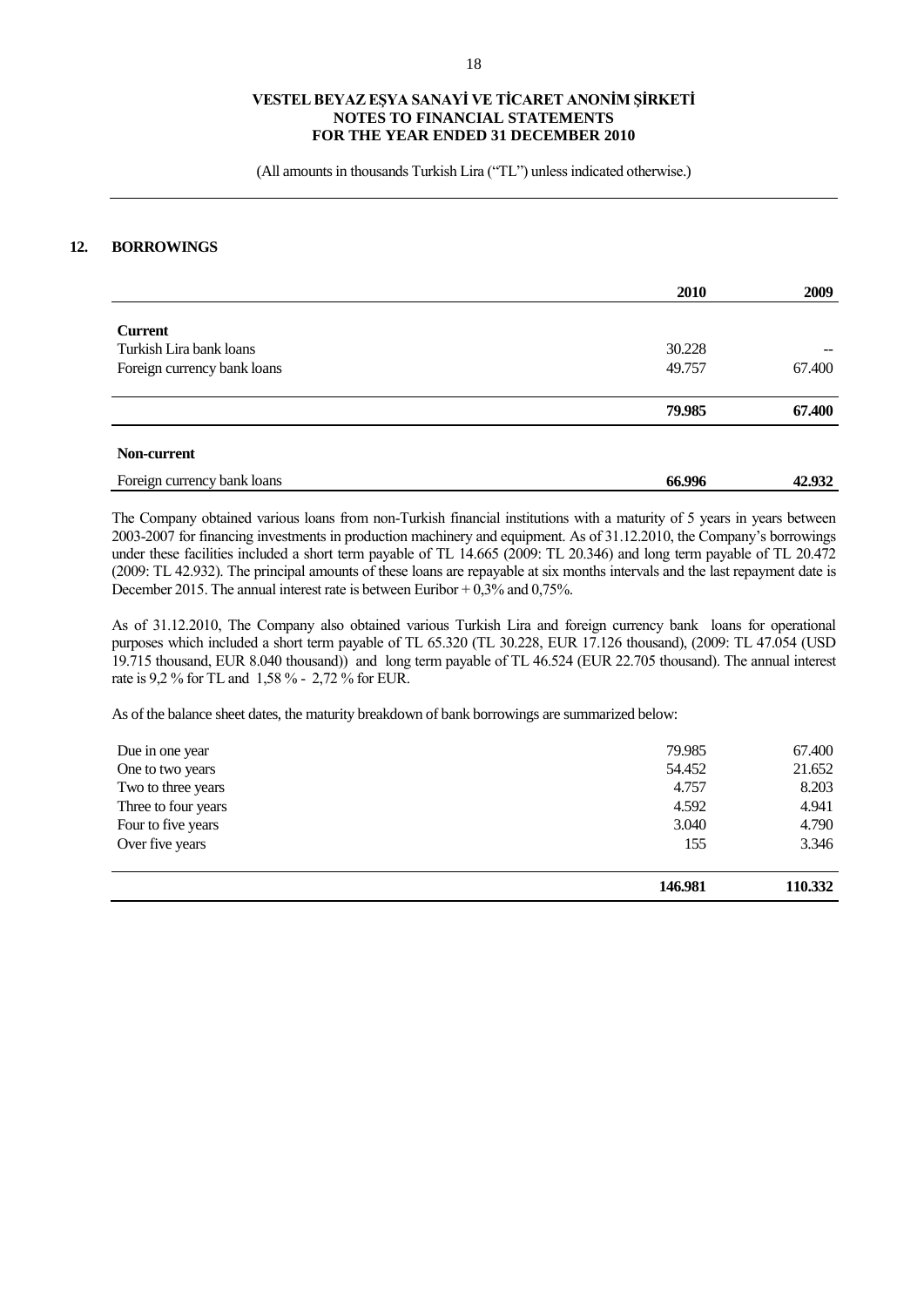(All amounts in thousands Turkish Lira ("TL") unless indicated otherwise.)

# **13. TRADE PAYABLES**

|                                   | 2010    | 2009    |
|-----------------------------------|---------|---------|
| Current accounts                  |         |         |
| - Third parties                   | 268.281 | 192.640 |
| - Related parties, note 25        | 3.791   | 3.618   |
| Other                             | --      |         |
|                                   | 272.072 | 196.258 |
| Unearned interest on payables (-) | (1.088) | (461)   |
|                                   | 270.984 | 195.797 |

# Warranty provision 5.327<br>Forward provision expense 5.909 5.327 Forward provision expense 5.909 --Expense accruals 268 **14.223 5.595**

|                          | <b>Warranty</b><br>expense | <b>Expense</b><br>accruals | <b>Forward provision</b><br>expense | <b>Total</b> |
|--------------------------|----------------------------|----------------------------|-------------------------------------|--------------|
| <b>Beginning balance</b> | 5.327                      | 268                        | $-$                                 | 5.595        |
| Charge for the year      | 7.475                      | 185                        | 5.909                               | 13.569       |
| Disposals                | (4.941)                    | --                         | --                                  | (4.941)      |
| <b>Closing balance</b>   | 7.861                      | 453                        | 5.909                               | 14.223       |

# **15. OTHER LIABILITIES**

| Income tax and social security payables<br>Due to personnel | 4.753<br>2.634 | 3.794<br>1.609 |
|-------------------------------------------------------------|----------------|----------------|
| Other                                                       | 14             | −              |
|                                                             |                |                |
|                                                             | 7.401          | 5.410          |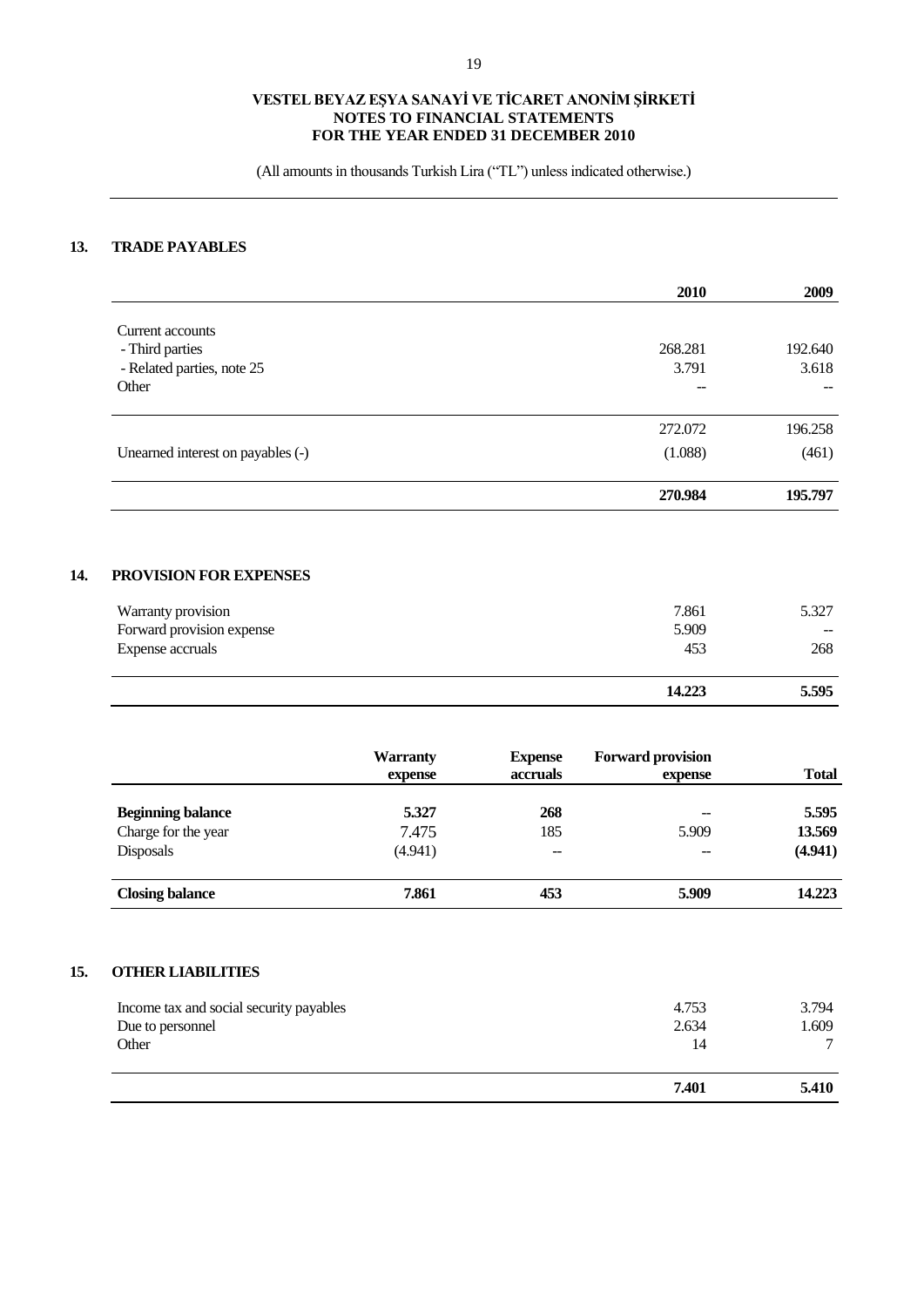(All amounts in thousands Turkish Lira ("TL") unless indicated otherwise.)

#### **16. TAXATION ON INCOME**

#### **a. Current taxation**

|                           | 2010    | 2009     |
|---------------------------|---------|----------|
|                           |         |          |
| Current                   | (6.604) | (27.676) |
| Deferred                  | 2.937   | 2.477    |
|                           |         |          |
| <b>Taxation on income</b> | (3.667) | (25.199) |

In Turkey, the corporation tax rate on the profits for the calendar year 2010 is 20% (2009: 20%). Taxable profits are calculated by modifying accounting income for certain exclusions and allowances for tax purposes from the profit disclosed in the statutory income. No other taxes are paid unless profits are distributed.

In Turkey no taxes are withheld from undistributed profits, profits added to share capital (bonus shares) and dividends paid to other resident companies. Other than those, profits distributed in dividend to individuals and non-resident companies are subject to withholding at the rate of 15%.

In Turkey, the tax legislation does not permit a parent company and its affiliates to file a consolidated tax return. Therefore, provision for taxation charge, as reflected in the accompanying consolidated financial information, has been calculated on a separate-entity basis.

In Turkey the exemption period granted on profits from the sale of investment shares and immovable property by Corporation Tax Law transitory articles No. 28 and 29 expired on 31 December 2004. However this exemption was reenacted by Law No. 5281 on permanent basis in effect from 1 January 2005. Accordingly, 75% of profits from the sale of investments and immovable held for a minimum of two years will be tax exempt provided the sale proceeds are collected within two years and 75% of the profit is added to share capital or is kept in a special reserve account for a minimum of five years.

In Turkey companies were allowed to deduct 40% of the value of fixed assets (exceeding TL 6.000) purchased after 24 April 2003 (investment allowances) from their taxable profits as investment incentive. Such investment deduction is also not subject to income tax withholding. The investment deductions not used in any year because of insufficient profits may be carried to future periods. Investment allowances related to fixed assets purchased or to be purchased under Investment Incentive Certificates granted or applied for before 24 April 2003, may be based on up to 100% of the investment value in fixed assets, but these are subject to tax at 19.8%. Investment allowances have been cancelled as from 1 January 2006 but investment allowances earned prior to this date may be used up to 31 December 2008; any balance unused after this date may not be carried forward; if this option is exercised the balance of taxable profit after deduction of investment allowances is to be taxed at 30%.

In Turkey tax losses that are reported in the Corporation Tax in Turkey return may be carried forward and deducted from the corporation tax base for a maximum of five consecutive years.

The Turkish Tax Procedural Law does not include a procedure for formally agreeing tax assessments. Tax returns must be filed within three and half months of the year-end and may be subject to investigation, together with their underlying accounting records, by the tax authorities at any stage during the following five years.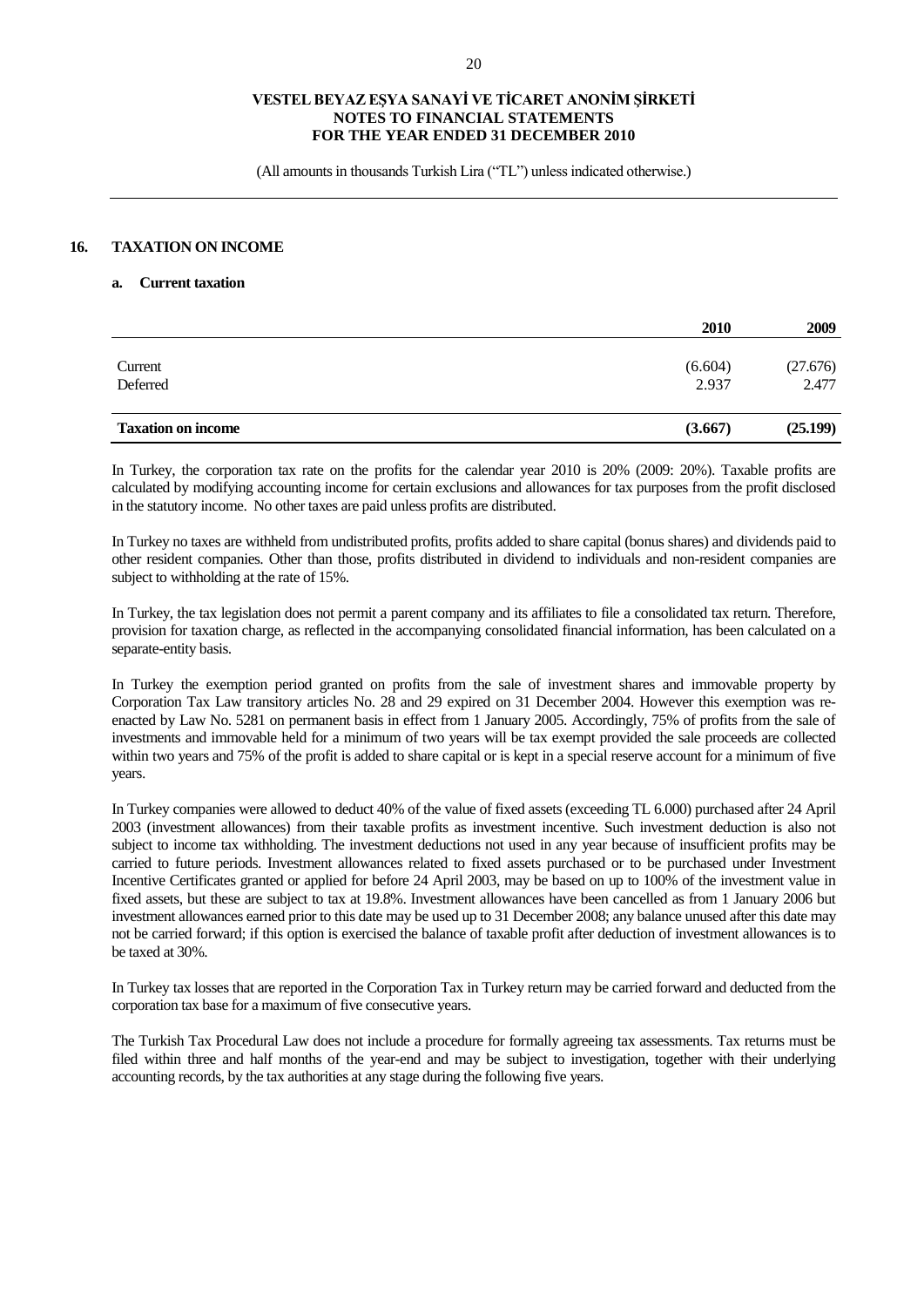(All amounts in thousands Turkish Lira ("TL") unless indicated otherwise.)

A reconciliation of the Company's tax expense is as follows:

|                                                                   | <b>2010</b> | 2009    |
|-------------------------------------------------------------------|-------------|---------|
| <b>Profit before tax</b>                                          | 28.227      | 141.916 |
| Income not subject to tax                                         | 1.565       | (4.790) |
| Tax effect of permanent differences and valuation allowances, net | 1.080       | (7.010) |
| Research and development allowances                               | (9.890)     | (6.649) |
| Disallowable expenses                                             | (2.650)     | 2.526   |
| Income subject to taxation                                        | 18.332      | 125.993 |
| Tax calculated at a tax rate of 20% (2009: 20%)                   | 3.667       | 25.199  |
| Income tax expense                                                | 3.667       | 25.199  |

The Company's prepaid income and Corporation taxes are netted off against the current income tax provision on the balance sheet as stated below:

| Corporation and income taxes         | 6.604   | 27.676   |
|--------------------------------------|---------|----------|
| Prepaid taxes (-)                    | (6.604) | (23.055) |
| Corporation and income taxes payable |         | 4.621    |
| Deferred tax asset                   | (5.295) | (3.059)  |
| Deferred tax liability               | 11.070  | 11.771   |
|                                      | 5.775   | 13.333   |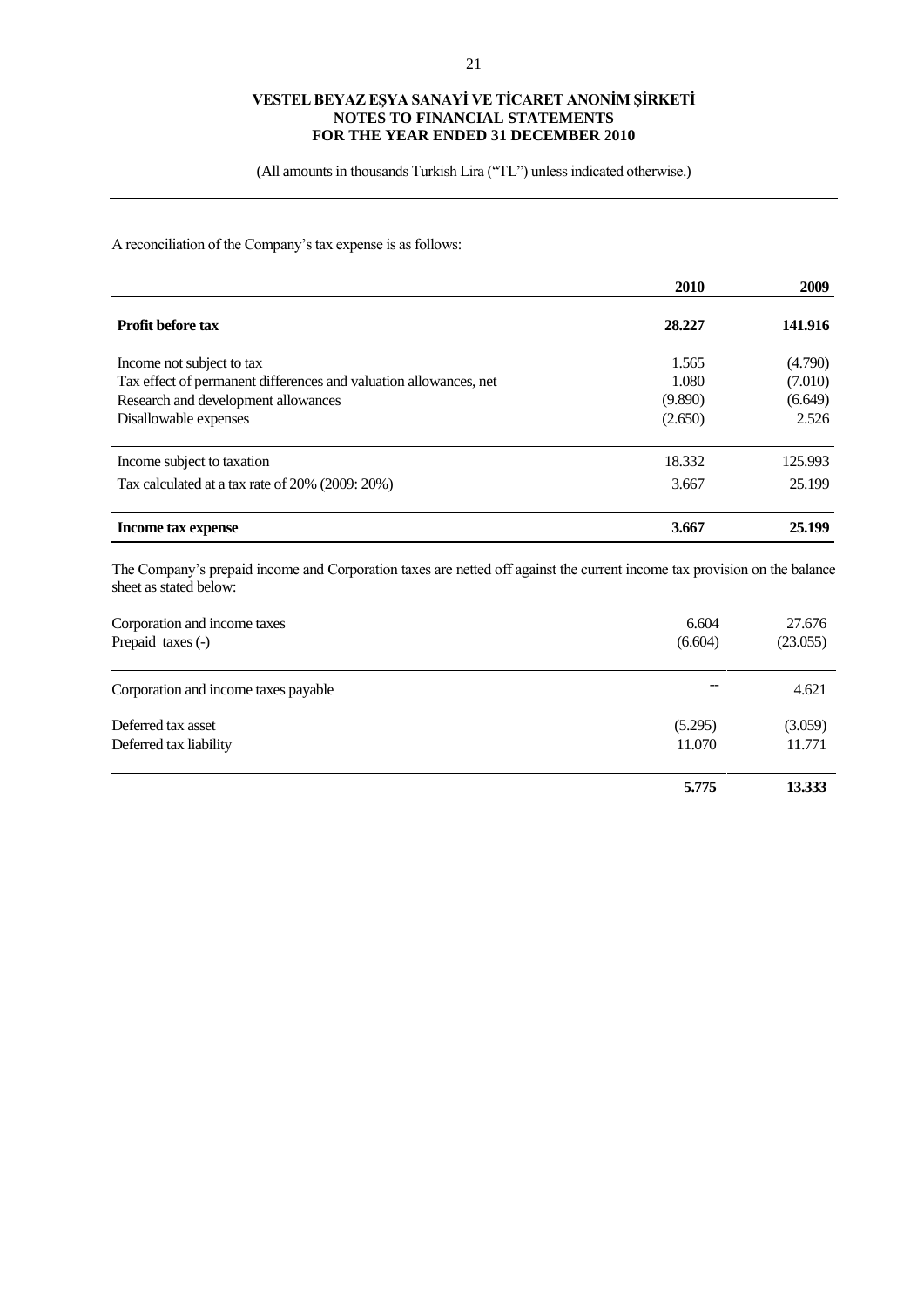(All amounts in thousands Turkish Lira ("TL") unless indicated otherwise.)

# **b. Deferred taxation**

The Company recognizes deferred tax assets and liabilities based upon temporary differences between its financial statements as reported for IAS purposes and its statutory tax financial statements. These differences usually result in the recognition of revenue and expenses in different reporting periods for IAS and tax purposes. The movement of deferred taxation is given below:

|                                                  | <b>Cumulative temporary</b><br>difference |        | Deferred tax |        |
|--------------------------------------------------|-------------------------------------------|--------|--------------|--------|
|                                                  | 2010                                      | 2009   | 2010         | 2009   |
| Deferred tax asset                               |                                           |        |              |        |
| Warranty expense provision                       | 7.861                                     | 5.327  | 1.572        | 1.065  |
| Employee termination benefits                    | 7.231                                     | 4.150  | 1.446        | 830    |
| Unearned interest on receivables                 | 2.615                                     | 2.100  | 523          | 420    |
| Provision for diminution in value of inventories | 598                                       | 2.406  | 120          | 481    |
| Provision for financial assets held for trading  | 537                                       | 1.043  | 107          | 209    |
| Provision for forward transactions               | 5.909                                     |        | 1.182        |        |
| Other                                            | 1.718                                     | 268    | 345          | 54     |
|                                                  |                                           |        | 5.295        | 3.059  |
| <b>Deferred tax liability</b>                    |                                           |        |              |        |
| Temporary differences arising                    |                                           |        |              |        |
| from restating non-monetary assets               | 54.262                                    | 58.033 | 10.852       | 11.607 |
| Unearned interest on payables                    | 1.088                                     | 462    | 218          | 92     |
| Other                                            |                                           | 362    |              | 72     |
|                                                  |                                           |        | 11.070       | 11.771 |
|                                                  |                                           |        | 5.775        | 8.712  |

Deferred income taxes are calculated using a principal tax rate of 20% (2009:20%).

A reconciliation of the deferred tax expense is as follows:

|                                                                    | 2010             | 2009              |
|--------------------------------------------------------------------|------------------|-------------------|
| <b>Opening balance, 01 January</b><br>Deferred tax (income) charge | 8.712<br>(2.937) | 11.189<br>(2.477) |
| <b>Ending balance, 31 December</b>                                 | 5.775            | 8.712             |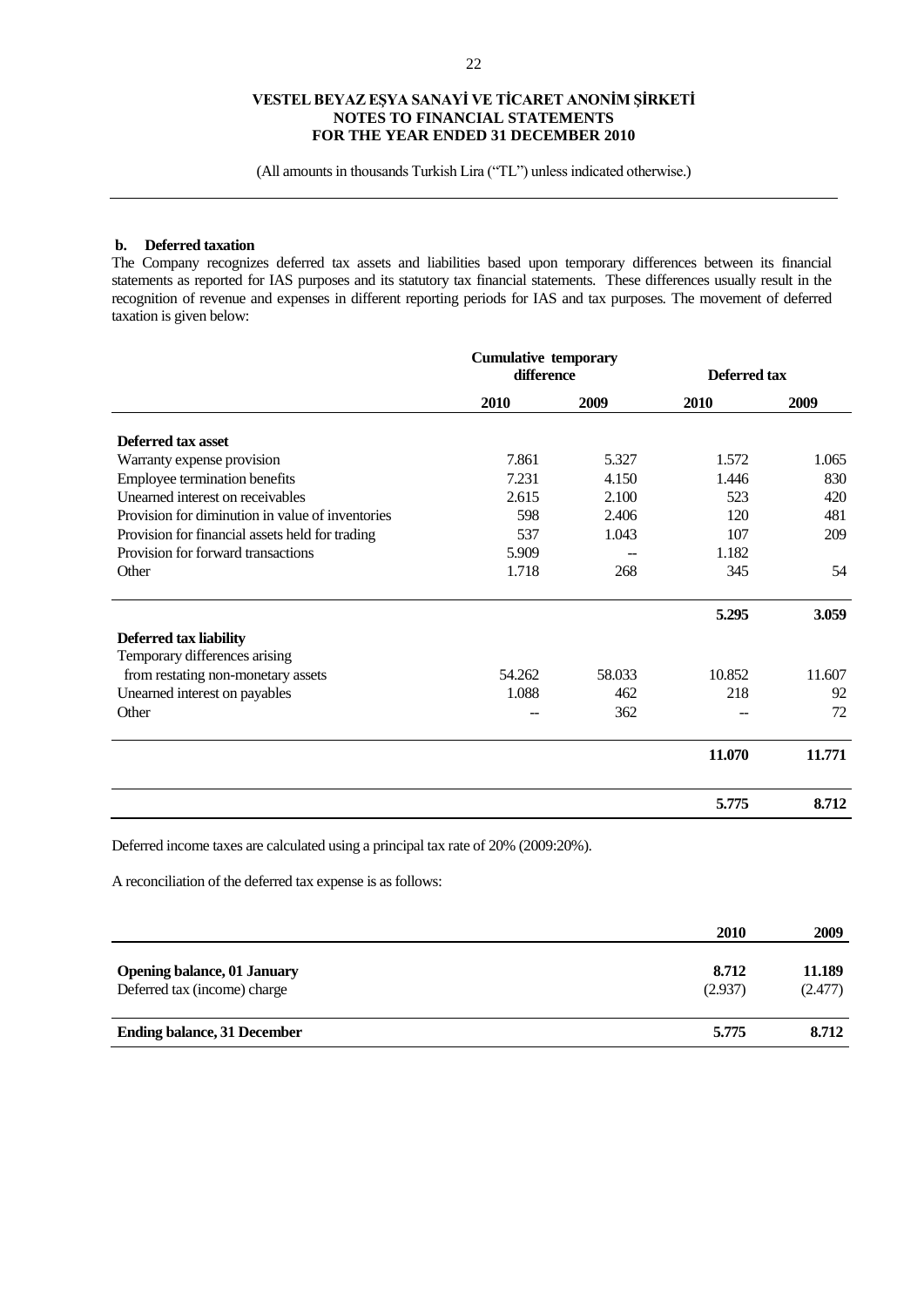(All amounts in thousands Turkish Lira ("TL") unless indicated otherwise.)

#### **17. EMPLOYEE TERMINATION BENEFITS**

In accordance with existing social legislation in Turkey, the Company is required to make lump-sum termination indemnities to each eligible employee who has completed one year of service with the Company, and whose employment is terminated due to retirement or for reasons other than resignation or misconduct.

The amount of indemnity is the equivalent of one month's salary for each year of service subject to a ceiling which is TL 2.517,01 as of 31 December 2010 (2009: TL 2.365,16) on historical cost basis).

The Company has no other obligation for employee termination other than the retirement pay above.

In the accompanying financial statements, the Company reflected a liability for termination benefits based upon factors derived using their experience of personnel terminating their services and being eligible to receive retirement pay and discounted to present value at the balance sheet date by using average market yield, expected inflation rates and an appropriate discount rate. The principal actuarial assumptions used were as follows:

|                                                                              | 2010  | 2009    |
|------------------------------------------------------------------------------|-------|---------|
|                                                                              |       |         |
| Discount rate                                                                | 10,0% | 11,4%   |
| Average yields                                                               | 5,1%  | 4,8%    |
| Movements of the reserve for retirement pay during the years are as follows: |       |         |
| <b>Opening balance as of 1 January</b>                                       | 4.150 | 3.521   |
| Charge for the year                                                          | 4.063 | 3.309   |
| Disposals                                                                    | (982) | (2.680) |
| <b>Ending balance, 31 December</b>                                           | 7.231 | 4.150   |
|                                                                              |       |         |
| Number of personnel employed at the year end:                                | 4.485 | 3.709   |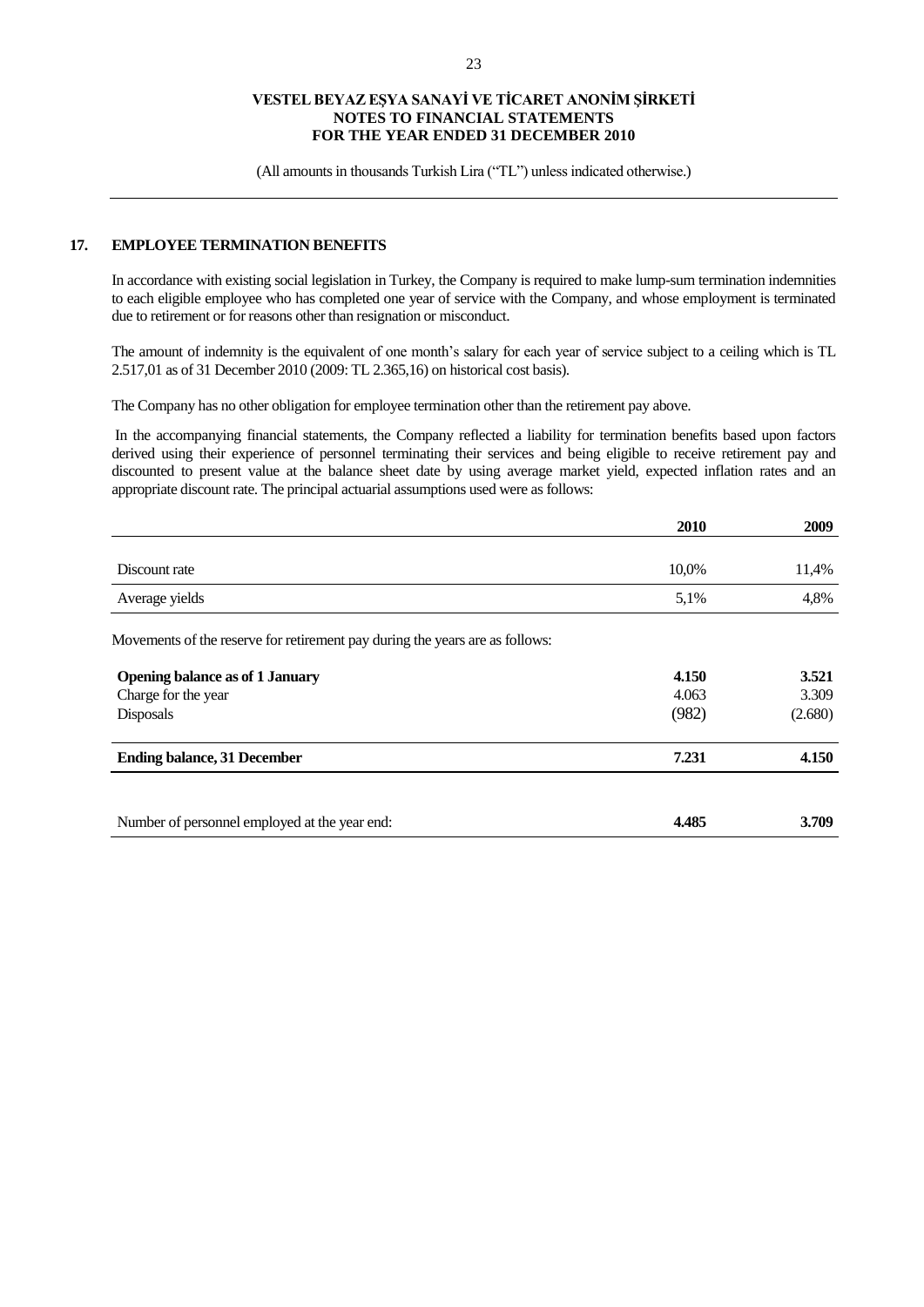(All amounts in thousands Turkish Lira ("TL") unless indicated otherwise.)

#### **18. SHARE CAPITAL**

The authorized and paid-in capital of the Company was TL 190.000 consisting of 190.000.000 ordinary shares of par value TL 1 each at 31 December 2010 and 2009.

As of the balance sheet dates the shareholders of the Company and their percentage shareholdings were as follows:

|                                                                   | <b>Shareholding</b><br>$\frac{6}{9}$ | <b>Shareholding</b><br>amount |
|-------------------------------------------------------------------|--------------------------------------|-------------------------------|
| Vestel Elektronik Sanayi ve Ticaret A.S.<br>Shares held by public | 68,5%                                | 130.150                       |
| Vestel Elektronik Sanayi ve Ticaret A.S.                          | 4,1%                                 | 7.850                         |
| Other shareholders                                                | 27,4%                                | 52,000                        |
| Share capital                                                     |                                      | 190.000                       |
| Inflation adjustment of share capital                             |                                      | 15.720                        |
|                                                                   |                                      | 205.720                       |

#### **19. COMMITMENTS AND CONTINGENCIES**

### **a) Contingent asset**

As of the balance sheet dates letters of guarantee obtained from customers and suppliers is shown below:

|                                            | 2010    | 2009   |
|--------------------------------------------|---------|--------|
|                                            |         |        |
| Letters of guarantee                       | 2.154   | 1.321  |
| Cheques and notes                          | 6.769   | 8.684  |
| Guarantees received from related companies | 355.232 | 28.608 |
| Guarantees received from third companies   | 28.687  | 15.057 |

 Vestel Elektronik has guarantee to Royal Bank of Scotland PLC and HSBC Bank A.S. in favour of Vestel White for derivative operations.

### **b) Contingent liabilities**

|                                                                   | 2010                 | 2009               |
|-------------------------------------------------------------------|----------------------|--------------------|
| A. Behalf of incorporated body<br>D. Other contingent liabilities | 7.067                | 6.312              |
| <i>i.</i> Behalf of shareholders<br>ii.Behalf of group companies  | 1.596.523<br>468.193 | 904.538<br>237.905 |
| <b>Total</b>                                                      | 2.071.783            | 1.148.755          |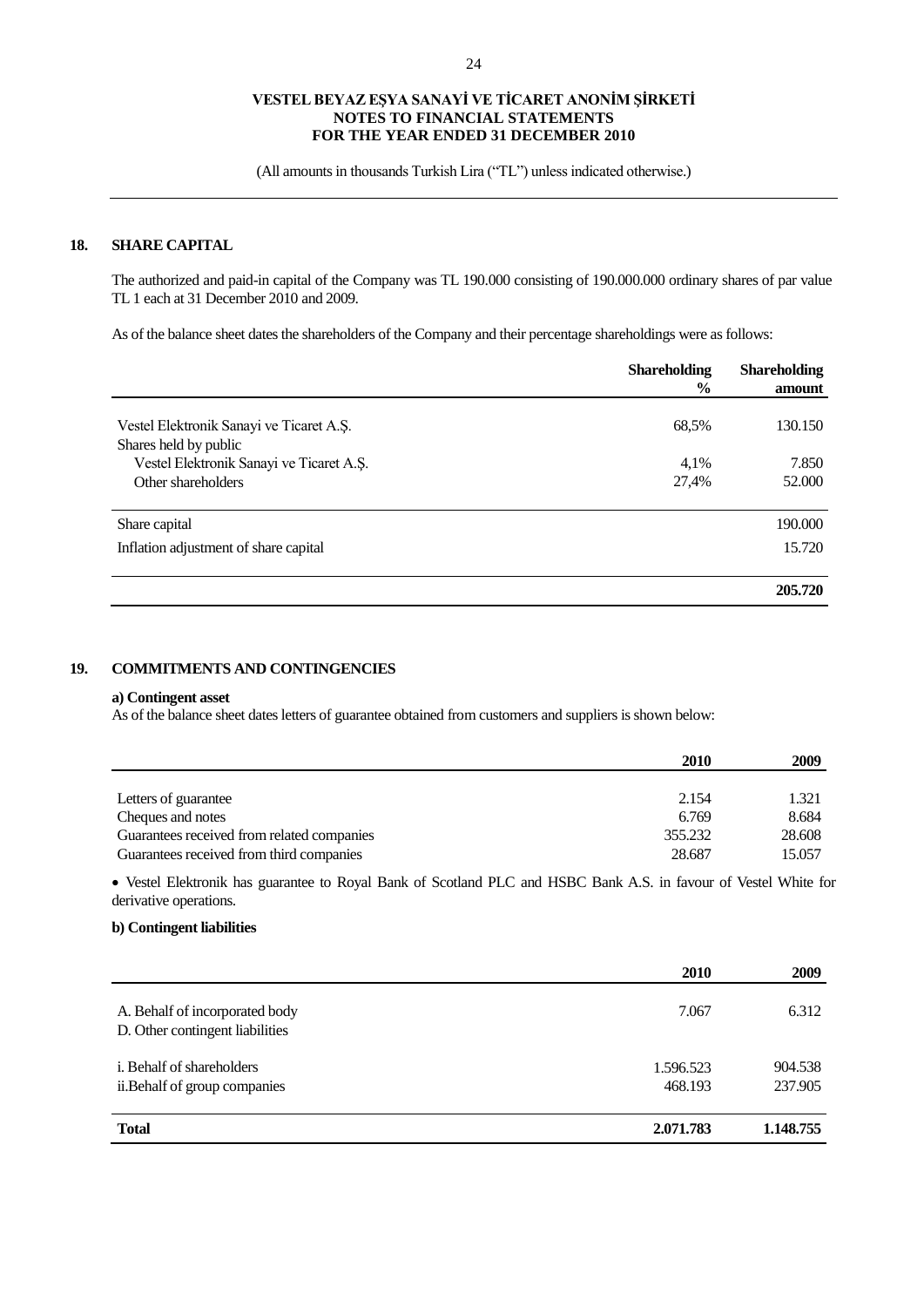(All amounts in thousands Turkish Lira ("TL") unless indicated otherwise.)

 Due to the export and investment incentive certificates obtained for tax purposes, the Company has committed to realize exports amounting to USD 91.036 thousand (2009: USD 181.727 thousand) as of 31.12.2010.

 The payment of VAT on certain export sales may be postponed and later cancelled by the tax office subject to clearance of certain routine formalities in due course. Responsibility of the Company continues until such clearance however no liability has arisen in the past and no liability is reasonably expected for the future. As of 31.12.2010, the amount of VAT is TL 29.180 (2009: TL 29.415).

The Company has given payment guarantee to various suppliers in favour of Vestel CIS Ltd ve Vestel Trade Ltd.

 The Company is the guarantor for the bank loans which have been borrowed by Vestel CIS ltd and OOO Vestel Trade from Citibank.

 The Company has given guarantee to Royal Bank of Scotland PLC in favour of Vestel Germany GMBH, Vestel Pazarlama and Vestel Elektronik Sanayi ve Ticaret A.Ş. for derivatives.

 The Company has given guarantee to HSBC Bank A.Ş. in favour of Vestel Pazarlama and Vestel Elektronik Sanayi ve Ticaret A.Ş. for derivatives.

• The value of executive proceeding consumer lawsuits TL 144 (2009: TL 46) and the value of lawsuits which have been finalized in favour of the Company amounted TL 1.025 (2009: TL 214).

As of the balance sheet dates operational lease commitments are shown below:

|                                                                   | 2010 | 2009 |
|-------------------------------------------------------------------|------|------|
|                                                                   |      | 201  |
| Less than one year<br>More than one year and less than four years | 79   | 54   |
|                                                                   |      |      |
|                                                                   | 85   | 255  |

#### **c) Derivatives**

As of 31.12.2010, the Company has entered in forward exchange contracts amounting to USD 39.573 thousand, EUR 18.198 thousand and TL 134.030 on a fixed amount USD 12.537 thousand, TL 18.192, CHF 123 thousand, EUR 96.968 thousand.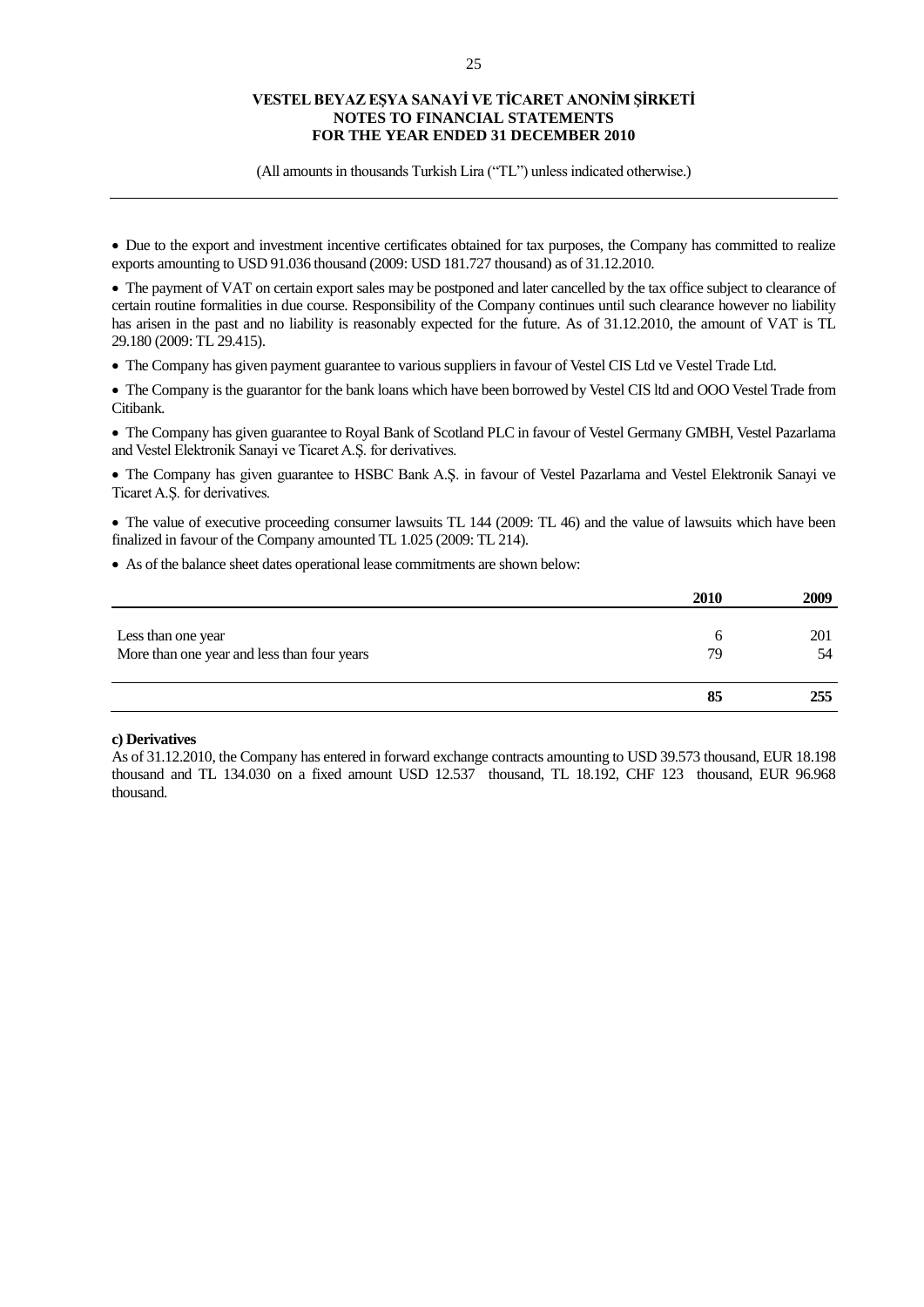(All amounts in thousands Turkish Lira ("TL") unless indicated otherwise.)

# **20. REVENUE**

|                                                   | 2010      | 2009      |
|---------------------------------------------------|-----------|-----------|
|                                                   |           |           |
| Domestic sales                                    | 460.771   | 363.608   |
| Overseas sales                                    | 967.902   | 934.047   |
| <b>Gross sales</b>                                | 1.428.673 | 1.297.655 |
| Sales discounts (-)                               | (4.417)   | (359)     |
|                                                   | 1.424.256 | 1.297.296 |
| Gross sales per currency segment are given below: |           |           |
| TL                                                | 460.771   | 363.608   |
| <b>EUR</b>                                        | 740.823   | 735.418   |
| <b>USD</b>                                        | 227.079   | 198.629   |
|                                                   | 1.428.673 | 1.297.655 |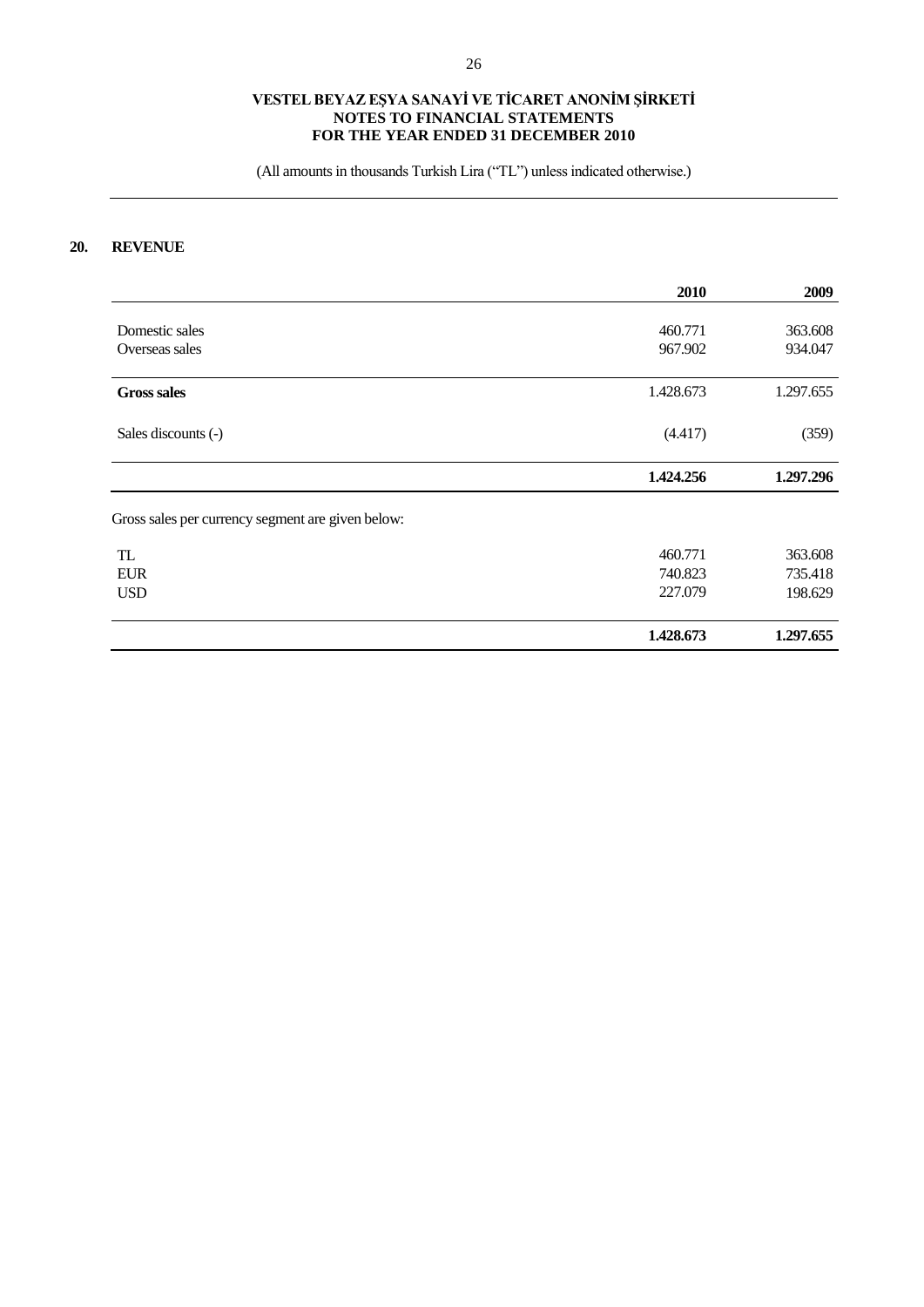(All amounts in thousands Turkish Lira ("TL") unless indicated otherwise.)

# **21. COST OF SALES**

|                                 | 2010      | 2009      |
|---------------------------------|-----------|-----------|
|                                 |           |           |
| Cost                            |           |           |
| Direct materials used           | 1.163.446 | 933.732   |
| Direct labour                   | 61.369    | 50.769    |
| General overhead                | 54.995    | 46.732    |
| Depreciation and amortization   | 43.328    | 43.103    |
| Cost of goods produced          | 1.323.138 | 1.074.336 |
| Changes in semi-finished goods  |           |           |
| Opening inventory               | 4.559     | 5.725     |
| Closing inventory               | (5.042)   | (4.559)   |
| Changes in finished goods       |           |           |
| Opening inventory               | 41.551    | 40.294    |
| Closing inventory               | (46.106)  | (41.551)  |
| Cost of goods sold              | 1.318.100 | 1.074.245 |
| Purchased during the year       | 642       | 1.311     |
| Opening merchandise inventory   | 256       | 35        |
| Closing merchandise inventory   | (611)     | (256)     |
| <b>Cost of merchandise sold</b> | 287       | 1.090     |
| <b>Cost of sales</b>            | 1.318.387 | 1.075.335 |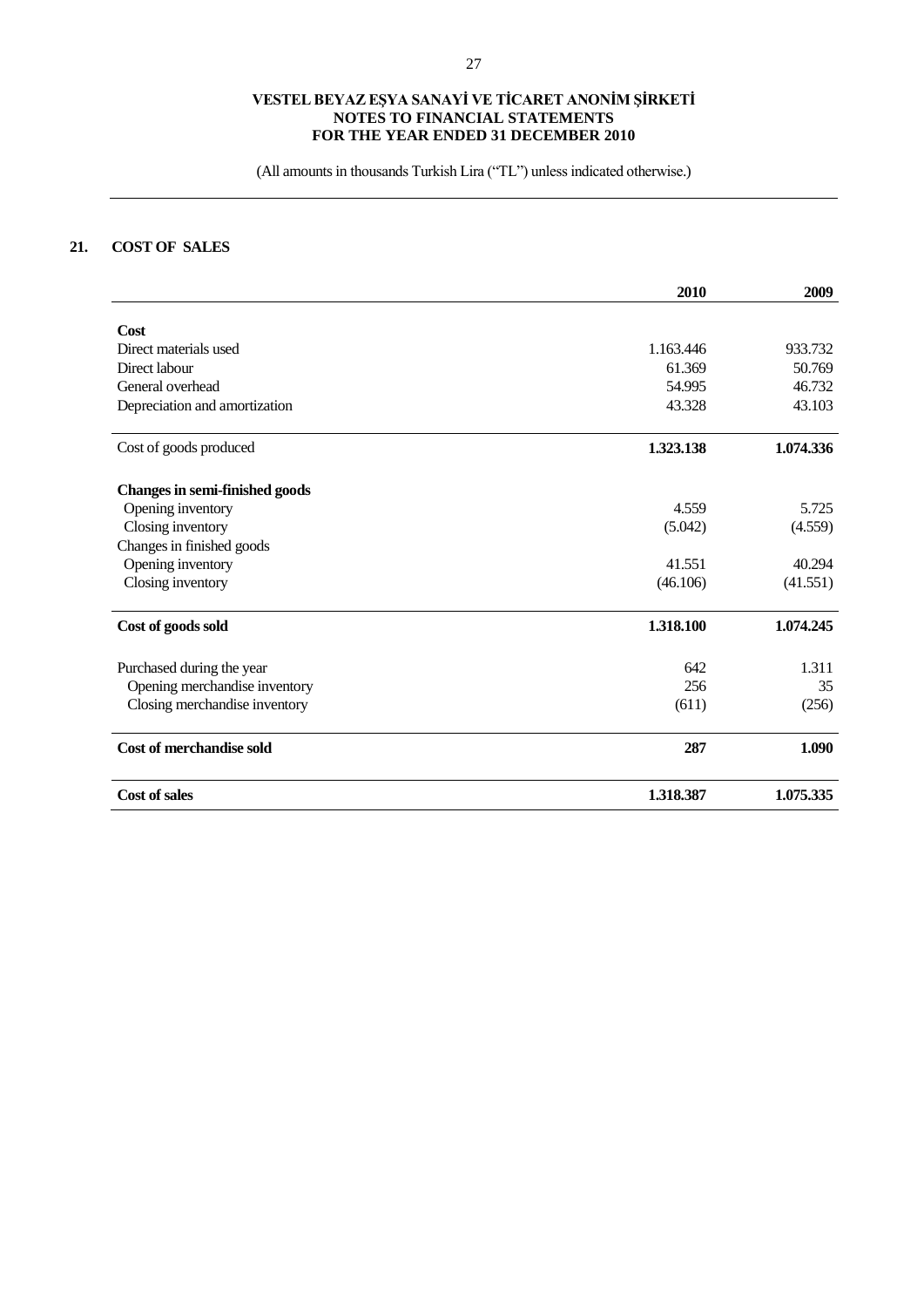(All amounts in thousands Turkish Lira ("TL") unless indicated otherwise.)

#### **22. NATURE OF EXPENSES**

Nature of expenses consists of cost of sales, research and development, selling, general and administrative expenses.

|                                                   | 2010      | 2009      |
|---------------------------------------------------|-----------|-----------|
| Direct materials and merchandise expenses         | 1.170.391 | 939.599   |
| Changes in semi-finished goods and finished goods | (5.039)   | (91)      |
| Employee and sub-contracted personnel cost        | 84.440    | 68.221    |
| Depreciation and amortization                     | 50.781    | 49.228    |
| Energy expenses                                   | 12.486    | 10.714    |
| Outsourcing expenses                              | 2.315     | 2.141     |
| Travelling expenses                               | 2.057     | 1.049     |
| Consulting expenses                               | 3.695     | 3.308     |
| Rent expenses                                     | 7.153     | 7.227     |
| Sales commission expenses                         | 23.120    | 15.891    |
| Office expenses                                   | 2.929     | 3.051     |
| Insurance expenses                                | 3.422     | 3.739     |
| Freight expenses                                  | 6.641     | 5.411     |
| Employee termination benefits                     | 982       | 2.680     |
| Taxes paid                                        | 2.010     | 1.582     |
| Other                                             | 27.253    | 16.225    |
|                                                   | 1.394.636 | 1.129.975 |
| <b>OTHER INCOME AND EXPENSE</b>                   |           |           |
| Profit on sale of property, plant and equipment   | 238       | 125       |
| Grant income                                      | 836       | 3.881     |
| Other                                             | 2.773     | 4.184     |
| <b>Other income</b>                               | 3.847     | 8.190     |
| Idle capacity expenses                            | 2.613     | 6.639     |
| Provision for diminution in value of inventories  |           | 432       |
| Loss on sale of property, plant and equipment     | 77        |           |
| Other                                             | 269       | 375       |
| Other expense                                     | 2.959     | 7.446     |

Grant received is related to reimbursements made by the Directorate for Technology Follow up and Evaluation ("TEYDEB") mainly for automated washing machine development project carried out by the Company.

Idle capacity expenses is related to unused capacity and pre-operation expenses for the new cooker and refrigerator factories which commenced their operations in year 2010 and 2009.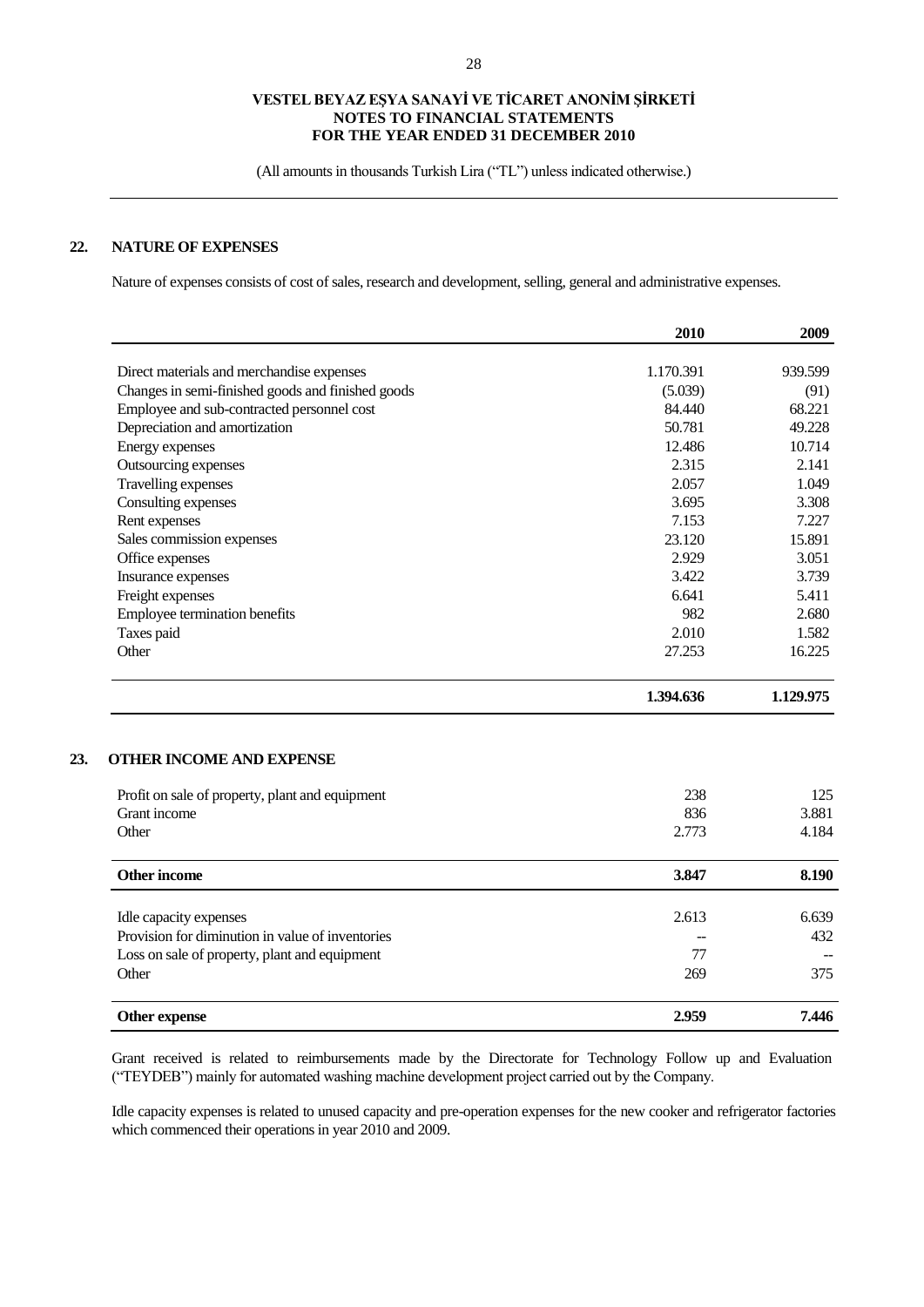(All amounts in thousands Turkish Lira ("TL") unless indicated otherwise.)

## **24. FINANCING INCOME AND FINANCING EXPENSE**

|                                                        | 2010   | 2009    |
|--------------------------------------------------------|--------|---------|
|                                                        |        |         |
| Foreign exchange gain                                  | 63.450 | 95.465  |
| Fair value gains on financial assets held for trading  | 1.043  | 492     |
| Interest income from bank deposits                     | 1.274  | 5.348   |
| Interest income from term sales                        | 255    | 10.103  |
| Fair value gains on forward exchange contracts         | 28.509 | 462     |
| Unearned interest on payables                          | 3.188  | 5.142   |
| <b>Financing income</b>                                | 97.719 | 117.012 |
|                                                        |        |         |
| Foreign exchange loss                                  | 73.979 | 109.707 |
| Bank loans interest expense                            | 3.245  | 15.931  |
| Interest expense from term purchases                   | 1.950  | 532     |
| Fair value losses on financial assets held for trading | 537    | 1.808   |
| Letters of credit expenses                             | 3.416  | 7.063   |
| Bank commission expenses                               | 43     | 60      |
| Unearned interest on receivables                       | 3.076  | 3.234   |
| Fair value losses on forward exchange contracts        | 13.715 | 4.510   |
| Other                                                  | 38     | 316     |
| <b>Financing expense</b>                               | 99.999 | 143.161 |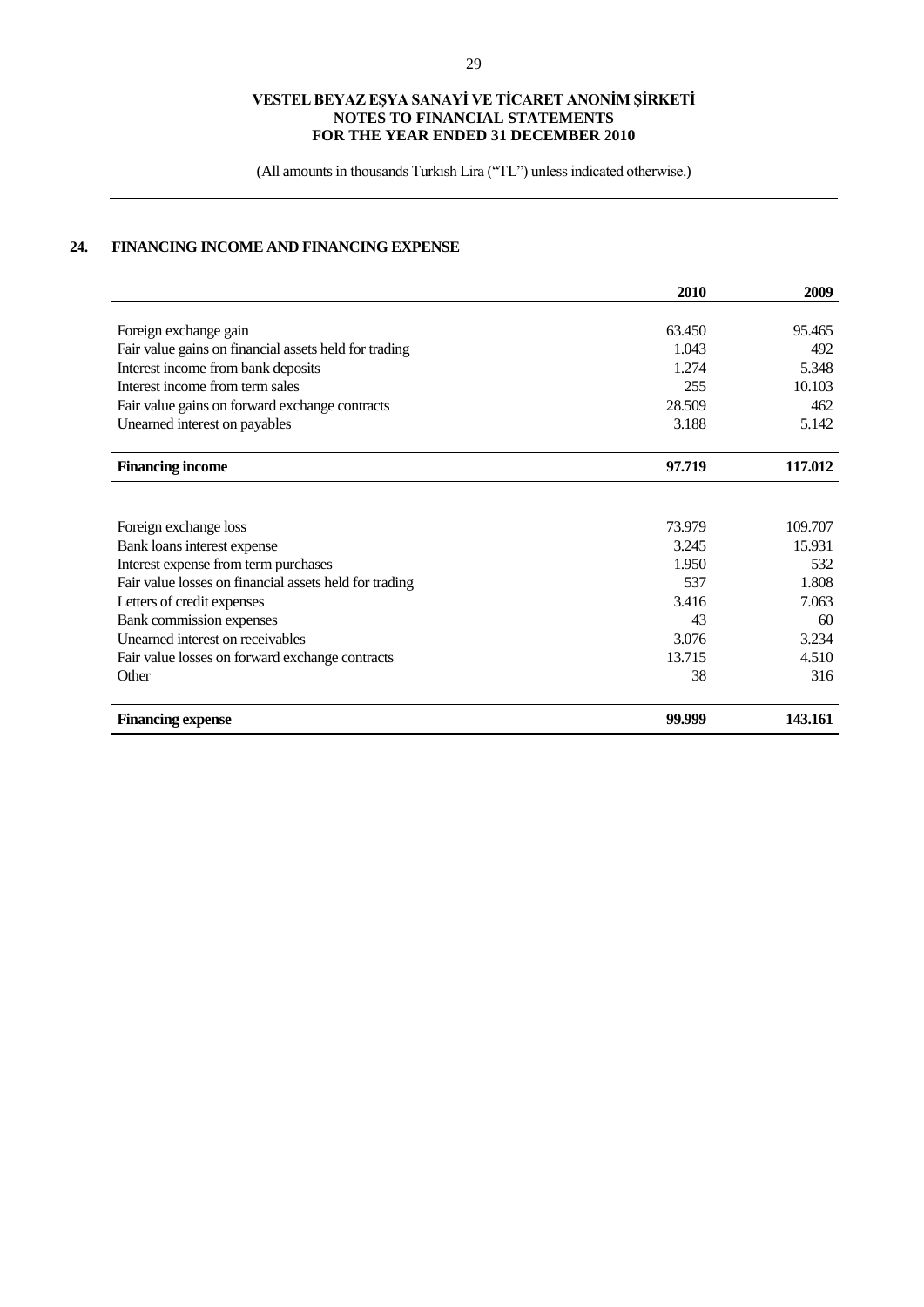(All amounts in thousands Turkish Lira ("TL") unless indicated otherwise.)

#### **25. RELATED PARTY DISCLOSURE**

In the course of conducting its business, the Company conducted various business transactions with related parties on commercial terms. These comprised the following:

i) Year end balances with related parties are given below:

|                                                 | Due from related | Due to          |
|-------------------------------------------------|------------------|-----------------|
| <b>Related party</b>                            | parties          | related parties |
| 2010                                            |                  |                 |
| Vestel Elektronik Sanayi ve Ticaret A.S.        | --               | 2.991           |
| Vestel Holland B.V.                             |                  | 637             |
| Vestel Dayanıklı Tüketim Malları Pazarlama A.Ş. | 147.449          |                 |
| <b>Vestel CIS Limited</b>                       | 9.694            |                 |
| Vestel Diş Ticaret A.Ş.                         | 284.061          |                 |
| Other related parties                           | --               | 163             |
|                                                 | 441.204          | 3.791           |
| 2009                                            |                  |                 |
| Vestel Elektronik Sanayi ve Ticaret A.S.        | 2.088            |                 |
| Vestel Holland B.V.                             |                  | 3.583           |
| Vestel Dayanıklı Tüketim Malları Pazarlama A.Ş. | 90.764           |                 |
| <b>Vestel CIS Limited</b>                       | 9.182            |                 |
| Vestel Diş Ticaret A.Ş.                         | 246.083          |                 |
| Other related parties                           | 3                | 35              |
|                                                 | 348.120          | 3.618           |

ii) Transactions carried out with related parties are given below:

|                                                 |              |                  | <b>Financing</b> | <b>Financing</b> |
|-------------------------------------------------|--------------|------------------|------------------|------------------|
|                                                 | <b>Sales</b> | <b>Purchases</b> | income           | expense          |
| 2010                                            |              |                  |                  |                  |
| Vestel Elektronik Sanayi ve Ticaret A.S.        | 13.941       | 6.369            | 1.409            | 2.105            |
| Vestel Dayanıklı Tüketim Malları Pazarlama A.Ş. | 274.715      | 18.467           | 362              | 715              |
| Vestel Dis Ticaret A.S.                         | 962.959      | 6.797            | 16.461           | 24.804           |
| Other related parties                           | 331          | 1.072            | 1.711            | 1.440            |
|                                                 | 1.251.946    | 32.705           | 19.943           | 29.064           |
| 2009                                            |              |                  |                  |                  |
| Vestel Elektronik Sanayi ve Ticaret A.S.        | 14.734       | 6.488            | 9.569            | 862              |
| Vestel Dayanıklı Tüketim Malları Pazarlama A.S. | 243.081      | 5.737            | 4.313            | 19               |
| Vestel Diş Ticaret A.Ş.                         | 927.288      | 11.037           | 14.538           | 14.730           |
| Other related parties                           | 6.002        | 298              | 742              | 802              |
|                                                 | 1.191.105    | 23.560           | 29.162           | 16.413           |

As of the balance sheet dates, key personnel's salaries and other short term benefits are amounted to TL 2.143 (31.12.2009: TL 2.042).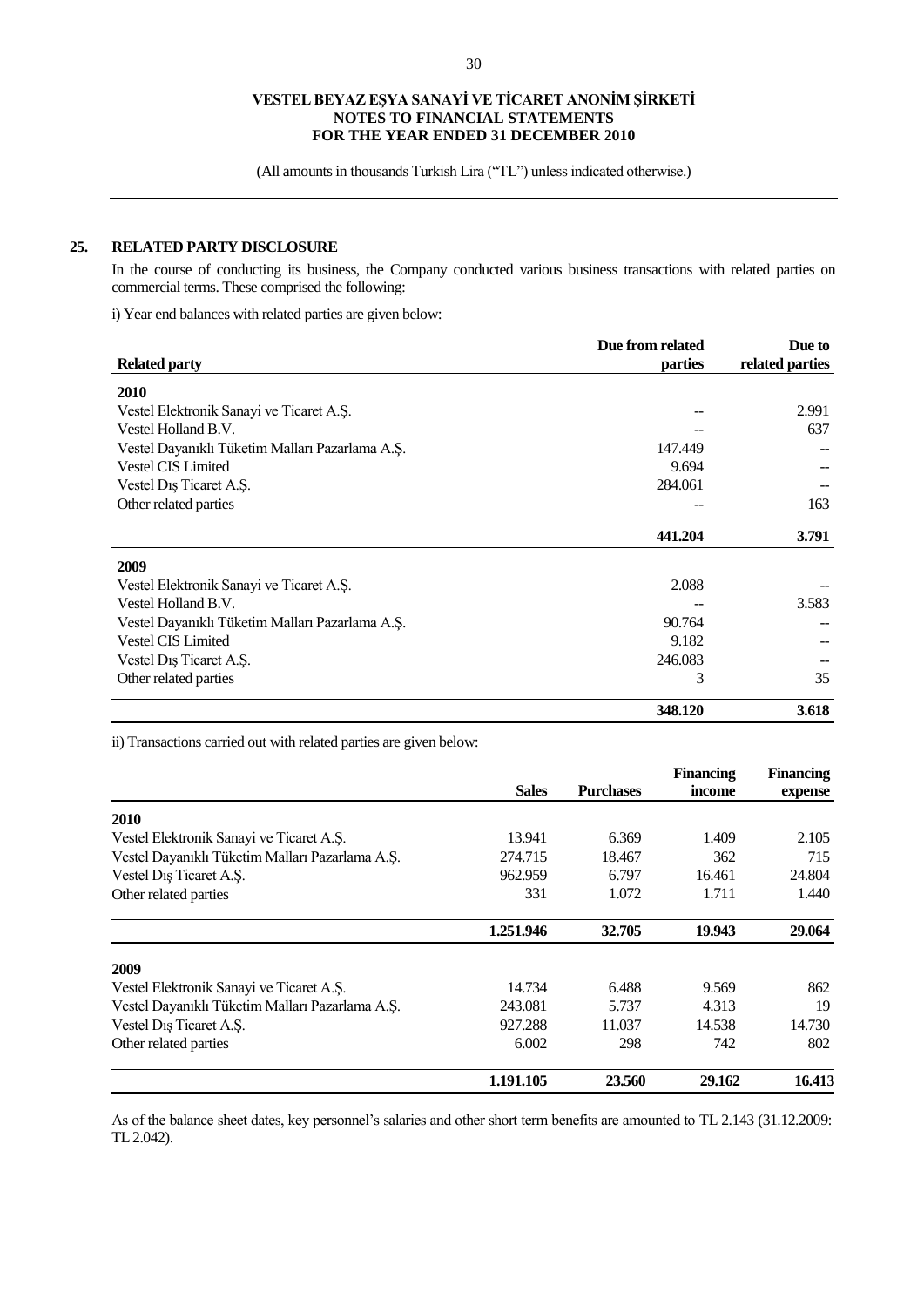(All amounts in thousands Turkish Lira ("TL") unless indicated otherwise.)

#### **26. FINANCIAL INSTRUMENTS**

#### *Financial risk management objectives and policies*

The Company is exposed to market risk through its use of financial instruments and specifically to currency risk, interest rate risk and certain other price risks, which result both from its operating and investing activities. The Company's risk management is coordinated at its headquarters, in close co-operation with the board of directors, and focuses on actively securing the Company's short to medium term cash flows by minimizing the exposure to financial markets. Long term financial investments are managed to generate lasting returns.

The Company does not actively engage in the trading of financial assets for speculative purposes nor does it write options. The most significant financial risks to which the Company is exposed to are described below.

#### *Credit risk*

The Company's exposure to credit risk is limited to the carrying amount of financial assets recognized at the balance sheet date.

Credit risk concerns the risk that a loss will be suffered by a party due to the reason that the other party to the transaction is unable to meet its obligations.

The Company continuously monitors defaults of customers and other counterparties and incorporates this information into its credit risk controls. Where available at reasonable cost, external credit ratings and/or reports on customers and other counterparties are obtained and used. The Company's policy is to deal only with creditworthy counterparties.

The Company management considers that all the financial assets shown above under paragraph liquidity risk that are not impaired for each of the reporting dates under review are of good credit quality.

In respect of trade and other receivables, the Company is not exposed to any significant credit risk exposure to any single counterparty or any group of counterparties having similar characteristics. The credit risk for liquid funds and other shortterm financial assets is considered negligible, since the counterparties are reputable banks with high quality external credit ratings.

|                                                                                                | <b>Receivables</b>                                   |                         |                           |                         |                        |                    |              |
|------------------------------------------------------------------------------------------------|------------------------------------------------------|-------------------------|---------------------------|-------------------------|------------------------|--------------------|--------------|
|                                                                                                | <b>Other receivables</b><br><b>Trade receivables</b> |                         |                           |                         |                        |                    |              |
|                                                                                                | <b>Related</b><br>parties                            | <b>Third</b><br>parties | <b>Related</b><br>parties | <b>Third</b><br>parties | <b>Bank</b><br>amounts | <b>Derivatives</b> | <b>Other</b> |
| Maximum exposure to credit risk as of                                                          |                                                      |                         |                           |                         |                        |                    |              |
| $31.12.2010(A+B+C)$                                                                            | 438.658                                              | 5.408                   |                           | 24.608                  | 19.495                 |                    | 57           |
| - Secured portion of maximum credit risk with                                                  |                                                      |                         |                           |                         |                        |                    |              |
| collateral                                                                                     |                                                      | 750                     |                           |                         |                        |                    |              |
| A. Carrying amount of financial assets that are<br>not overdue and not impaired                | 428.964                                              | 5.216                   |                           | 24.608                  | 19.495                 |                    | 57           |
| B. Carrying amount of financial assets whose<br>terms were renegotiated, otherwise are overdue |                                                      |                         |                           |                         |                        |                    |              |
| and impaired                                                                                   | 9.694                                                | 192                     |                           |                         |                        |                    |              |
| - Carrying amount secured with collateral                                                      |                                                      | 750                     |                           |                         |                        |                    |              |
| C. Carrying amount of assets that are impaired                                                 |                                                      |                         |                           |                         |                        |                    |              |
| - Overdue (gross carrying amount)                                                              |                                                      | 38                      |                           |                         |                        |                    |              |
| - Impairment                                                                                   |                                                      | (38)                    |                           |                         |                        |                    |              |
| - Carrying amount secured with collateral                                                      |                                                      |                         |                           |                         |                        |                    |              |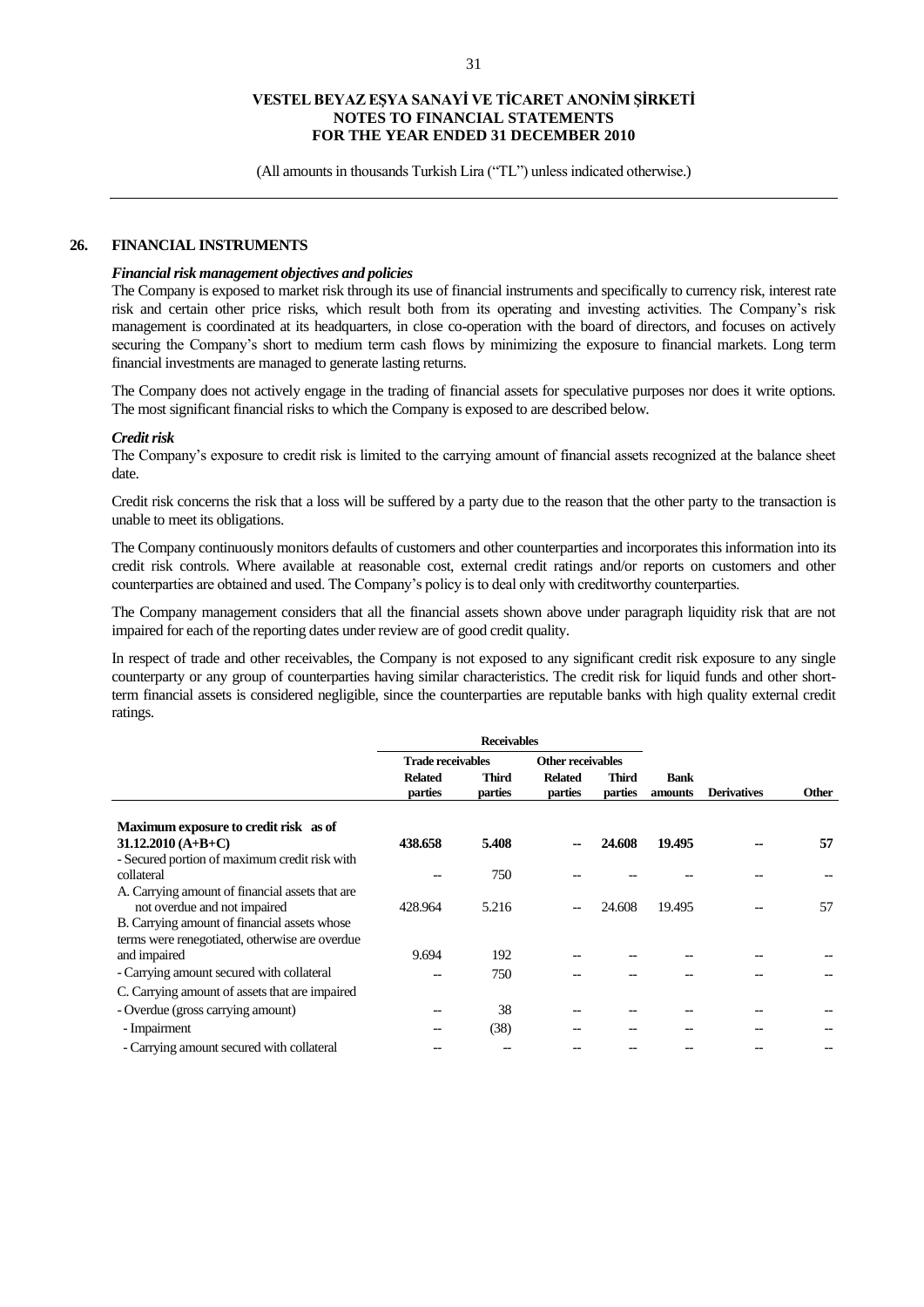(All amounts in thousands Turkish Lira ("TL") unless indicated otherwise.)

|                                                                                                                                 | <b>Receivables</b>                            |                         |                           |                         |                        |                    |              |
|---------------------------------------------------------------------------------------------------------------------------------|-----------------------------------------------|-------------------------|---------------------------|-------------------------|------------------------|--------------------|--------------|
|                                                                                                                                 | <b>Trade receivables</b><br>Other receivables |                         |                           |                         |                        |                    |              |
|                                                                                                                                 | <b>Related</b><br>parties                     | <b>Third</b><br>parties | <b>Related</b><br>parties | <b>Third</b><br>parties | <b>Bank</b><br>amounts | <b>Derivatives</b> | <b>Other</b> |
| Maximum exposure to credit risk as of                                                                                           |                                               |                         |                           |                         |                        |                    |              |
| $31.12.2009(A+B+C)$                                                                                                             | 346.031                                       | 1.409                   |                           |                         | 16.526 112.001         |                    | 40           |
| - Secured portion of maximum credit risk with                                                                                   |                                               |                         |                           |                         |                        |                    |              |
| collateral                                                                                                                      |                                               | 750                     |                           |                         |                        |                    |              |
| A. Carrying amount of financial assets that are<br>not overdue and not impaired<br>B. Carrying amount of financial assets whose | 336.936                                       | 1.392                   |                           | 16.526                  | 112.001                |                    | 40           |
| terms were renegotiated, otherwise are overdue                                                                                  |                                               |                         |                           |                         |                        |                    |              |
| and impaired                                                                                                                    | 9.095                                         | 17                      |                           |                         |                        |                    |              |
| - Carrying amount secured with collateral                                                                                       |                                               | 750                     |                           |                         |                        |                    |              |
| C. Carrying amount of assets that are impaired                                                                                  |                                               | --                      |                           |                         |                        |                    |              |
| - Overdue (gross carrying amount)                                                                                               |                                               | 38                      |                           |                         |                        |                    |              |
| - Impairment                                                                                                                    |                                               | (38)                    |                           |                         |                        |                    |              |
| - Carrying amount secured with collateral                                                                                       |                                               |                         |                           |                         |                        |                    |              |

Aging of overdue trade receivables is given below:

|                              | <b>Trade</b> |
|------------------------------|--------------|
|                              | receivables  |
| <b>2010</b>                  |              |
| Not more than 30 days        | 174          |
| Within 1 month to 3 months   | 9            |
| Within 3 months to 12 months | 2.334        |
| Over 12 months               | 7.369        |
|                              | 9.886        |
| 2009                         |              |
| Not more than 30 days        |              |
| Within 1 month to 3 months   | 385          |
| Within 3 months to 12 months | 8.726        |
| Over 12 months               | 38           |
|                              | 9.150        |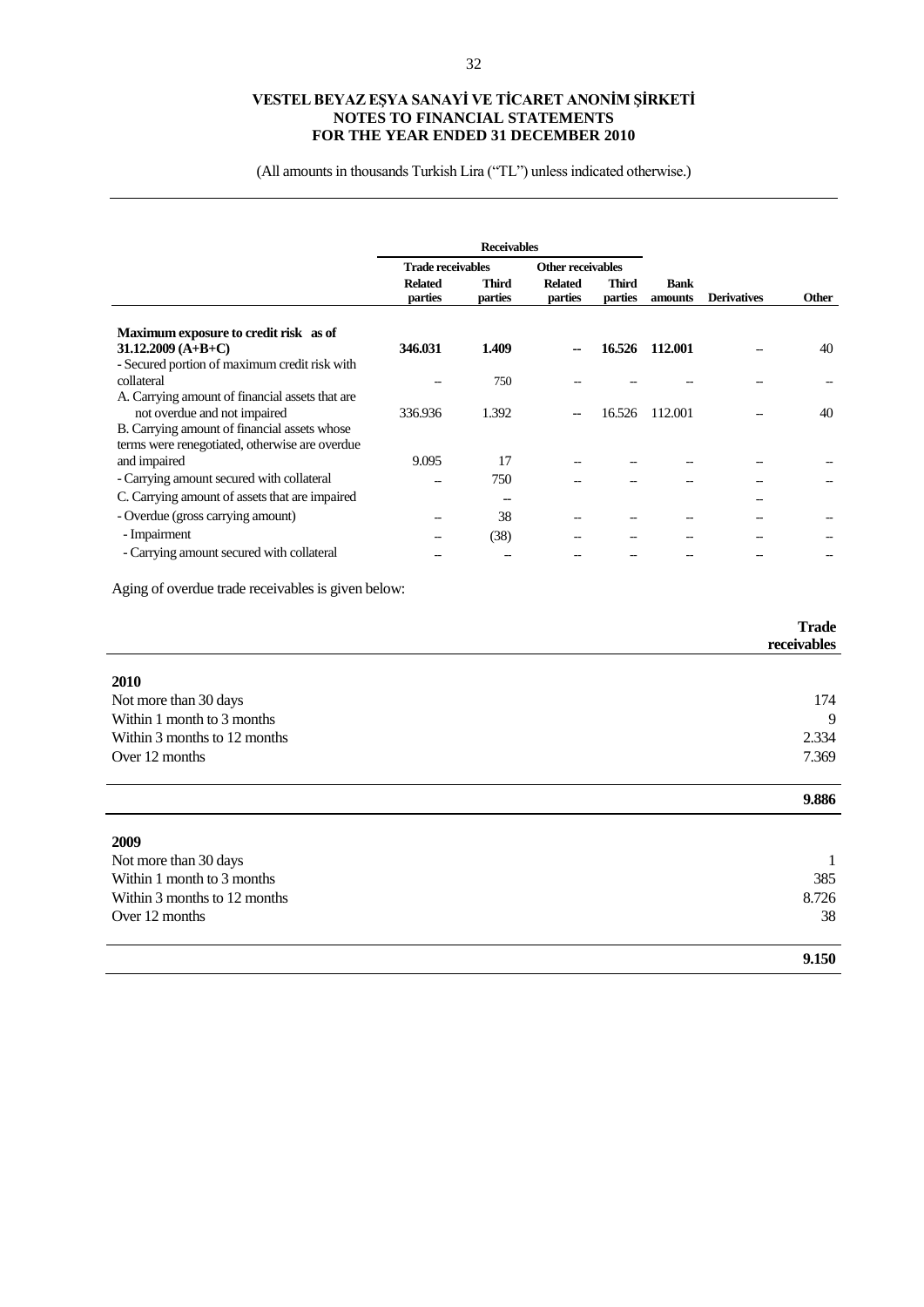(All amounts in thousands Turkish Lira ("TL") unless indicated otherwise.)

#### *Interest rates risk*

Interest rate risk arises because changes in interest rates may affect profitability as disclosed in financial statements.

The Company is subject to interest rate risk as a result of differences in balancing off the dates or timing differences related to assets and liabilities maturing or to be subjected to price revision. The Company manages its interest rate risk by applying risk management strategies whereby its strives to balance off the dates of changes in interest rates related to assets and liabilities.

|                                                                                          |     | 2010       | 2009    |
|------------------------------------------------------------------------------------------|-----|------------|---------|
| <b>Fixed interest rate financial instruments</b>                                         |     |            |         |
| Financial assets-time deposits                                                           |     | 5.419      | 84.526  |
| <b>Financial liabilities</b>                                                             |     | 111.844    | 6.521   |
| Variable interest rate financial instruments                                             |     |            |         |
| Financial assets                                                                         |     |            |         |
| <b>Financial liabilities</b>                                                             |     | 35.137     | 103.810 |
| As of balance sheet dates, the Company's annual effective interest rates are as follows: |     |            |         |
| $2010\,(%)$                                                                              | USD | <b>EUR</b> | TL      |

| --         | 1,45                   | 8,7                                     |
|------------|------------------------|-----------------------------------------|
| 0,31       | 0,61                   | 6,53                                    |
|            |                        |                                         |
| $- -$      |                        | 7,69                                    |
|            |                        | 6,6                                     |
|            |                        |                                         |
| <b>USD</b> | <b>EUR</b>             | TL                                      |
|            |                        |                                         |
|            |                        | 6,8                                     |
|            |                        | 7,3                                     |
|            |                        |                                         |
|            |                        |                                         |
| 5,4        | 2,3                    |                                         |
|            |                        |                                         |
|            | ິ<br>0,3<br>1,5<br>0,6 | <b>MAR</b><br>1,89<br>0,8<br>0,9<br>0,7 |

All other variables are held constant, if the interest rate applied to the Company increase/decrease by 1 point as of 31.12.2010, net income will increase/(decrease) by TL 170 (31.12.2009: TL 304).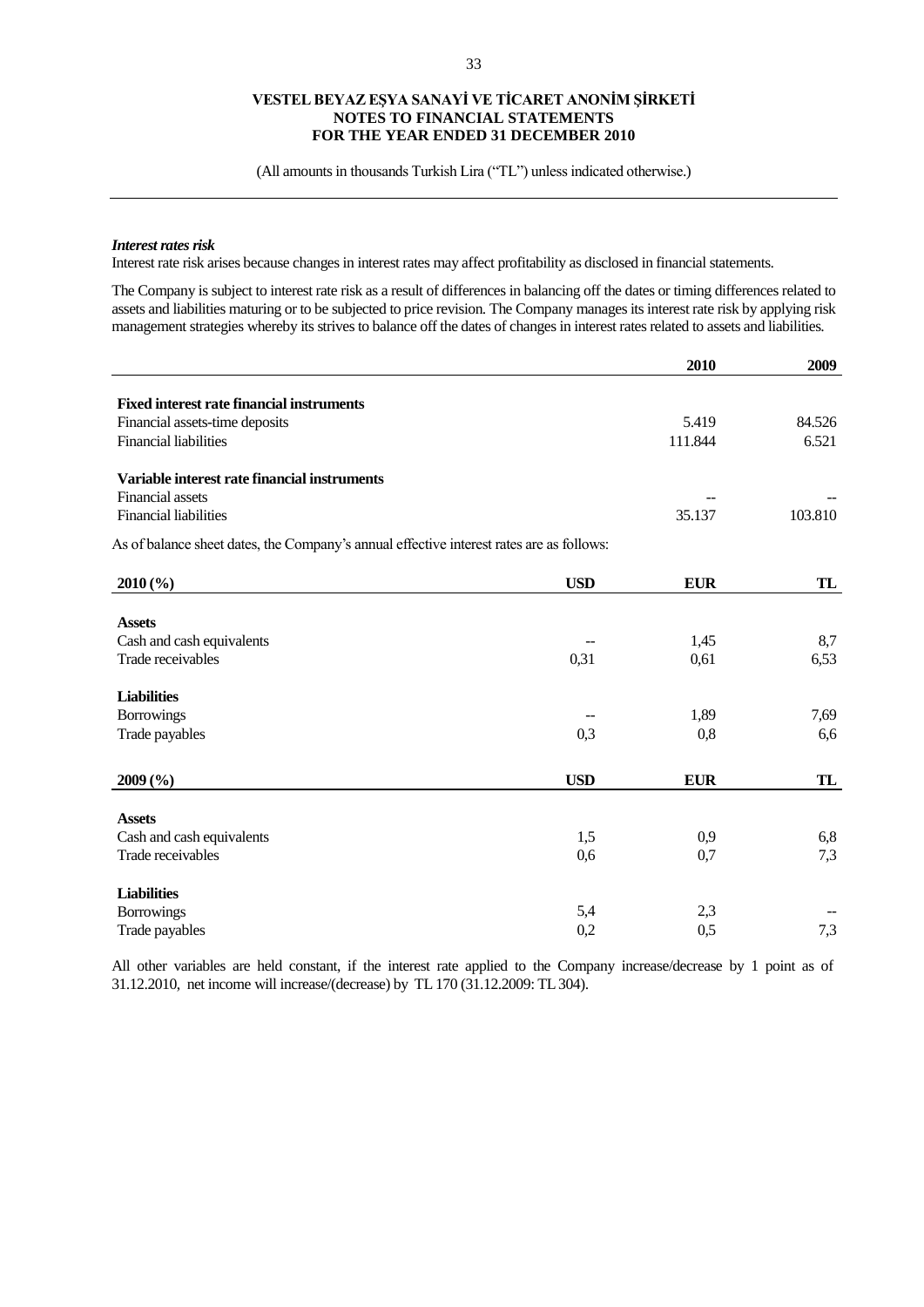(All amounts in thousands Turkish Lira ("TL") unless indicated otherwise.)

#### *Capital risk management*

The Company's capital management objectives are:

- ensure the Company's ability to continue as a going concern; and
- to provide an adequate return to shareholders,

By pricing products and services commensurately with the level of risk

The Company monitors capital on the basis of the carrying amount of equity plus its total of current and non current borrowings (net debt) less cash and cash equivalents as presented on the face of the consolidated balance sheet.

The Company sets the amounts of capital in proportion to its overall financing structure i.e. equity and financial liabilities. The Company manages the capital structure and makes adjustments to it in the light of changes in economic conditions and the risk characteristics of the underlying assets. In order to maintain or adjust the capital structure the Company may adjust the amount of dividends paid the shareholders, return capital to shareholders, issue new shares or sell assets to reduce debt.

The Company's overall financing is as follows:

|                                 | <b>2010</b> | 2009      |
|---------------------------------|-------------|-----------|
|                                 |             |           |
| Total borrowings                | 146.981     | 110.332   |
| Less: Cash and cash equivalents | (19.552)    | (112.041) |
|                                 |             |           |
| Net debt                        | 127.429     | (1.709)   |
| Total equity                    | 516.031     | 593.874   |
| <b>Overall financing</b>        | 643.460     | 592.165   |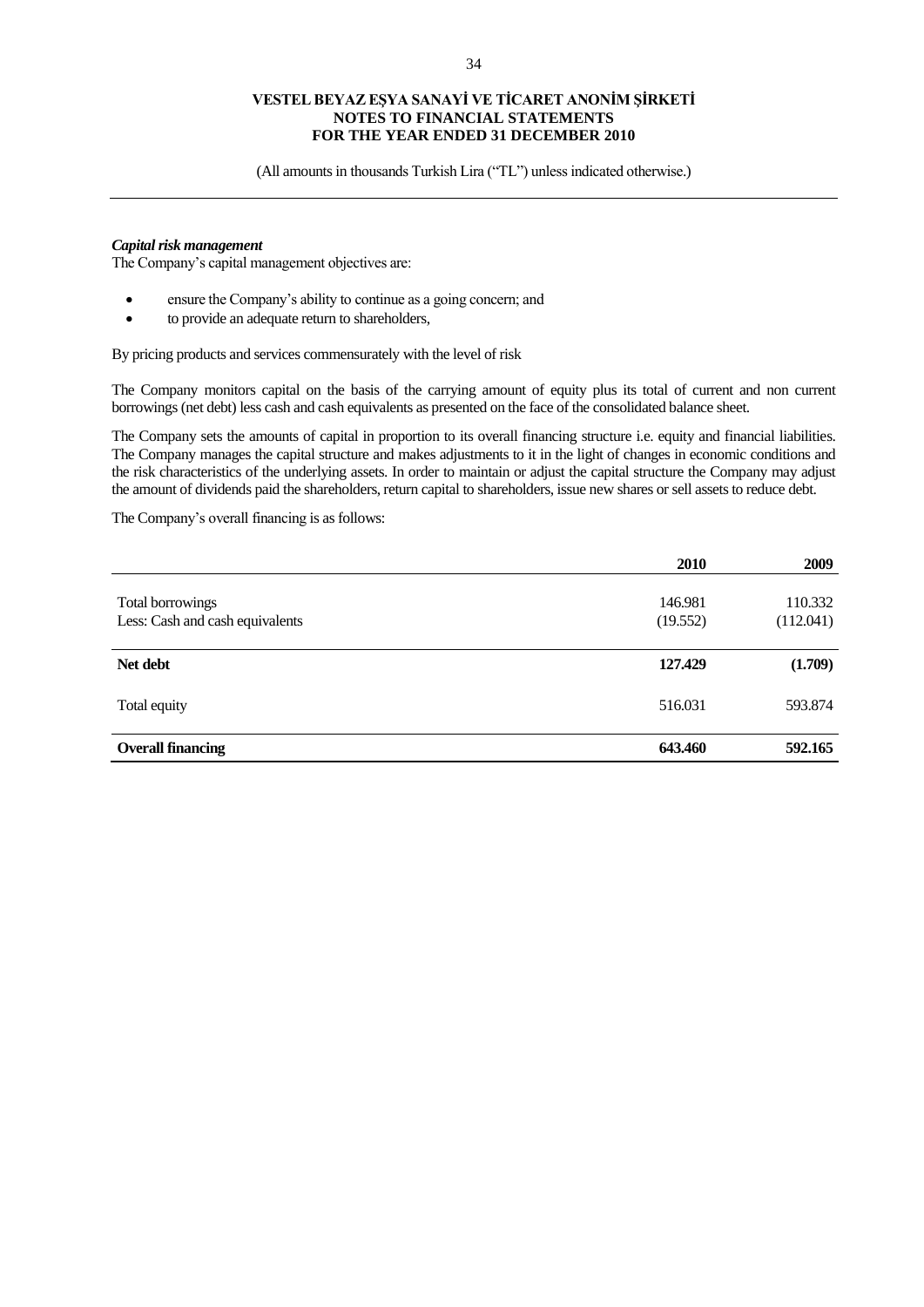(All amounts in thousands Turkish Lira ("TL") unless indicated otherwise.)

### *Liquidity risk*

Liquidity risk comprises the risk that the Company becomes unable to find its payment requirements.

The Company manages its liquidity needs by carefully monitoring scheduled debt servicing payments for long-term financial liabilities as well as cash-outflows due in day-to-day business. Liquidity needs are monitored in various time bands, on a dayto-day and week-to-week basis, as well as on the basis of a rolling 30 day projection.

The breakdown of liabilities according to their contractual maturity is based on the maturity dates from the date of the balance sheet is given below:

| 2010                          | <b>Book</b><br>value | <b>Total cash</b><br>out flow | Within 3<br>months | 3 to 12<br>months | 1 to 5<br>years | Over 5<br>years          |
|-------------------------------|----------------------|-------------------------------|--------------------|-------------------|-----------------|--------------------------|
| <b>Contractual maturities</b> |                      |                               |                    |                   |                 |                          |
| <b>Borrowings</b>             | 146.981              | 151.347                       | 35.654             | 45.725            | 69.797          | 171                      |
|                               |                      |                               |                    |                   |                 |                          |
| <b>Expected maturities</b>    |                      |                               |                    |                   |                 |                          |
| Trade payables                | 270.984              | 272.072                       | 241.639            | 30.433            |                 |                          |
| Other liabilities             | 21.624               | 21.624                        | 7.401              | 14.223            |                 |                          |
|                               | 292.608              | 293.696                       | 249.040            | 44.656            | --              |                          |
|                               |                      |                               |                    |                   |                 |                          |
| 2009                          | <b>Book</b><br>value | <b>Total cash</b><br>out flow | Within 3<br>months | 3 to 12<br>months | 1 to 5<br>years | Over 5<br>years          |
| <b>Contractual maturities</b> |                      |                               |                    |                   |                 |                          |
| <b>Borrowings</b>             | 110.332              | 113.173                       | 33.787             | 34.443            | 41.284          | 3.659                    |
|                               |                      |                               |                    |                   |                 |                          |
| <b>Expected maturities</b>    |                      |                               |                    |                   |                 |                          |
| Trade payables                | 195.797              | 196.259                       | 192.156            | 4.103             |                 |                          |
| Other liabilities             | 11.005               | 11.005                        | 5.410              | 5.595             | --              |                          |
|                               | 206.802              | 207.264                       | 197.566            | 9.698             | --              | $\overline{\phantom{a}}$ |

However expected maturities may differ from contractual liabilities in response to changes in term that may occur in the ordinary course of business.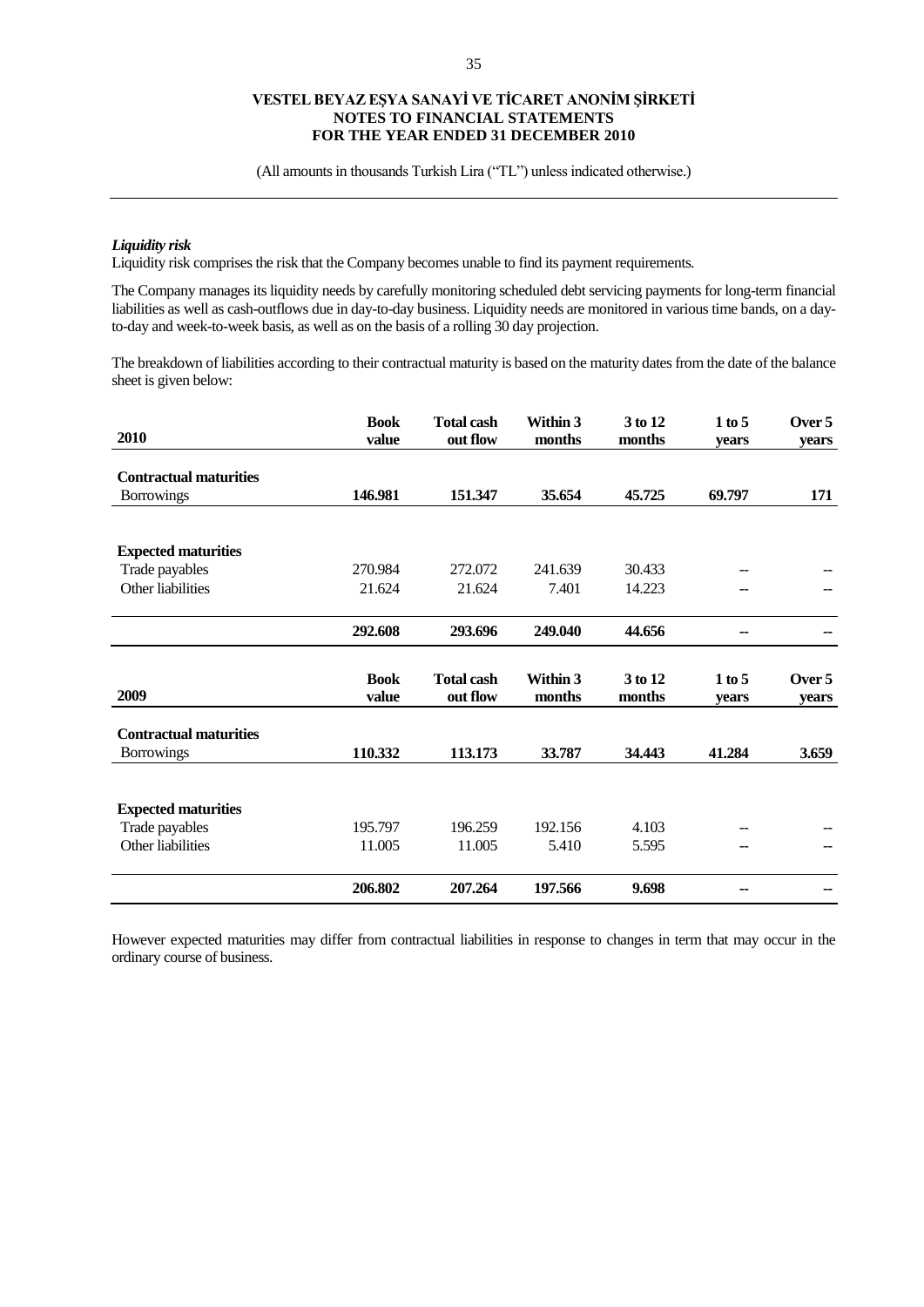(All amounts in thousands Turkish Lira ("TL") unless indicated otherwise.)

#### *Foreign currency risk*

The majority of the Company's transactions are carried out in Euros and US Dollars. Exposure to currency exchange rates arise from the Company's trade receivables, bank loans and trade payables which are primarily denominated in US Dollars and Euros.

Foreign exchange risk arises from future commercial transactions, recognized assets and liabilities and net investments in foreign operations.

The Company manages its currency exposure risk by organizing a balanced distribution between its foreign currency assets and commitments and by matching off the liabilities and receivables and its net currency position. Additionally, the Company holds derivative financial instruments to hedge its foreign currency risk exposures. The Company engages in cross currency forward contracts.

|                                           | <b>USD</b><br>(900) | <b>EUR</b><br>(900) | <b>GBP</b><br>(900) | TL<br>equivalent |
|-------------------------------------------|---------------------|---------------------|---------------------|------------------|
| 2010                                      |                     |                     |                     |                  |
| Cash and cash equivalents                 | 1.228               | 8.031               | 6                   | 18.369           |
| Available-for-sale investments            | 9.668               |                     |                     | 14.947           |
| Trade receivables                         | 21.768              | 126.785             | 88                  | 293.659          |
| <b>Total foreign currency assets</b>      | 32.664              | 134.816             | 94                  | 326.975          |
| Trade payables                            | 74.077              | 40.931              |                     | 198.395          |
| Current borrowings                        |                     | 24.283              |                     | 49.757           |
| Non-current borrowings                    |                     | 32.696              |                     | 66.996           |
| <b>Total foreign currency liabilities</b> | 74.077              | 97.910              |                     | 315.148          |
| Net foreign currency position             | (41.413)            | 36.906              | 94                  | 11.827           |
| Derivatives                               |                     |                     |                     |                  |
| Assets                                    | 39.573              | 18.198              |                     | 98.469           |
| Liabilities                               | (12.357)            | (96.968)            |                     | (217.801)        |
|                                           | 27.216              | (78.770)            |                     | (119.332)        |